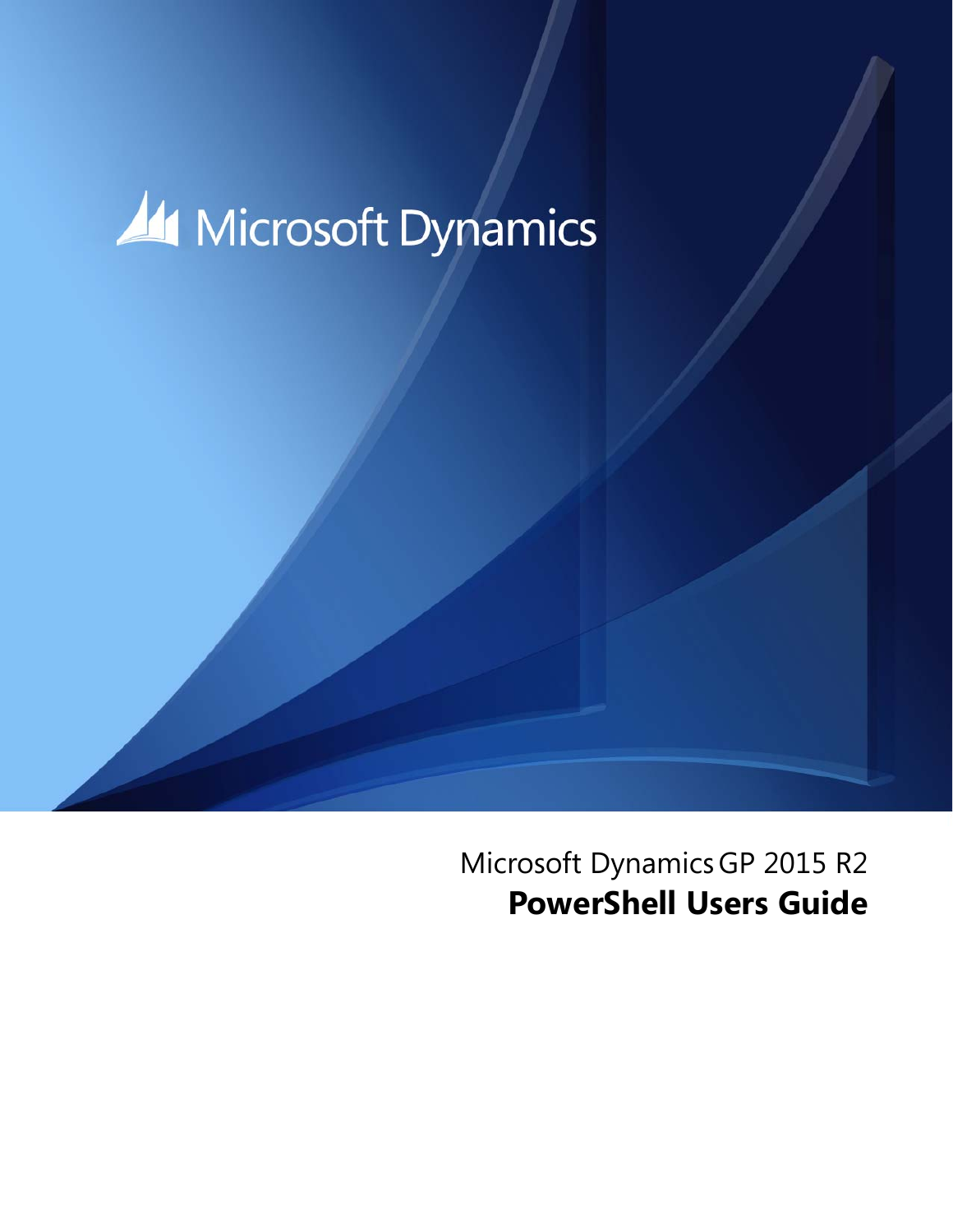| Copyright                      | Copyright © 2015 Microsoft. All rights reserved.                                                                                                                                                                                                            |
|--------------------------------|-------------------------------------------------------------------------------------------------------------------------------------------------------------------------------------------------------------------------------------------------------------|
| <b>Limitation of liability</b> | This document is provided "as-is" Information and views expressed in this document, including<br>URL and other Internet Web site references, may change without notice. You bear the risk of using<br>it.                                                   |
|                                | Some examples depicted herein are provided for illustration only and are fictitious. No real<br>association or connection is intended or should be inferred.                                                                                                |
| <b>Intellectual property</b>   | This document does not provide you with any legal rights to any intellectual property in any<br>Microsoft product.                                                                                                                                          |
|                                | You may copy and use this document for your internal, reference purposes.                                                                                                                                                                                   |
| <b>Trademarks</b>              | Microsoft, Microsoft Dynamics, Windows, and Windows Server are trademarks of the Microsoft<br>group of companies. FairCom and c-tree Plus are trademarks of FairCom Corporation and are<br>registered in the United States and other countries.             |
|                                | All other trademarks are property of their respective owners.                                                                                                                                                                                               |
| <b>Warranty disclaimer</b>     | Microsoft Corporation disclaims any warranty regarding the sample code contained in this<br>documentation, including the warranties of merchantability and fitness for a particular purpose.                                                                |
| License agreement              | Use of this product is covered by a license agreement provided with the software product. If you<br>have any questions, please call the Microsoft Dynamics GP Customer Assistance Department at<br>800-456-0025 (in the U.S. or Canada) or +1-701-281-6500. |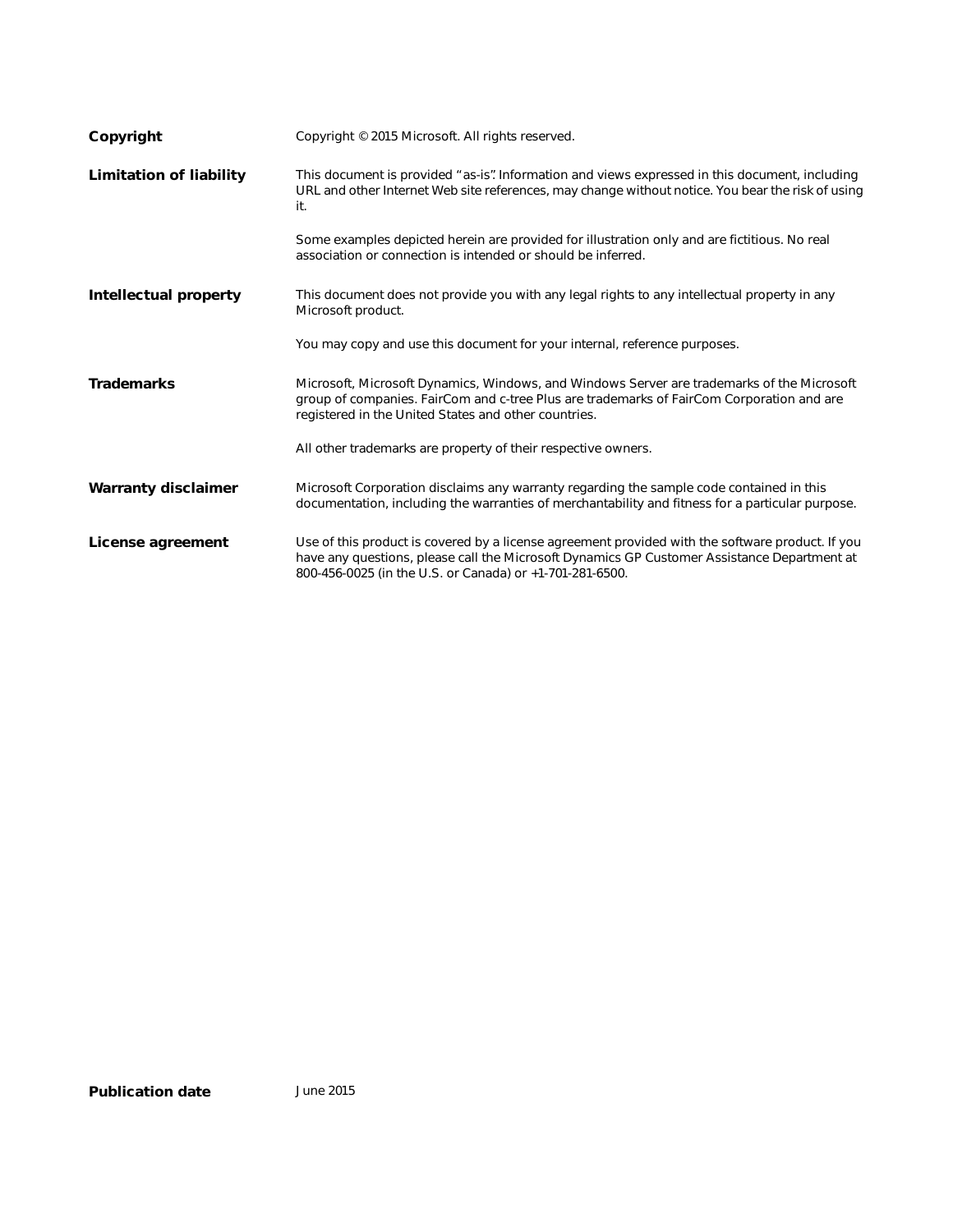# **Contents**

| 59 |
|----|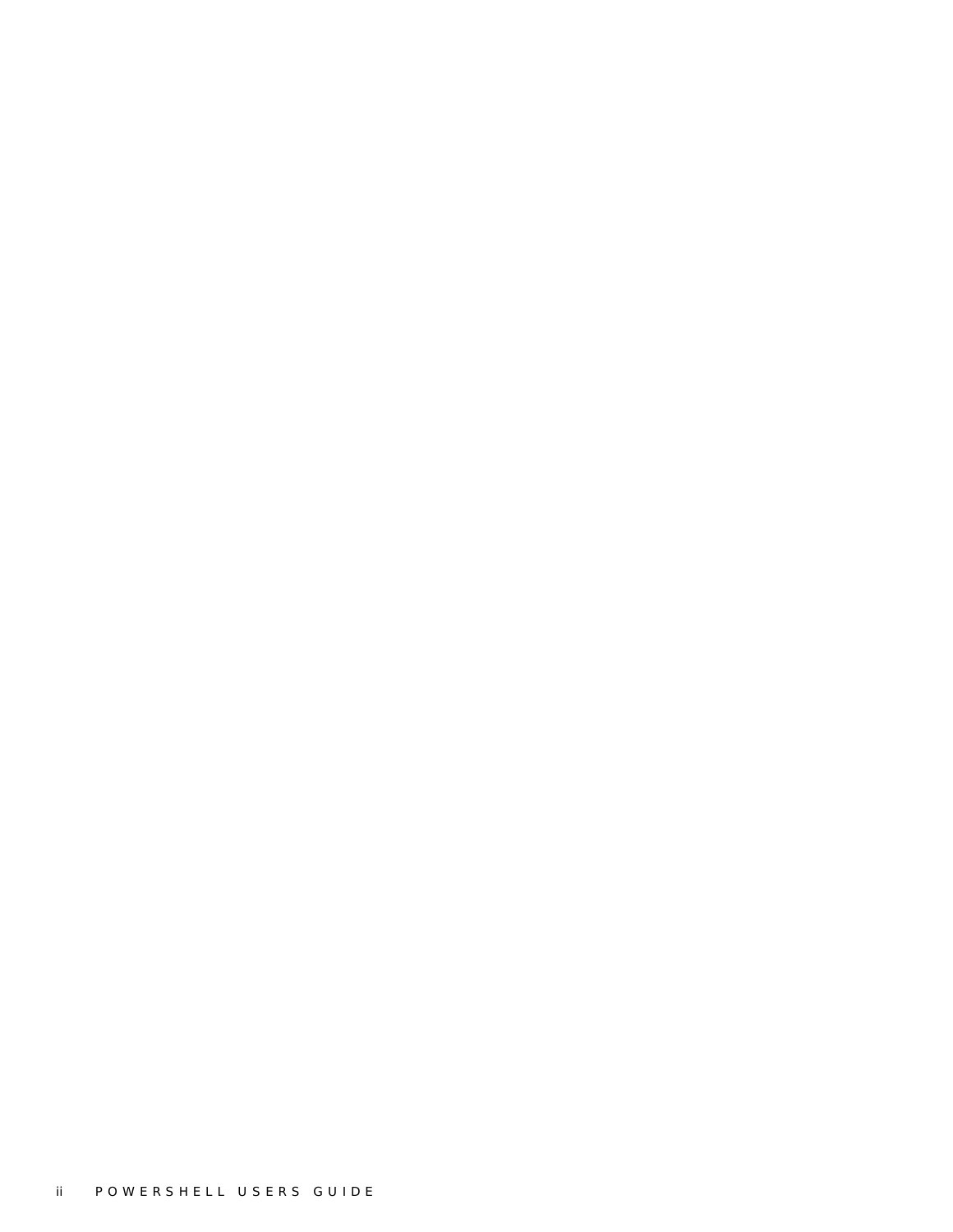## <span id="page-4-1"></span><span id="page-4-0"></span>**Introduction**

The Microsoft Dynamics GP 2015 PowerShell module provides PowerShell cmdlets to perform various provisioning and management tasks for a Microsoft Dynamics GP installation.

### **What's in this manual**

The Microsoft Dynamics GP PowerShell Users Guide explains how to get started with the PowerShell module. It also provides reference information for the PowerShell cmdlets that are available in the module. The manual is divided into the following chapters:

- [Chapter 1, "Installation,"](#page-6-3) explains how to install the Microsoft Dynamics GP PowerShell module.
- [Chapter 2, "Using PowerShell,"](#page-8-3) describes how to begin working with the PowerShell module.
- Chapter 3. "Microsoft Dynamics GP Cmdlets." provides detailed information about the cmdlets included in the module.

#### <span id="page-4-2"></span>**Product support**

<span id="page-4-7"></span>Technical support for the Microsoft Dynamics GP PowerShell module can be accessed by the following methods:

- **Telephone support –** Technical Support at (888) 477-7877 between 8:00 a.m. and 5:00 p.m. Central Time, Monday through Friday. International users can contact Technical Support at (701) 281-0555.
- <span id="page-4-4"></span>• **Internet** – Technical Support is also available online through CustomerSource or PartnerSource, and is accessible from **[www.microsoft.com/Dynamics/GP](http://www.microsoft.com/Dynamics/GP)**.

### <span id="page-4-3"></span>**Symbols and conventions**

To help you use this documentation more effectively, we've used the following symbols and conventions to make specific types of information stand out.

<span id="page-4-8"></span><span id="page-4-6"></span><span id="page-4-5"></span>

| Symbol                                           | <b>Description</b>                                                                                                                        |
|--------------------------------------------------|-------------------------------------------------------------------------------------------------------------------------------------------|
|                                                  | The light bulb symbol indicates helpful tips, shortcuts<br>and suggestions.                                                               |
|                                                  | Warnings indicate situations you should be especially<br>aware of.                                                                        |
| Margin notes summarize<br>important information. | Margin notes call attention to critical information, and<br>direct you to other areas of the documentation where a<br>topic is explained. |
| Convention                                       | <b>Description</b>                                                                                                                        |
| Chapter 1, "Installation"                        | Quotation marks indicate a chapter name.                                                                                                  |
| <b>Setting window fields</b>                     | Italicized type indicates a section name.                                                                                                 |
| set 'l Item' to 1.                               | This font is used for code examples.                                                                                                      |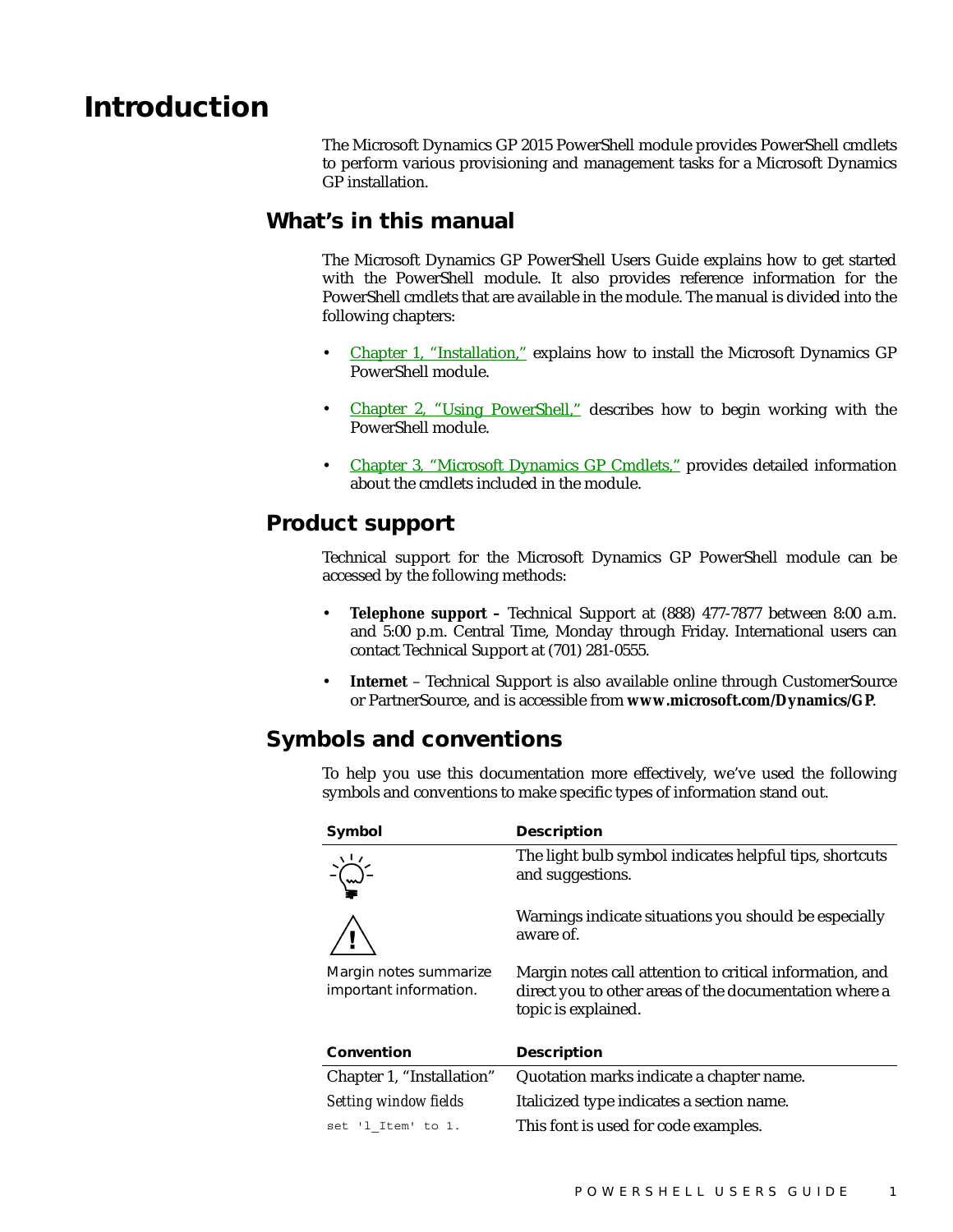RUNTIME.EXE Words in uppercase indicate a file name.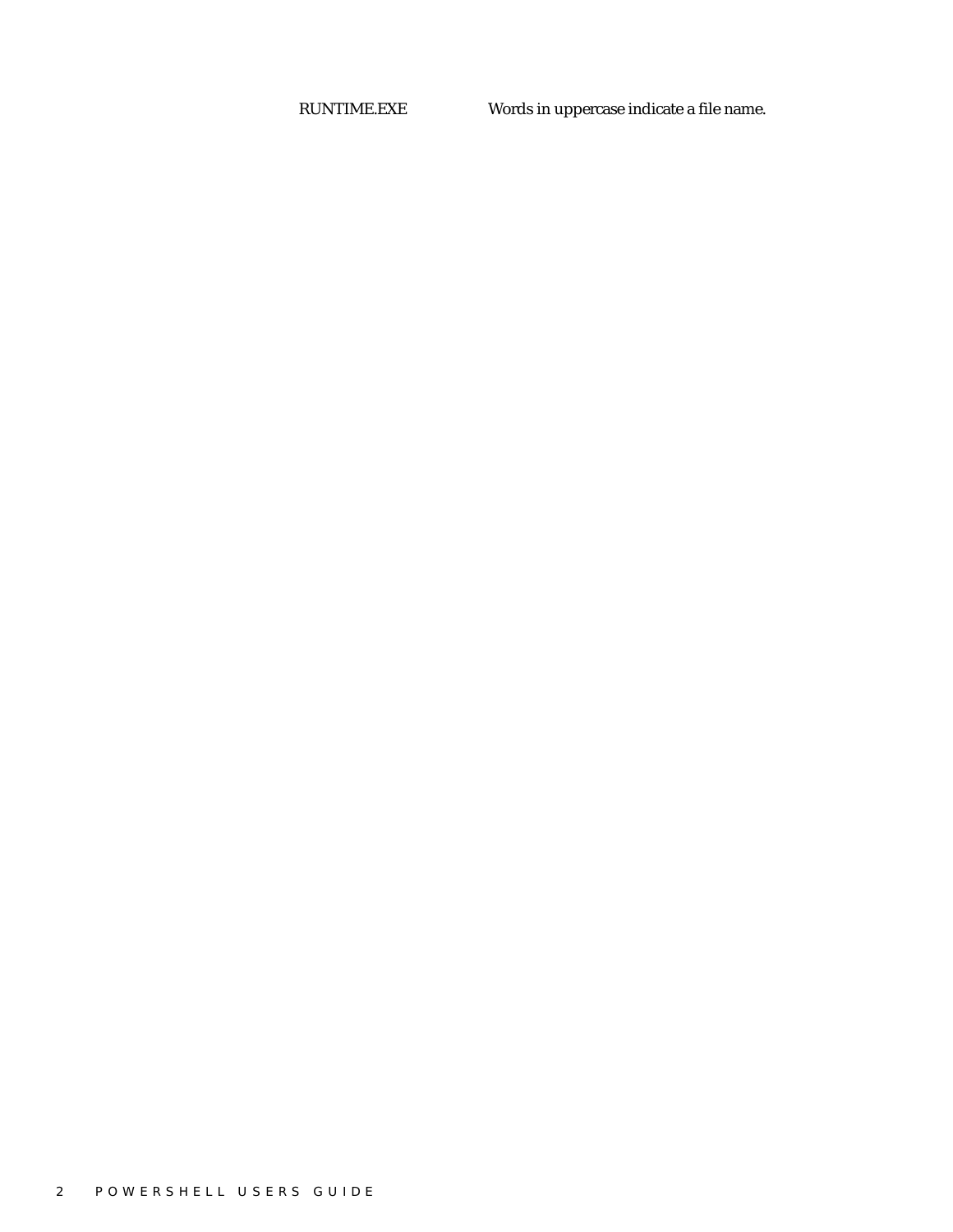# <span id="page-6-1"></span><span id="page-6-0"></span>**Chapter 1: Installation**

<span id="page-6-3"></span>This portion of the documentation explains how to install the Microsoft Dynamics GP PowerShell module. The following topics are discussed:

- *[Prerequisites We require 3.0 or later](#page-6-1)*
- <span id="page-6-5"></span>• *[Installing Microsoft Dynamics GP PowerShell](#page-6-2)*

### **Prerequisites – We require 3.0 or later**

To use the Microsoft Dynamics GP PowerShell module, you must have PowerShell 3.0 installed. This version of PowerShell is included with Windows Server 2012. If you are using an earlier release of Windows, you will need to install this version of PowerShell.

#### **1. Go to the Microsoft Download Center.**

To get PowerShell 3.0, go to the Microsoft Download Center:

http://www.microsoft.com/download

#### **2. Search for "Windows Management Framework 3.0".**

This collection of tools contains PowerShell 3.0. Choose to download this software.

#### **3. Choose the download to install.**

The download you choose will depend on the version of Windows that you are using. For example, if you are using Server 2008 R2 (a 64-bit operating system) then you would choose the Windows 6.1 x64 download.

#### **4. Install the software.**

<span id="page-6-4"></span>Complete the steps to install the Windows Management Framework.

#### <span id="page-6-2"></span>**Installing Microsoft Dynamics GP PowerShell**

To install the Microsoft Dynamics GP PowerShell module, use one of the following procedures.

#### **If Microsoft Dynamics GP is installed**

If Microsoft Dynamics GP is installed on the system where you are going to install the PowerShell module, complete these steps.

#### **1. Run the Microsoft Dynamics GP installer.**

From the Microsoft Dynamics GP installation media, double-click the Setup.exe file to open the Microsoft Dynamics GP installation window.

- **2. Choose to install GP PowerShell.** Click GP PowerShell and then click Install.
- **3. Install the PowerShell module.** Click Install to install the Microsoft Dynamics GP PowerShell module.

#### **4. Complete the installation.** Click Finish to complete the installation.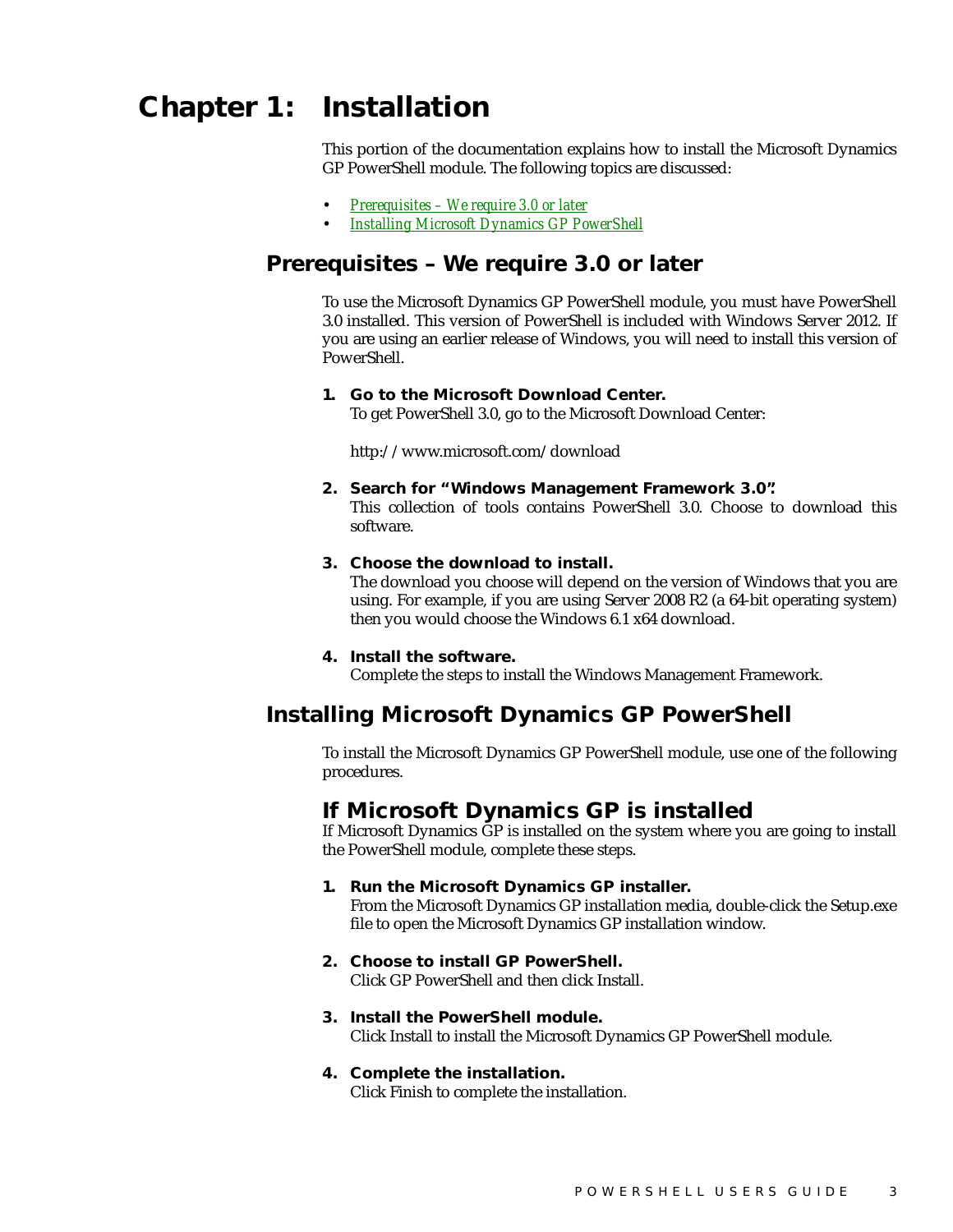### **If Microsoft Dynamics GP is not installed**

If no Microsoft Dynamics GP components are installed on the system where you are going to install the PowerShell module, complete these steps. They allow you to install the PowerShell module without having to install Microsoft Dynamics GP prerequisites that aren't needed.

#### **1. Locate the Microsoft Dynamics GP PowerShell installer.**

You can find the installer on the Microsoft Dynamics GP installation media in the following location:

\AdProd\GPPowerShell\

- **2. Run the Microsoft Dynamics GP PowerShell installer.** The file is named Microsoft\_DynamicsGP14\_PowerShell.msi.
- **3. Install the PowerShell module.** Click Install to install the Microsoft Dynamics GP PowerShell module.
- **4. Complete the installation.** Click Finish to complete the installation.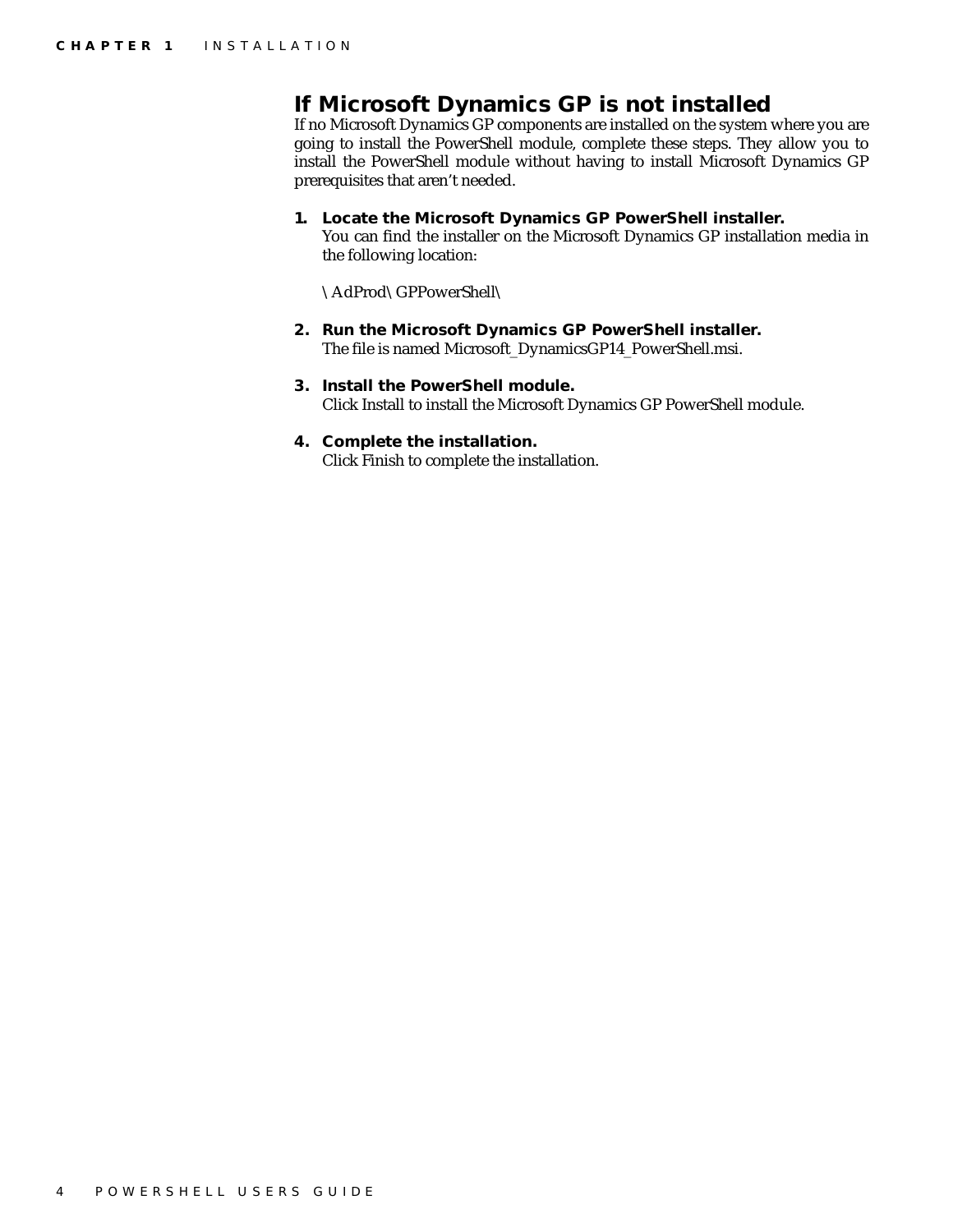# <span id="page-8-1"></span><span id="page-8-0"></span>**Chapter 2: Using PowerShell**

<span id="page-8-3"></span>This portion of the documentation discusses how to use the Microsoft Dynamics GP PowerShell module. The following topics are discussed:

- *[Starting PowerShell](#page-8-1)*
- *[Getting a list of commands](#page-8-2)*
- <span id="page-8-6"></span>• *[What to do next](#page-9-1)*

### **Starting PowerShell**

To start the command prompt for the Microsoft Dynamics GP 2015 PowerShell module, do one of the following:

- Choose Start >> All Programs >> Microsoft Dynamics >> GP PowerShell >> Microsoft Dynamics GP 2015 PowerShell -x64
- On the Start screen, choose Microsoft Dynamics GP 2015 PowerShell -x64

The Microsoft Dynamics GP 2015 PowerShell command prompt will be displayed.



### <span id="page-8-2"></span>**Getting a list of commands**

<span id="page-8-5"></span>To get a list of the commands that are available in the Microsoft Dynamics GP 2015 PowerShell module, type the following command:

Get-Command -module GP2015

<span id="page-8-4"></span>A list of the available commands will be displayed. To get detailed information about each command, use the **Get-Help** cmdlet. For example:

Get-Help Set-GPSessionCentralAddress

To display all of the help information for a cmdlet, include the **-full** parameter:

Get-Help New-GPScaleGroup -full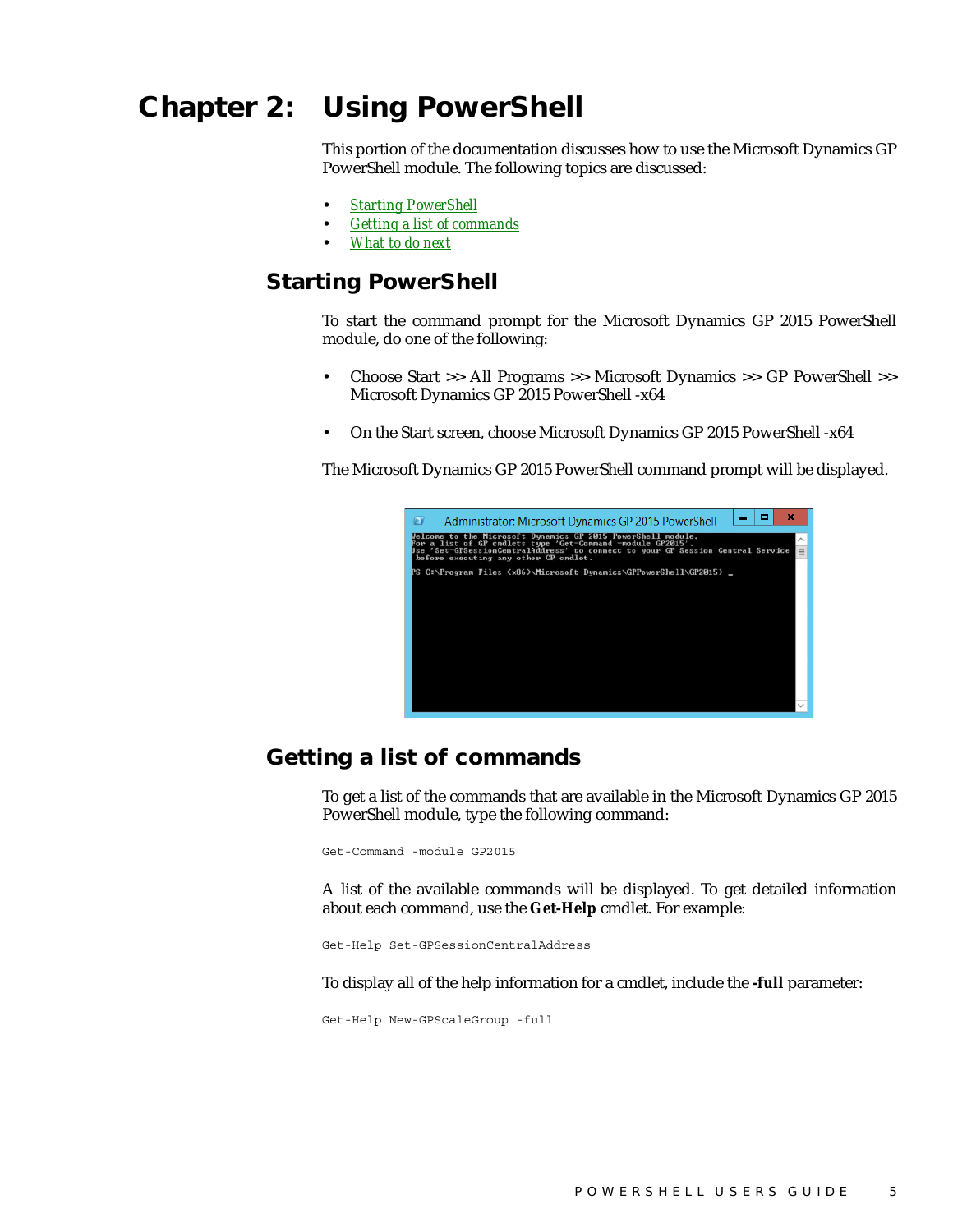### <span id="page-9-0"></span>**Windows PowerShell Remoting**

When using the cmdlets to provision and manage GP in a multiple computer environment, in many situations you will want to execute the cmdlet on one or more remote computers. An example of this is installing the GP Runtime on multiple session hosts. PowerShell contains a great feature for this called Remoting. Remoting provides the ability to execute commands on many target computers simultaneously. An introduction to Remoting can be found in a blog post, An Introduction to PowerShell Remoting: Part One. You can access the blog post here:

[http://blogs.technet.com/b/heyscriptingguy/archive/2012/07/23/an](http://blogs.technet.com/b/heyscriptingguy/archive/2012/07/23/an-introduction-to-powershell-remoting-part-one.aspx)introduction-to-powershell-remoting-part-one.aspx

To use PowerShell Remoting you first need to enable the feature on the target computers. Enabling can be accomplished either by running the Enable-PSRemoting cmdlet on the target computer or automatically via Group Policy. Then when running your cmdlet, you provide the name of the computers on which to execute the command.

Remoting example of installing the Microsoft Dynamics GP Runtime on 2 session hosts using a template:

Invoke-Command -ComputerName Sessionhost1, Sesionhost2 -ScriptBlock {Get-Template -FileName \\servername\sharename\templates\GP2015\R2\Project.txt | Install-GPRuntime -MediaRoot \\servername\sharename\GP2015\R2}

#### <span id="page-9-1"></span>**What to do next**

It's up to you to decide which tasks you want to perform with the PowerShell cmdlets. For example, the "scale groups" functionality for the multitenant Microsoft Dynamics GP web client is configured using PowerShell cmdlets. Refer to the [Chapter 3, "Microsoft Dynamics GP Cmdlets,"](#page-10-1) for information about the cmdlets that are available in the PowerShell module.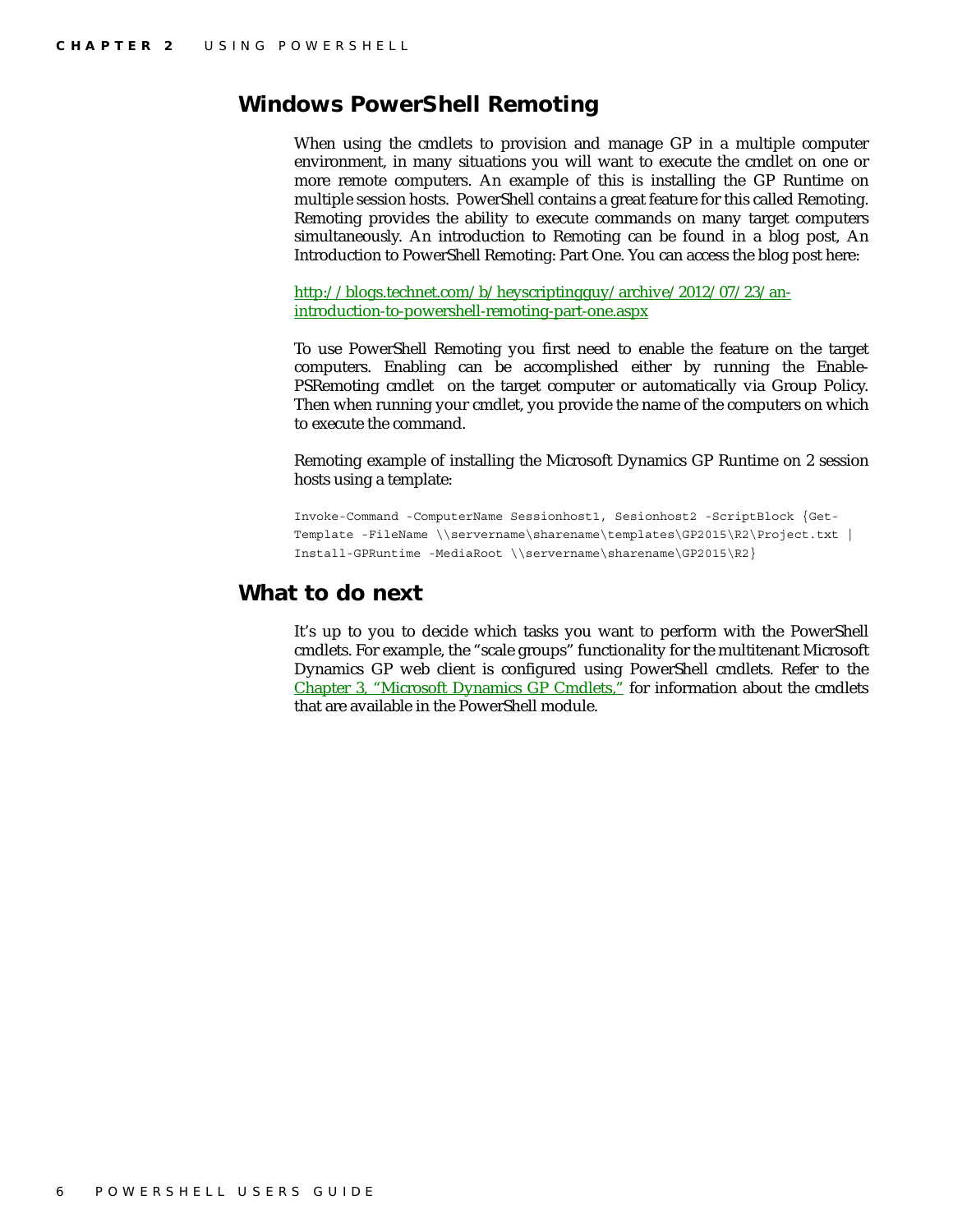# <span id="page-10-0"></span>**Chapter 3: Microsoft Dynamics GP Cmdlets**

<span id="page-10-1"></span>The following cmdlets are available for Microsoft Dynamics GP:

- **[Add-Company Database](#page-11-0)**
- **[Add-GPScaleGroupTenant](#page-13-0)**
- **[Add-GPTenant](#page-15-0)**
- **[Add-LessonCompany](#page-19-0)**
- **[Add-TenantServiceUser](#page-21-0)**
- **[Add-TenantUser](#page-23-0)**
- **[Get-GPScaleGroup](#page-14-0)**
- **[Get-GPScaleGroupTenant](#page-25-0)**
- **[Get-GPSessionCentralAddress](#page-26-0)**
- **[Get-GPSessionHost](#page-27-0)**
- **[Get-GPSessionHostTenant](#page-28-0)**
- **[Get-GPSessions](#page-29-0)**
- **[Get-GPWebClientVersion](#page-30-0)**
- **[Get Template](#page-31-0)**
- **[Install-GPISCVProduct](#page-32-0)**
- **[Install-GPRuntime](#page-34-0)**
- **[Install-GPWebComponents](#page-37-0)**
- **[Install-GPWebServices](#page-44-0)**
- **[New-GPScaleGroup](#page-47-0)**
- **[New-GPSystemDatabse](#page-48-0)**
- **[Remove-GPScaleGroup](#page-51-0)**
- **[Remove-GPScaleGroupTenant](#page-52-0)**
- **[Remove-GPSessionHost](#page-53-0)**
- **[Set-GPSessionCentralAddress](#page-54-0)**
- **[Set-Template](#page-55-0)**
- **[Update-GPScaleGroup](#page-56-0)**
- **[Update-GPScaleGroupTenant](#page-58-0)**
- **[Update-GPSessionHost](#page-59-0)**
- **[Update-GPSessionHostTenant](#page-61-0)**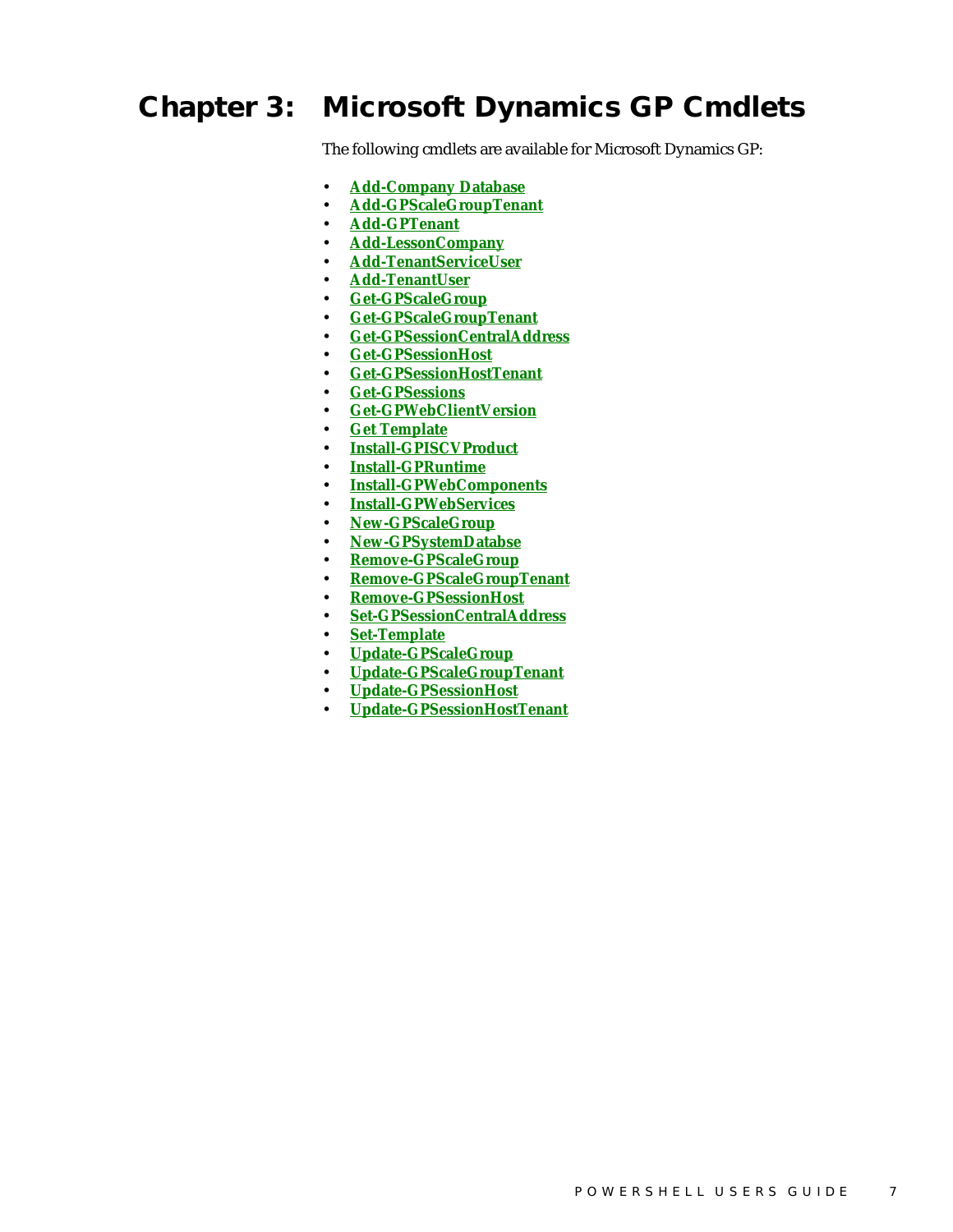## <span id="page-11-0"></span>**Add-Company Database**

| <b>Description</b> | Creates a new Microsoft Dynamics GP company. The cmdlet accepts a GP client<br>directory and company configuration parameters to create a new company for the<br>Microsoft Dynamics GP instance.                                                                                                                                                                                                                                                                                                            |
|--------------------|-------------------------------------------------------------------------------------------------------------------------------------------------------------------------------------------------------------------------------------------------------------------------------------------------------------------------------------------------------------------------------------------------------------------------------------------------------------------------------------------------------------|
| <b>Syntax</b>      | Add-CompanyDatabase -GPClientDirectory <string> -SqlAdmin <string> -<br/>SqlAdminPassword <string> -SqlServerName <string> -CompanyName <string> -<br/>CompanyDbName <string> [-LaunchFilePath <string>] [-SqlMdfFilePath<br/><string>] [-SqlMdfFileName <string>] [-SqlLdfFilePath <string>]<br/>[-SqlLdfFileName <string>] [<commonparameters>]</commonparameters></string></string></string></string></string></string></string></string></string></string></string>                                     |
|                    | Add-CompanyDatabase -GPClientDirectory <string> -SqlAdmin <string> -<br/>SqlAdminPassword <string> -SqlServerName <string> -CompanyName <string> -<br/>CompanyDbName <string> [-LaunchFilePath <string>] [-SqlMdfFilePath<br/><string>] [-SqlMdfFileName <string>] [-SqlLdfFilePath <string>]<br/>[-SqlLdfFileName <string>] -Template <gptemplate> [<commonparameters>]</commonparameters></gptemplate></string></string></string></string></string></string></string></string></string></string></string> |
| <b>Parameters</b>  | • --GPClientDirectory <string><br/>The path to the Microsoft Dynamics GP client directory to use in creating the<br/>company</string>                                                                                                                                                                                                                                                                                                                                                                       |
|                    | • $-SqlAdmin <$ String><br>The SQL admin login to use when running GP utilities to create the company.                                                                                                                                                                                                                                                                                                                                                                                                      |
|                    | • -SqlAdminPassword <string><br/>The password for the SQL Admin.</string>                                                                                                                                                                                                                                                                                                                                                                                                                                   |
|                    | • "-SqlServerName <string><br/>The name of the SQL Server on which to create the Microsoft Dynamics GP<br/>company database.</string>                                                                                                                                                                                                                                                                                                                                                                       |
|                    | • "-CompanyName <string><br/>The company name.</string>                                                                                                                                                                                                                                                                                                                                                                                                                                                     |
|                    | • "-CompanyDbName <string><br/>The name of the company database.</string>                                                                                                                                                                                                                                                                                                                                                                                                                                   |
|                    | • "-LaunchFilePath <string><br/>The path to the dex.ini file to use when launching Microsoft Dynamics GP. If not<br/>provided the default location of the runtime directory's data folder will be used.</string>                                                                                                                                                                                                                                                                                            |
| $\bullet$          | "-SqlMdfFilePath <string><br/>The path to the location where the data file (.mdf) will be created. If not provided<br/>the default location will be used.</string>                                                                                                                                                                                                                                                                                                                                          |
| $\bullet$          | "-SqlMdfFileName <string><br/>The name of the data file (.mdf). If not provided the default file name will be used.</string>                                                                                                                                                                                                                                                                                                                                                                                |
| $\bullet$          | "-SqlLdfFilePath <string><br/>The path to the location where the log file (.ldf) will be created. If not provided the<br/>default location will be used.</string>                                                                                                                                                                                                                                                                                                                                           |
| $\bullet$          | "-SqlLdfFileName <string></string>                                                                                                                                                                                                                                                                                                                                                                                                                                                                          |

The name of the log file (.ldf). If not provided the default file name will be used.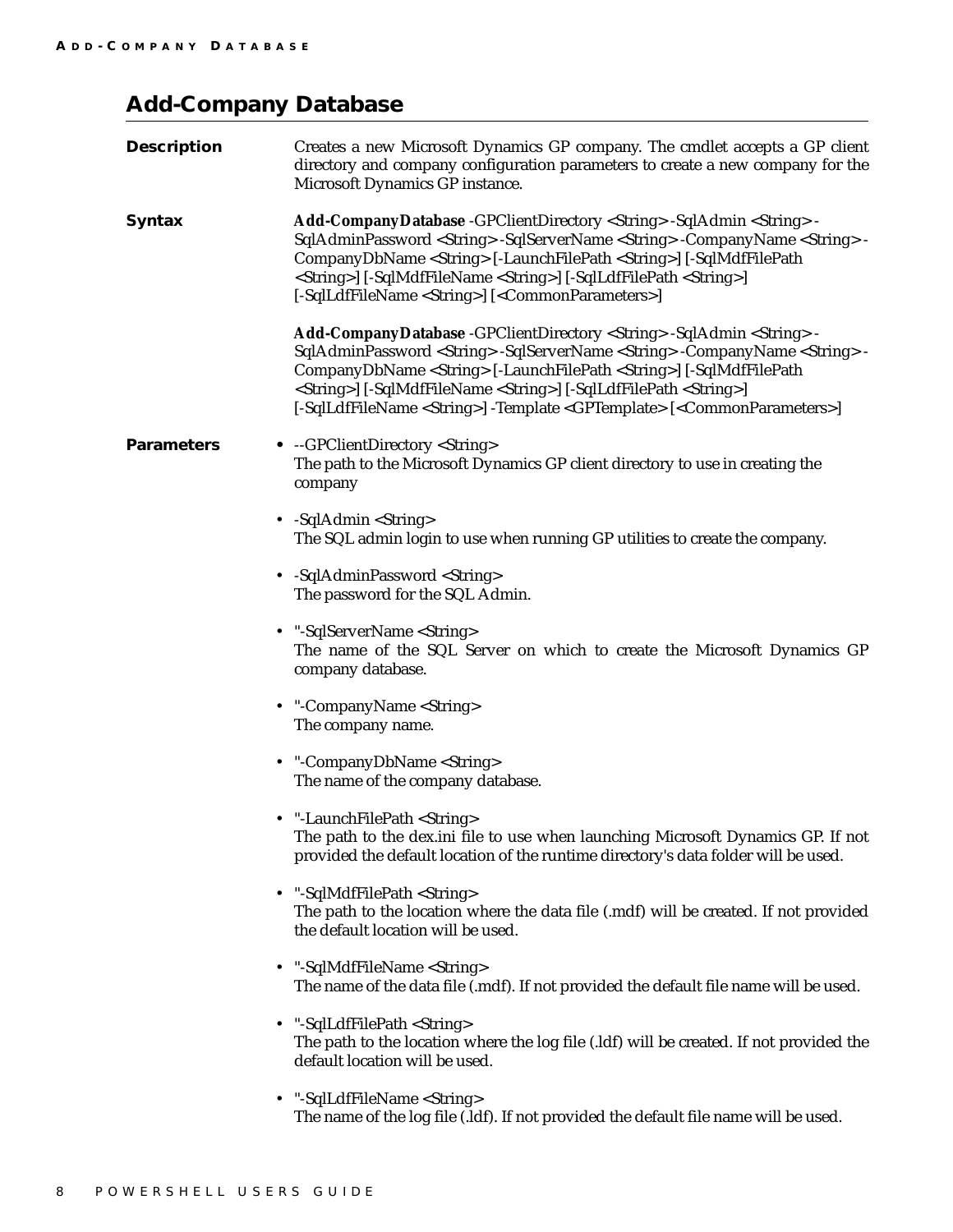• "-Template <GPTemplate> The GPTemplate pipeline object containing the parameter values. Any parameters provided will override parameters set on the pipeline object. Refer to the Get-Template for additional information on using this parameter. • <CommonParameters> This cmdlet supports the common parameters: Verbose, Debug, ErrorAction, ErrorVariable, WarningAction, WarningVariable, OutBuffer and OutVariable. For more information, see about\_CommonParameters (http://go.microsoft.com/ fwlink/?LinkID=113216). **Examples** Examples Example 1 creates a new Microsoft Dynamics GP company with a name of COMPANY1 and database name of COMP1 for the default GP 2015 instance. Add-CompanyDatabase -GpClientDirectory "D:\Program Files (x86)\Microsoft Dynamics\GP2015" -SqlServerName GPSQLServer -SqlAdmin sa -SqlAdminPassword "password" -CompanyName COMPANY1 -CompanyDbName COMP1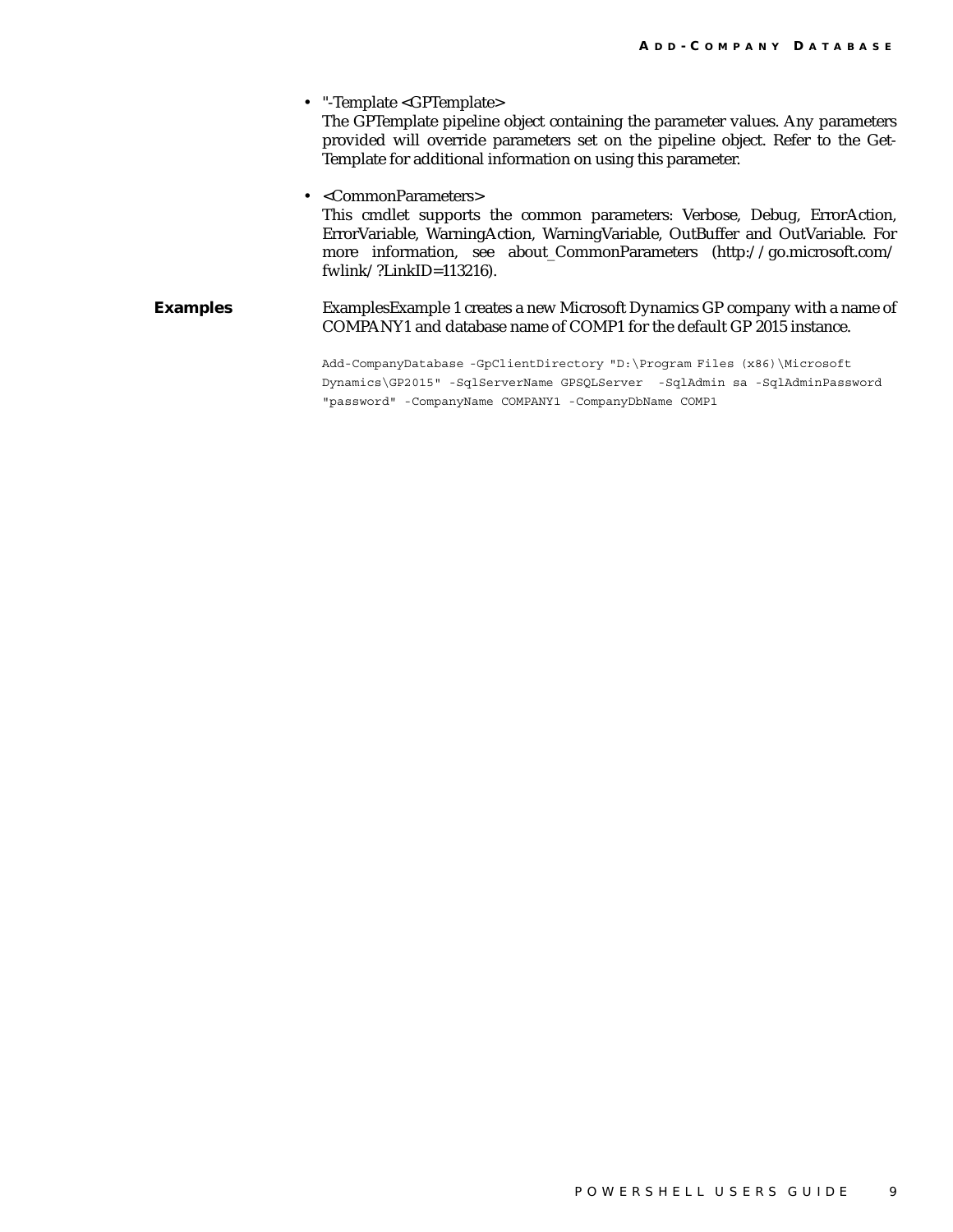## <span id="page-13-0"></span>**Add-GPScaleGroupTenant**

| <b>Description</b> | Adds a tenant to a scale group. The cmdlet accepts the name of the tenant as well as<br>either the scale group Id or the scale group name for which to assign the tenant.                                                                                                                                                  |
|--------------------|----------------------------------------------------------------------------------------------------------------------------------------------------------------------------------------------------------------------------------------------------------------------------------------------------------------------------|
| <b>Syntax</b>      | Add-GPScaleGroupTenant -TenantName <string> -ScaleGroupId <int32><br/>[<commonparameters>]</commonparameters></int32></string>                                                                                                                                                                                             |
|                    | <b>Add-GPScaleGroupTenant</b> -TenantName <string> -ScaleGroupName <string><br/>[<commonparameters>]</commonparameters></string></string>                                                                                                                                                                                  |
| <b>Parameters</b>  | • -TenantName <string><br/>The name of the tenant to be added to the scale group.</string>                                                                                                                                                                                                                                 |
|                    | • -ScaleGroupId <int32><br/>The Id of the scale group to which the tenant will be added.</int32>                                                                                                                                                                                                                           |
|                    | • -ScaleGroupName <string><br/>The name of the scale group to whichthe tenant will be added.</string>                                                                                                                                                                                                                      |
|                    | • <commonparameters><br/>This cmdlet supports the common parameters: Verbose, Debug, ErrorAction,<br/>ErrorVariable, WarningAction, WarningVariable, OutBuffer and OutVariable. For<br/>more information, see about_CommonParameters (http://go.microsoft.com/<br/>fwlink/?LinkID=<math>113216</math>).</commonparameters> |
| <b>Examples</b>    | Example 1 adds Tenant1 to the default scale group.                                                                                                                                                                                                                                                                         |
|                    | Add-GPScaleGroupTenant -ScaleGroupName "Default Group" -TenantName "Tenant1"                                                                                                                                                                                                                                               |
|                    | Example 2 adds Tenant1 to the scale group with an Id of 2.                                                                                                                                                                                                                                                                 |
|                    | Add-GPScaleGroupTenant -ScaleGroupId 2 -TenantName "Tenant1"                                                                                                                                                                                                                                                               |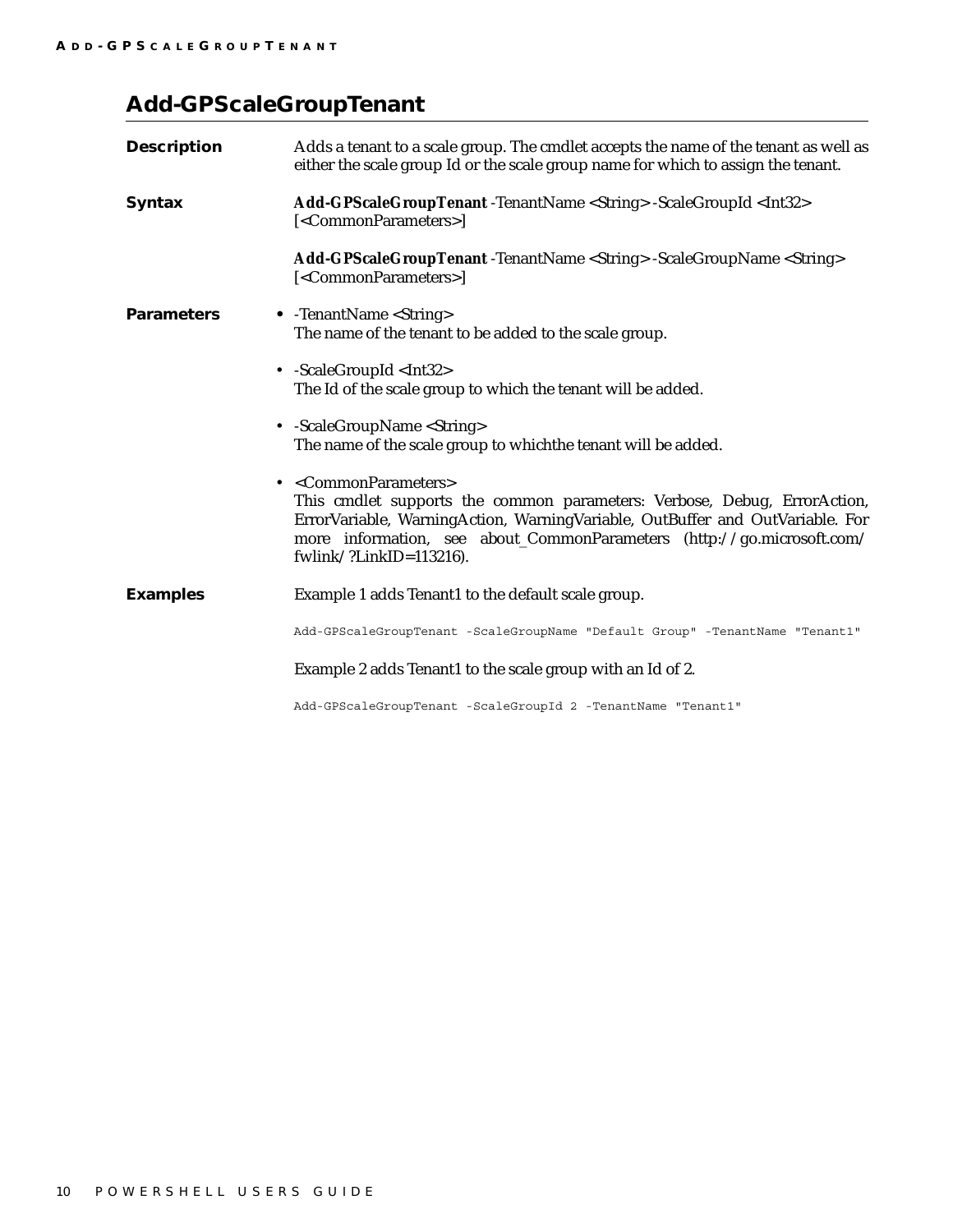## <span id="page-14-0"></span>**Get-GPScaleGroup**

| <b>Description</b> | Retrieves a single scale group or a list of scale groups.                                                                                                                                                                                                                                                     |
|--------------------|---------------------------------------------------------------------------------------------------------------------------------------------------------------------------------------------------------------------------------------------------------------------------------------------------------------|
| <b>Syntax</b>      | Get-GPScaleGroup [[-ScaleGroupId] <int32>] [<commonparameters>]</commonparameters></int32>                                                                                                                                                                                                                    |
|                    | Get-GPScaleGroup [-ScaleGroupName <string>] [<commonparameters>]</commonparameters></string>                                                                                                                                                                                                                  |
| <b>Parameters</b>  | • -ScaleGroupId <int32><br/>The Id of the scale group to retrieve.</int32>                                                                                                                                                                                                                                    |
|                    | • -ScaleGroupName <string><br/>The name of the scale group to retrieve.</string>                                                                                                                                                                                                                              |
|                    | • <commonparameters><br/>This cmdlet supports the common parameters: Verbose, Debug, ErrorAction,<br/>ErrorVariable, WarningAction, WarningVariable, OutBuffer and OutVariable. For<br/>more information, see about_CommonParameters (http://go.microsoft.com/<br/>fwlink/?LinkID=113216).</commonparameters> |
| <b>Comments</b>    | The Get-GPScaleGroup cmdlet returns the properties for a single scale group if the<br>Id or name parameters are provided. If parameters are not provided, a list of all<br>scale groups and their properties is returned.                                                                                     |
| <b>Examples</b>    | Example 1 returns the properties for the default scale group.                                                                                                                                                                                                                                                 |
|                    | Get-GPScaleGroup -ScaleGroupName "Default Group"                                                                                                                                                                                                                                                              |
|                    | Example 2 returns a list of all scale groups and their properties.                                                                                                                                                                                                                                            |
|                    | Get-GPScaleGroup                                                                                                                                                                                                                                                                                              |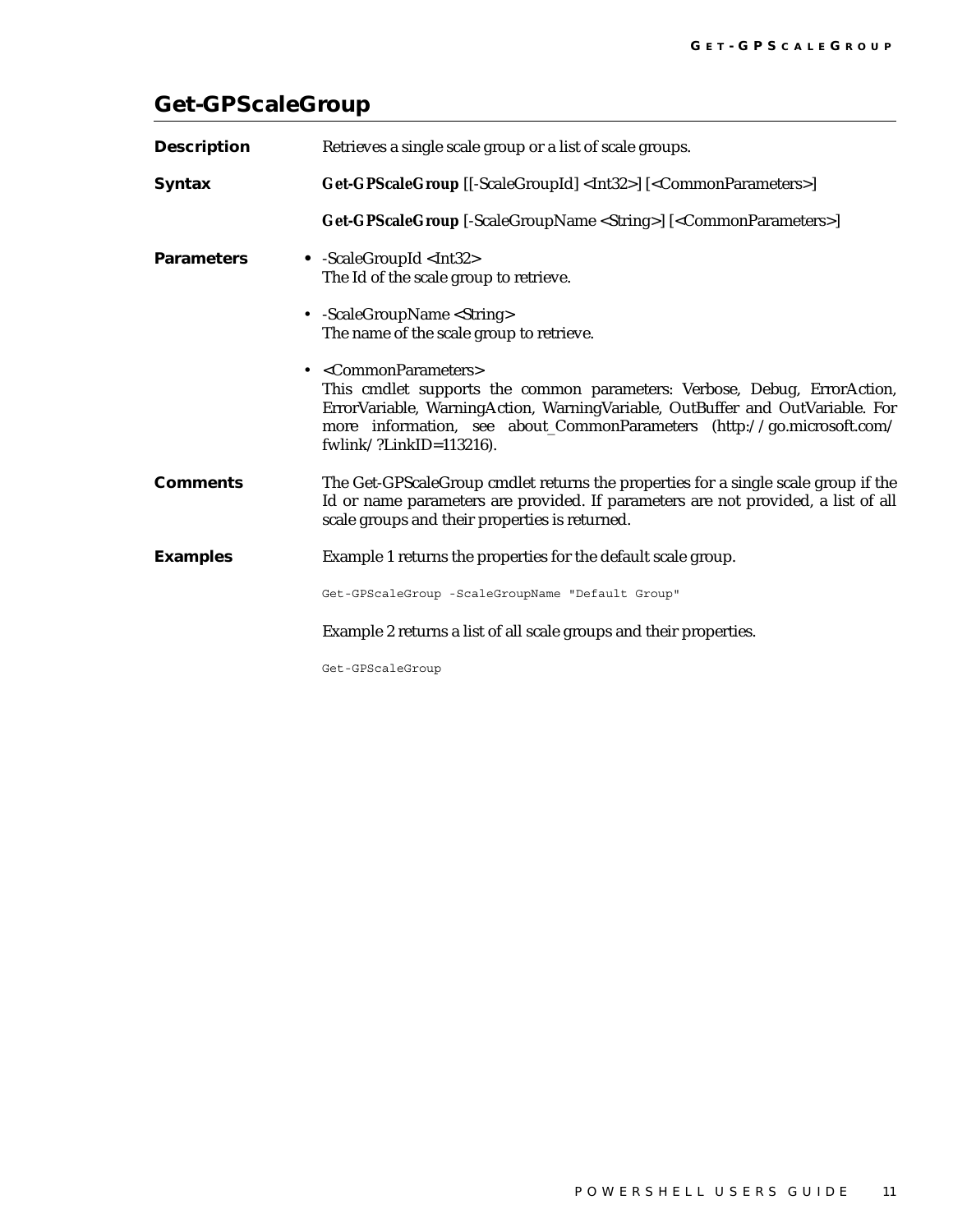## <span id="page-15-0"></span>**Add-GPTenant**

| <b>Description</b> | Adds a new Microsoft Dynamics GP tenant. The cmdlet accepts a URL to the GP<br>Tenant Management Service and tenant configuration parameters to add a new<br>tenant to Microsoft Dynamics GP Tenant Services.                                                                                                                                                                                                                                                                                                                                                                                                                                                                                                                                                                                                                                                                                                                                                                                                                                                                                                                                                                                                                                                                               |
|--------------------|---------------------------------------------------------------------------------------------------------------------------------------------------------------------------------------------------------------------------------------------------------------------------------------------------------------------------------------------------------------------------------------------------------------------------------------------------------------------------------------------------------------------------------------------------------------------------------------------------------------------------------------------------------------------------------------------------------------------------------------------------------------------------------------------------------------------------------------------------------------------------------------------------------------------------------------------------------------------------------------------------------------------------------------------------------------------------------------------------------------------------------------------------------------------------------------------------------------------------------------------------------------------------------------------|
| <b>Syntax</b>      | Add-GPTenant -ManagementServiceUrl <uri>-TenantName <string> -<br/>TenantDescription <string> [-SetInactive [<switchparameter>]]<br/>[-WebClientScaleGroup <string>] [-SqlServerName <string>]<br/>[-SystemDatabaseName <string>] [-DynGPWebServiceUrl <uri>]<br/>[-SecAdminServiceUrl <uri>] [-SecServiceDB <string>] [-SecServiceSqlServer<br/><string>] [-DynamicsExeLocation <string>] [-DynamicsSetLocation <string>]<br/>[-DexIniLocation <string>] [-HeartbeatTimeout <string>]<br/>[-CustomRuntimeSettings <string>] [-SqlUserName <string>] [-SqlUserPassword<br/><string>] [-RuntimeProcessUserName <string>] [-RuntimeProcessPassword<br/><string>] [-GPVersion <string>] [-GPInstanceName <string>]<br/>[-RequestLoggingEnabled [<switchparameter>]] [-OperationTimeout <string>]<br/>[-AddWebServices [<switchparameter>]] [-AddWebClient [<switchparameter>]]<br/>[-AddGPServices [<switchparameter>]] -Template <gptemplate><br/>[<commonparameters>]</commonparameters></gptemplate></switchparameter></switchparameter></switchparameter></string></switchparameter></string></string></string></string></string></string></string></string></string></string></string></string></string></uri></uri></string></string></string></switchparameter></string></string></uri> |
|                    | Add-GPTenant -ManagementServiceUrl <uri>-TenantName <string> -<br/>TenantDescription <string> [-SetInactive [<switchparameter>]]<br/>[-WebClientScaleGroup <string>] [-SqlServerName <string>]<br/>[-SystemDatabaseName <string>] [-DynGPWebServiceUrl <uri>]<br/>[-SecAdminServiceUrl <uri>] [-SecServiceDB <string>] [-SecServiceSqlServer<br/><string>] [-DynamicsExeLocation <string>] [-DynamicsSetLocation <string>]<br/>[-DexIniLocation <string>] [-HeartbeatTimeout <string>]<br/>[-CustomRuntimeSettings <string>] [-SqlUserName <string>] [-SqlUserPassword<br/><string>] [-RuntimeProcessUserName <string>] [-RuntimeProcessPassword<br/><string>] [-GPVersion <string>] [-GPInstanceName <string>]<br/>[-RequestLoggingEnabled [<switchparameter>]] [-OperationTimeout <string>]<br/>[-AddWebServices [<switchparameter>]] [-AddWebClient [<switchparameter>]]<br/>[-AddGPServices [<switchparameter>]] [<commonparameters>]</commonparameters></switchparameter></switchparameter></switchparameter></string></switchparameter></string></string></string></string></string></string></string></string></string></string></string></string></string></uri></uri></string></string></string></switchparameter></string></string></uri>                                         |
| <b>Parameters</b>  | • Parameterso -ManagementServiceUrl <uri><br/>The URL to the Tenant Management Service.</uri>                                                                                                                                                                                                                                                                                                                                                                                                                                                                                                                                                                                                                                                                                                                                                                                                                                                                                                                                                                                                                                                                                                                                                                                               |
|                    | • TenantName <string><br/>Name of the tenant. The name of the tenant must be unique.</string>                                                                                                                                                                                                                                                                                                                                                                                                                                                                                                                                                                                                                                                                                                                                                                                                                                                                                                                                                                                                                                                                                                                                                                                               |
|                    | • TenantDescription <string><br/>Description for the tenant.</string>                                                                                                                                                                                                                                                                                                                                                                                                                                                                                                                                                                                                                                                                                                                                                                                                                                                                                                                                                                                                                                                                                                                                                                                                                       |
|                    | • SetInactive [ <switchparameter><br/>Sets the status of the tenant to inactive. If not provided the tenant status is set to<br/>active.</switchparameter>                                                                                                                                                                                                                                                                                                                                                                                                                                                                                                                                                                                                                                                                                                                                                                                                                                                                                                                                                                                                                                                                                                                                  |
|                    | • WebClientScaleGroup <string><br/>The scale group to assign the tenant to. Requires that you have used Set-<br/>GPSessionCentralAddress to set the URL to the Web Client's Session Central<br/>Service.</string>                                                                                                                                                                                                                                                                                                                                                                                                                                                                                                                                                                                                                                                                                                                                                                                                                                                                                                                                                                                                                                                                           |
|                    | • -SqlServerName <string><br/>The name of the SQL Server where the tenant's GP databases will be stored.<br/>Required if using the AddWebServices switch parameter.</string>                                                                                                                                                                                                                                                                                                                                                                                                                                                                                                                                                                                                                                                                                                                                                                                                                                                                                                                                                                                                                                                                                                                |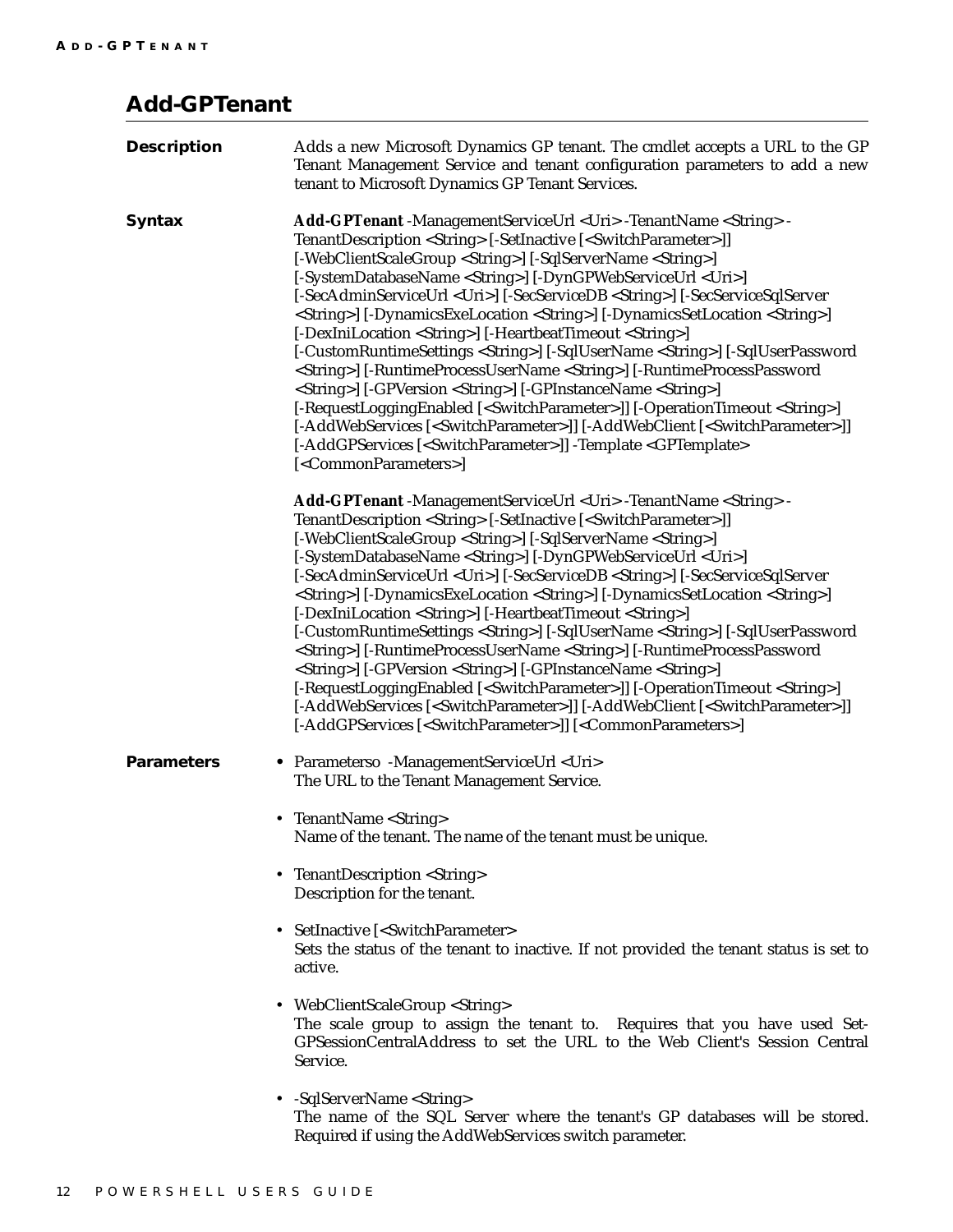- "-SystemDatabaseName <String> The name of the GP system database for this tenant. Required if using the AddWebServices switch parameter.
- "-DynGPWebServiceUrl <Uri> URL for the Web Services for Microsoft Dynamics GP. Required if using the AddWebServices switch parameter.
- "-SecAdminServiceUrl <Uri> URL for the Security Admin Service for the Web Services for Microsoft Dynamics GP. Required if using the AddWebServices switch parameter.
- "-SecServiceDB <String> Name of the security admin service database for this tenant. Required if using the AddWebServices switch parameter.
- "-SecServiceSqlServer <String> The name of the SQL Server where the tenant's security admin service database will be stored. Required if using the AddWebServices switch parameter.
- "-DynamicsExeLocation <String> The path to the Microsoft Dynamics GP runtime folder for the tenant. Required if using the AddWebClient switch parameter.
- "-DynamicsSetLocation <String> The path to the Dynamics.set file for the tenant. Required if using the AddWebClient or AddGPServices switch parameter.
- "-DexIniLocation <String> The path to the Dex.ini file for the tenant. Required if using the AddWebClient or AddGPServices switch parameter."-HeartbeatTimeout <String> The web client session timeout value for the tenant. If not provided it will be set to 0.00:00:00.
- "-CustomRuntimeSettings <String> Logging settings for the tenant. If not provided it will be set to ScriptLogEnabled=false|TimingLogEnabled=false|SqlLogEnabled=false.
- "-SqlUserName <String> The SQL login the web client and service based architecture runtime process will use to connect to the tenant's GP databases. Required if using the AddWebClient or AddGPServices switch parameter.
- "-SqlUserPassword <String> The password for the SQL login. Required if using the AddWebClient or AddGPServices switch parameter.
- "-RuntimeProcessUserName <String> The user name of the account the runtime process will be run as when users authenticate with an Organizational Account. Required if using Organizational Accounts and the AddWebClient switch parameter.
- "-RuntimeProcessPassword <String> The password for the runtime process account.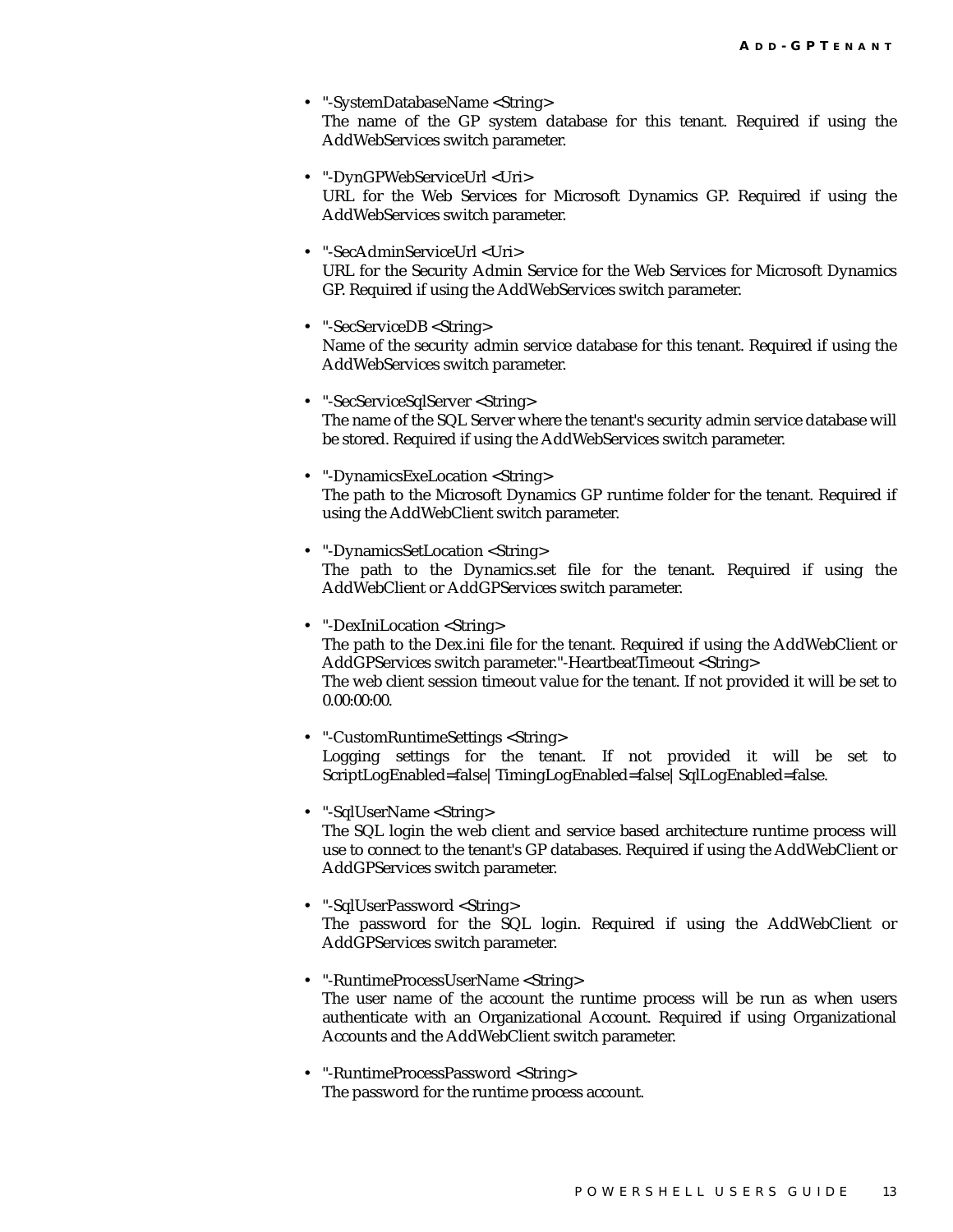|                 | • "-GPVersion <string><br/>The major version of the tenant's GP instance. If not provided it will be set to 14.</string>                                                                                                                                                                                                         |
|-----------------|----------------------------------------------------------------------------------------------------------------------------------------------------------------------------------------------------------------------------------------------------------------------------------------------------------------------------------|
|                 | • "-GPInstanceName <string><br/>The name of the GP installation instance for the tenant. If not provided it will be set<br/>to DEFAULT.</string>                                                                                                                                                                                 |
|                 | • "-RequestLoggingEnabled [ <switchparameter>]<br/>Enable logging for service based architecture by setting the value to true. If not<br/>provided it will be set to false.</switchparameter>                                                                                                                                    |
|                 | • "-OperationTimeout <string><br/>The timeout value for service based architecture sessions. If not provided it will be<br/>set to 0.00:00:00.</string>                                                                                                                                                                          |
|                 | • "-AddWebServices [ <switchparameter>]<br/>Add the Web Services application to the tenant being created.</switchparameter>                                                                                                                                                                                                      |
|                 | • "-AddWebClient [ <switchparameter>]<br/>Add the Web Client application to the tenant being created.</switchparameter>                                                                                                                                                                                                          |
|                 | • "-AddGPServices [ <switchparameter>]<br/>Add the GP Services application to the tenant being created.</switchparameter>                                                                                                                                                                                                        |
|                 | • "-Template <gptemplate><br/>The GPTemplate pipeline object containing the parameter values. Any parameters<br/>provided will override parameters set on the pipeline object. Refer to the Get-<br/>Template for additional information on using this parameter.</gptemplate>                                                   |
|                 | • <commonparameters><br/>cmdlet<br/>supports the<br/>This<br/>Verbose,<br/>common parameters:<br/>Debug,<br/>ErrorAction, ErrorVariable, WarningAction, WarningVariable, OutBuffer and<br/>OutVariable. Formore information, see about_CommonParameters (http://<br/>go.microsoft.com/fwlink/?LinkID=113216).</commonparameters> |
| <b>Examples</b> | Example 1 creates a new Microsoft Dynamics GP tenant with a name of Tenant1<br>and configures the tenant to use web client, service based architecture and web<br>services.                                                                                                                                                      |
|                 | Add-GPTenant -ManagementServiceUrl "http://machinename:48631/<br>TenantManagementService" -TenantDescription "Description for Tenant1" -<br>TenantName Tenant1 -AddWebServices -SqlServerName GPSQLServer -<br>SystemDatabaseName DYN01 -DynGpWebServiceUrl                                                                      |
|                 | "http://machinename:80/Dynamics/GPService" -SecAdminServiceUrl "http://<br>machinename: 48620/DynamicsSecurityService" -SecServiceDB DYN01Sec                                                                                                                                                                                    |
|                 | -SecServiceSqlServer GPSQLServer -AddWebClient -DynamicsExeLocation<br>"C:\Proqram Files (x86)\Microsoft Dynamics\GP2015\$DYN01"<br>-DynamicsSetLocation "C:\Program Files $(x86)$ \Microsoft<br>Dynamics\GP2015\$DYN01\Dynamics.set" -DexIniLocation "C:\Program Files                                                          |
|                 | $(x86)$ Microsoft Dynamics GP2015\$DYN01 data dex.ini" -SqlUserName<br>WebClientLogin -SqlUserPassword password -AddGpServices -GPInstanceName<br>DYN01                                                                                                                                                                          |
|                 |                                                                                                                                                                                                                                                                                                                                  |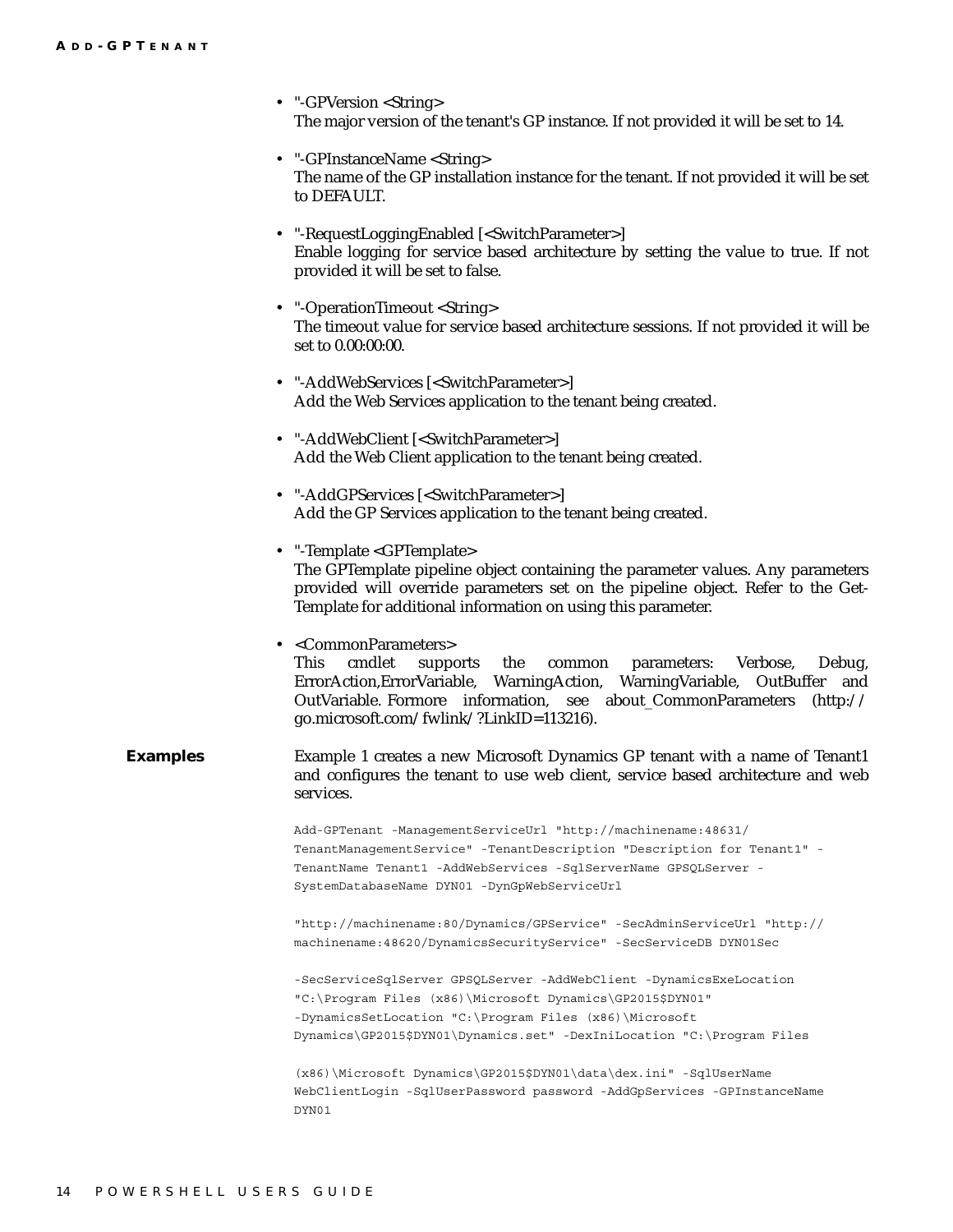#### Example 2 Creates a new Microsoft Dynamics GP tenant with a name of Tenant1 and sets the tenant to inactive.

Add-GPTenant -ManagementServiceUrl "http://machinename:48631/ TenantManagementService" -TenantDescription Description for Tenant1 - TenantName Tenant1 -SetInactive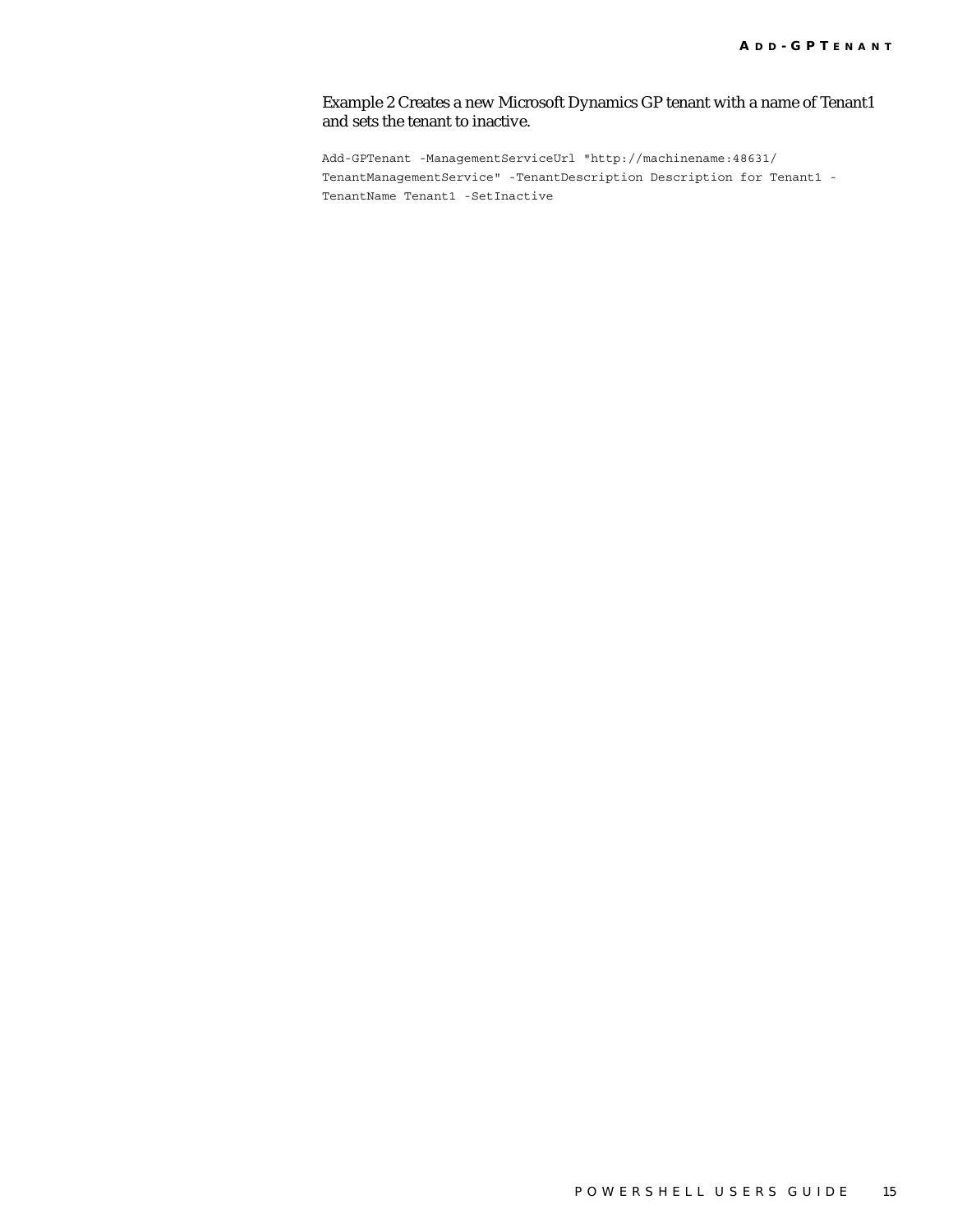### <span id="page-19-0"></span>**Add-LessonCompany**

| <b>Description</b> | Add the Microsoft Dynamics GP lesson company. The cmdlet accepts a GP client<br>directory and lesson company configuration parameters to add or re-add the lesson<br>company for the Microsoft Dynamics GP instance.                                                                                                                                                                           |
|--------------------|------------------------------------------------------------------------------------------------------------------------------------------------------------------------------------------------------------------------------------------------------------------------------------------------------------------------------------------------------------------------------------------------|
| <b>Syntax</b>      | Add-LessonCompany -GPClientDirectory <string> -SqlAdmin <string> -<br/>SqlAdminPassword <string> -SqlServerName <string> [-SampleDBName<br/><string>] [-LaunchFilePath <string>] [-SqlMdfFilePath <string>] [-SqlLdfFilePath<br/><string>] [<commonparameters>]</commonparameters></string></string></string></string></string></string></string></string>                                     |
|                    | Add-LessonCompany -GPClientDirectory <string> -SqlAdmin <string> -<br/>SqlAdminPassword <string> -SqlServerName <string> [-SampleDBName<br/><string>] [-LaunchFilePath <string>] [-SqlMdfFilePath <string>] [-SqlLdfFilePath<br/><string>] -Template <gptemplate> [<commonparameters>]</commonparameters></gptemplate></string></string></string></string></string></string></string></string> |
| <b>Parameters</b>  | • - GPClientDirectory <string><br/>The path to the Microsoft Dynamics GP client directory to use in creating the lesson<br/>company.</string>                                                                                                                                                                                                                                                  |
|                    | • SqlAdmin <string><br/>The SQL admin login to use when running GP utilities to create the GP lesson<br/>company.</string>                                                                                                                                                                                                                                                                     |
|                    | • -SqlAdminPassword <string><br/>The password for the SQL Admin.</string>                                                                                                                                                                                                                                                                                                                      |
|                    | • "-SqlServerName <string><br/>The name of the SQL Server on which to create the Microsoft Dynamics GP lesson<br/>company database.</string>                                                                                                                                                                                                                                                   |
|                    | • "-SampleDBName <string><br/>Name of the GP lesson database to create. If not provided use the default name<br/>(TWO01 thru TWO99) if creating or current name if re-adding.</string>                                                                                                                                                                                                         |
|                    | • "-LaunchFilePath <string><br/>The path to the dex.ini file to use when launching Microsoft Dynamics GP. If not<br/>provided the default location of the runtime directory's data folder will be used.</string>                                                                                                                                                                               |
|                    | "-SqlMdfFilePath <string><br/>The path to the location where the data file (.mdf) will be created. If not provided<br/>the default location will be used.</string>                                                                                                                                                                                                                             |
|                    | • "-SqlLdfFilePath <string><br/>The path to the location where the log file (.ldf) will be created. If not provided the<br/>default location will be used.</string>                                                                                                                                                                                                                            |
|                    | • "-Template <gptemplate><br/>The GPTemplate pipeline object containing the parameter values. Any parameters<br/>provided will override parameters set on the pipeline object. Refer to the Get-<br/>Template for additional information on using this parameter.</gptemplate>                                                                                                                 |
|                    | • <commonparameters><br/>This cmdlet supports the common parameters: Verbose, Debug, ErrorAction,<br/>ErrorVariable, WarningAction, WarningVariable, OutBuffer and OutVariable. For</commonparameters>                                                                                                                                                                                         |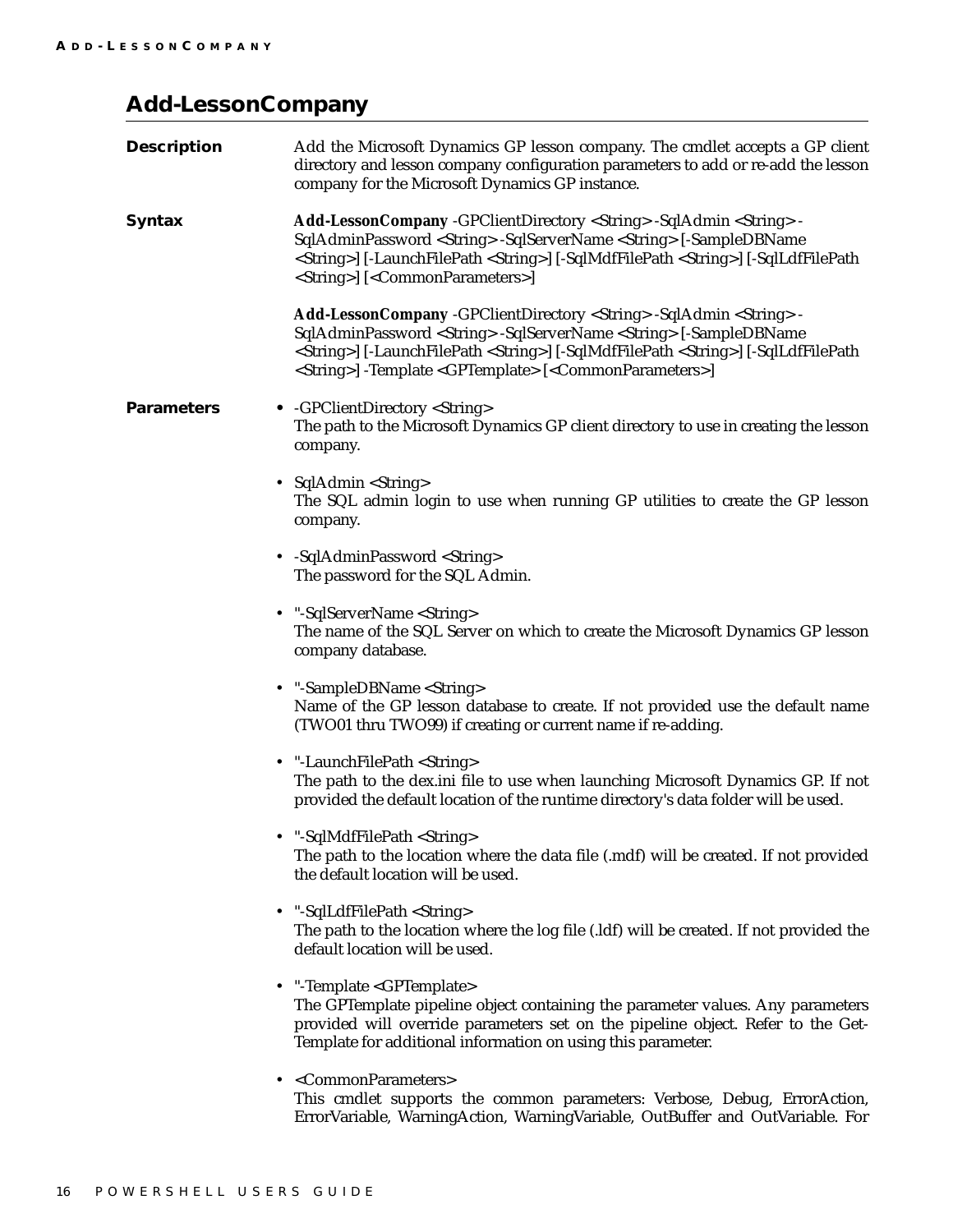more information, see about\_CommonParameters (http://go.microsoft.com/ fwlink/?LinkID=113216).

**Examples** Example 1 Creates a new Microsoft Dynamics GP lesson company with a database name of TWO01.

> Add-LessonCompany -GpClientDirectory "C:\Program Files (x86)\Microsoft Dynamics\GP2015\$DYN01" -SqlServerName GPSQLServer -SqlAdmin sa - SqlAdminPassword password -SampleDBName TWO01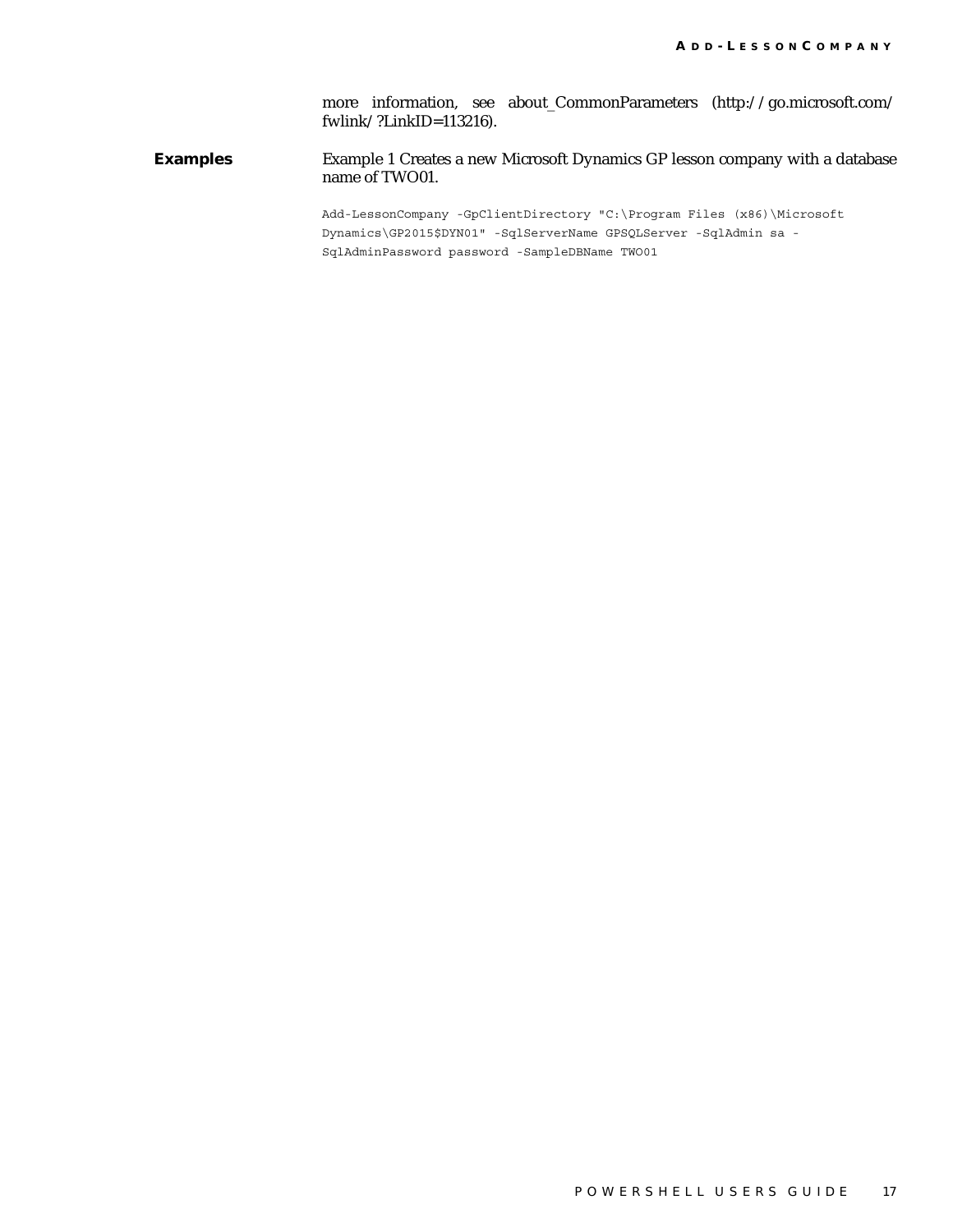## <span id="page-21-0"></span>**Add-TenantServiceUser**

| <b>Description</b> | Adds a new service user to Microsoft Dynamics GP Tenant Services. The cmdlet<br>accepts a URL to the GP Tenant Management Service and user configuration<br>parameters to add a new service user to Microsoft Dynamics GP Tenant Services.                                                                                         |
|--------------------|------------------------------------------------------------------------------------------------------------------------------------------------------------------------------------------------------------------------------------------------------------------------------------------------------------------------------------|
| <b>Syntax</b>      | Add-TenantUser-ManagementServiceUrl <uri>-TenantName <string>-UserAlias<br/><string> -UserName <string> [-Active [<switchparameter>]] [-Administrator<br/>[<switchparameter>]] [<commonparameters>]</commonparameters></switchparameter></switchparameter></string></string></string></uri>                                        |
|                    | Add-TenantUser -ManagementServiceUrl <uri> -TenantName <string> -UserAlias<br/><string> -UserName <string> [-Active [<switchparameter>]] [-Administrator<br/>[<switchparameter>]] -Template <gptemplate> [<commonparameters>]</commonparameters></gptemplate></switchparameter></switchparameter></string></string></string></uri> |
| <b>Parameters</b>  | • - Management Service Url < Uri ><br>The URL to the Tenant Management Service.                                                                                                                                                                                                                                                    |
|                    | • - TenantName < String ><br>Name of the tenant.                                                                                                                                                                                                                                                                                   |
|                    | • "-UserAlias <string><br/>The identity of the user. May be in the form of domain alias or alias@domain.com.</string>                                                                                                                                                                                                              |
|                    | • - UserName < String ><br>The name of the user.                                                                                                                                                                                                                                                                                   |
|                    | • - Active [ <switchparameter>]<br/>Sets the status of the service user to active. If not provided the service user status is<br/>set to inactive.</switchparameter>                                                                                                                                                               |
|                    | • "-Administrator [ <switchparameter>]<br/>Sets the tenant user to be an administrator for the tenant. If not provided the tenant<br/>user will not be an administrator for the tenant.</switchparameter>                                                                                                                          |
|                    | • - Template < GPTemplate><br>The GPTemplate pipeline object containing the parameter values. Any parameters<br>provided will override parameters set on the pipeline object. Refer to the Get-<br>Template for additional information on using this parameter.                                                                    |
|                    | <commonparameters><br/>This cmdlet supports the common parameters: Verbose, Debug, ErrorAction,</commonparameters>                                                                                                                                                                                                                 |
| ٠                  | ErrorVariable, WarningAction, WarningVariable, OutBuffer and OutVariable. For<br>more information, see about_CommonParameters (http://go.microsoft.com/<br>fwlink/?LinkID= $113216$ ).                                                                                                                                             |
| <b>Examples</b>    | Example 1 adds a new tenant user for account Domain \User3 as an administrator<br>of Tenant1.                                                                                                                                                                                                                                      |
|                    | Add-TenantUser -ManagementServiceUrl "http://machinename:48631/<br>TenantManagementService" -TenantName Tenant1 -UserAlias Domain\User3 -<br>Username User3 - Active - Administrator                                                                                                                                               |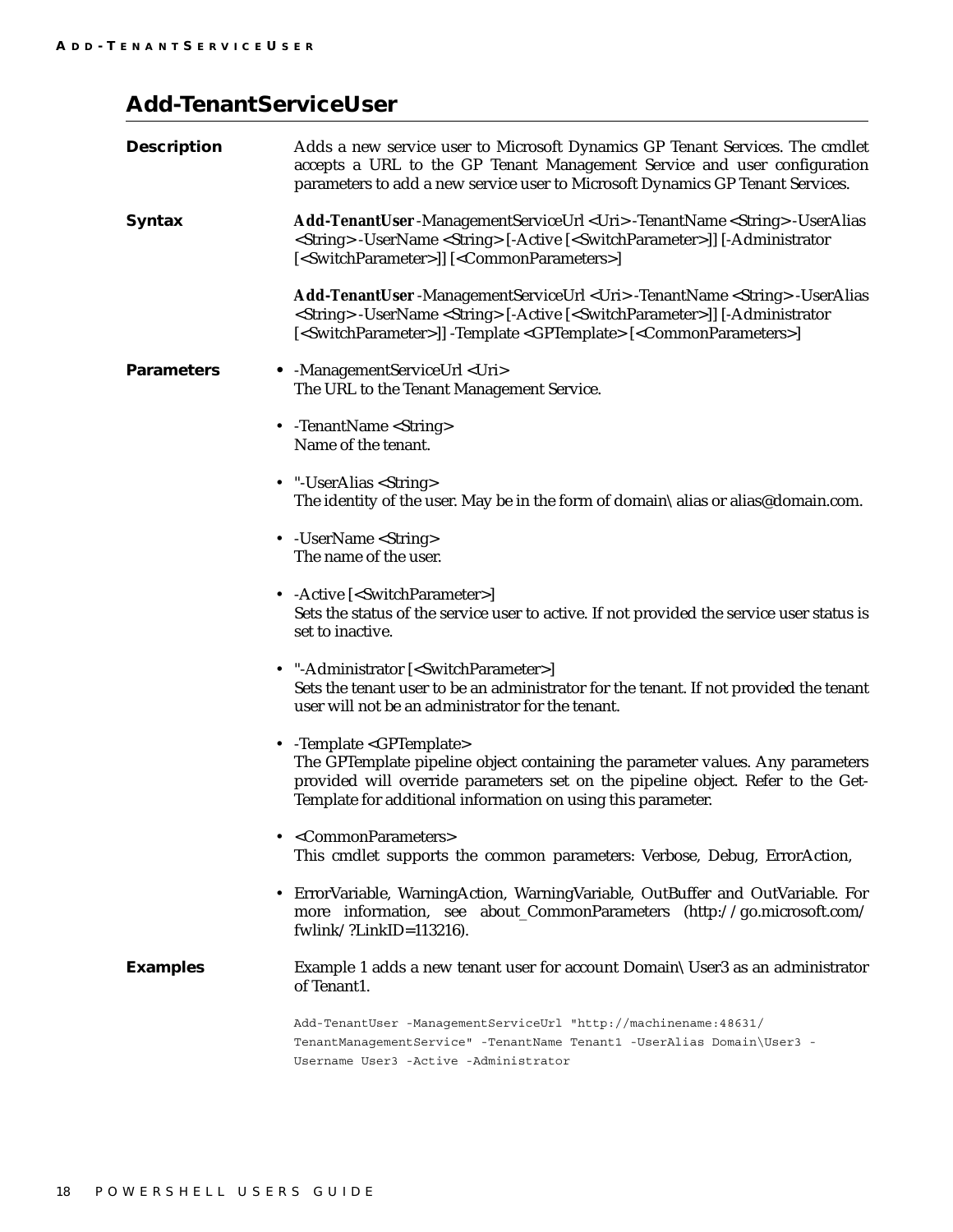Example 2 adds a new tenant user for account Domain\User4 as a user of Tenant1.

Add-TenantUser -ManagementServiceUrl "http://machinename:48631/ TenantManagementService" -TenantName Tenant1 -UserAlias Domain\User4 - Username User4 -Active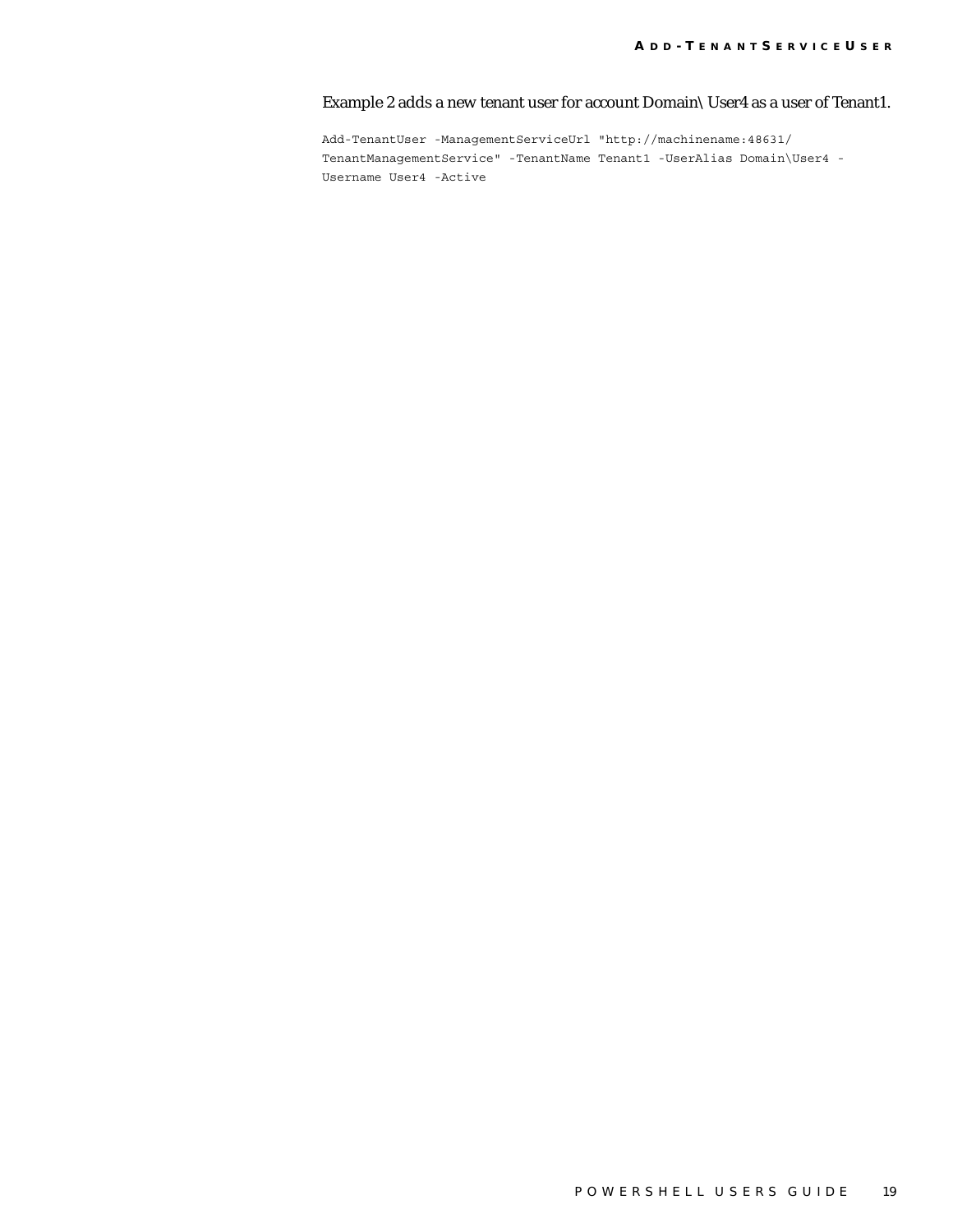### <span id="page-23-0"></span>**Add-TenantUser**

| <b>Description</b> | Adds a new tenant user to a tenant in Microsoft Dynamics GP Tenant Services. The<br>cmdlet accepts a URL to the GP Tenant Management Service and user configuration<br>parameters to add a new tenant user to a tenant in Microsoft Dynamics GP Tenant<br>Services.                                                                |
|--------------------|------------------------------------------------------------------------------------------------------------------------------------------------------------------------------------------------------------------------------------------------------------------------------------------------------------------------------------|
| <b>Syntax</b>      | Add-TenantUser -ManagementServiceUrl <uri> -TenantName <string> -UserAlias<br/><string> -UserName <string> [-Active [<switchparameter>]] [-Administrator<br/>[<switchparameter>]] [<commonparameters>]</commonparameters></switchparameter></switchparameter></string></string></string></uri>                                     |
|                    | Add-TenantUser -ManagementServiceUrl <uri> -TenantName <string> -UserAlias<br/><string> -UserName <string> [-Active [<switchparameter>]] [-Administrator<br/>[<switchparameter>]] -Template <gptemplate> [<commonparameters>]</commonparameters></gptemplate></switchparameter></switchparameter></string></string></string></uri> |
| <b>Parameters</b>  | • - ManagementServiceUrl <uri><br/>The URL to the Tenant Management Service.</uri>                                                                                                                                                                                                                                                 |
|                    | • - TenantName < String><br>Name of the tenant.                                                                                                                                                                                                                                                                                    |
|                    | • "-UserAlias <string><br/>The identity of the user. May be in the form of domain \alias or alias@domain.com.</string>                                                                                                                                                                                                             |
|                    | • - UserName < String ><br>The name of the user.                                                                                                                                                                                                                                                                                   |
|                    | • - Active [ <switchparameter>]<br/>Sets the status of the service user to active. If not provided the service user status is<br/>set to inactive.</switchparameter>                                                                                                                                                               |
|                    | • "-Administrator [ <switchparameter>]<br/>Sets the tenant user to be an administrator for the tenant. If not provided the tenant<br/>user will not be an administrator for the tenant.</switchparameter>                                                                                                                          |
|                    | • - Template <gptemplate><br/>The GPTemplate pipeline object containing the parameter values. Any parameters<br/>provided will override parameters set on the pipeline object. Refer to the Get-<br/>Template for additional information on using this parameter.</gptemplate>                                                     |
|                    | • <commonparameters><br/>This cmdlet supports the common parameters: Verbose, Debug, ErrorAction,<br/>ErrorVariable, WarningAction, WarningVariable, OutBuffer and OutVariable. For<br/>more information, see about_CommonParameters (http://go.microsoft.com/<br/>fwlink/?LinkID=<math>113216</math>).</commonparameters>         |
| <b>Examples</b>    | Example 1 adds a new tenant user for account Domain \User3 as an administrator<br>of Tenant1.                                                                                                                                                                                                                                      |
|                    | Add-TenantUser -ManagementServiceUrl "http://machinename:48631/<br>TenantManagementService" -TenantName Tenant1 -UserAlias Domain\User3 -<br>Username User3 - Active - Administrator                                                                                                                                               |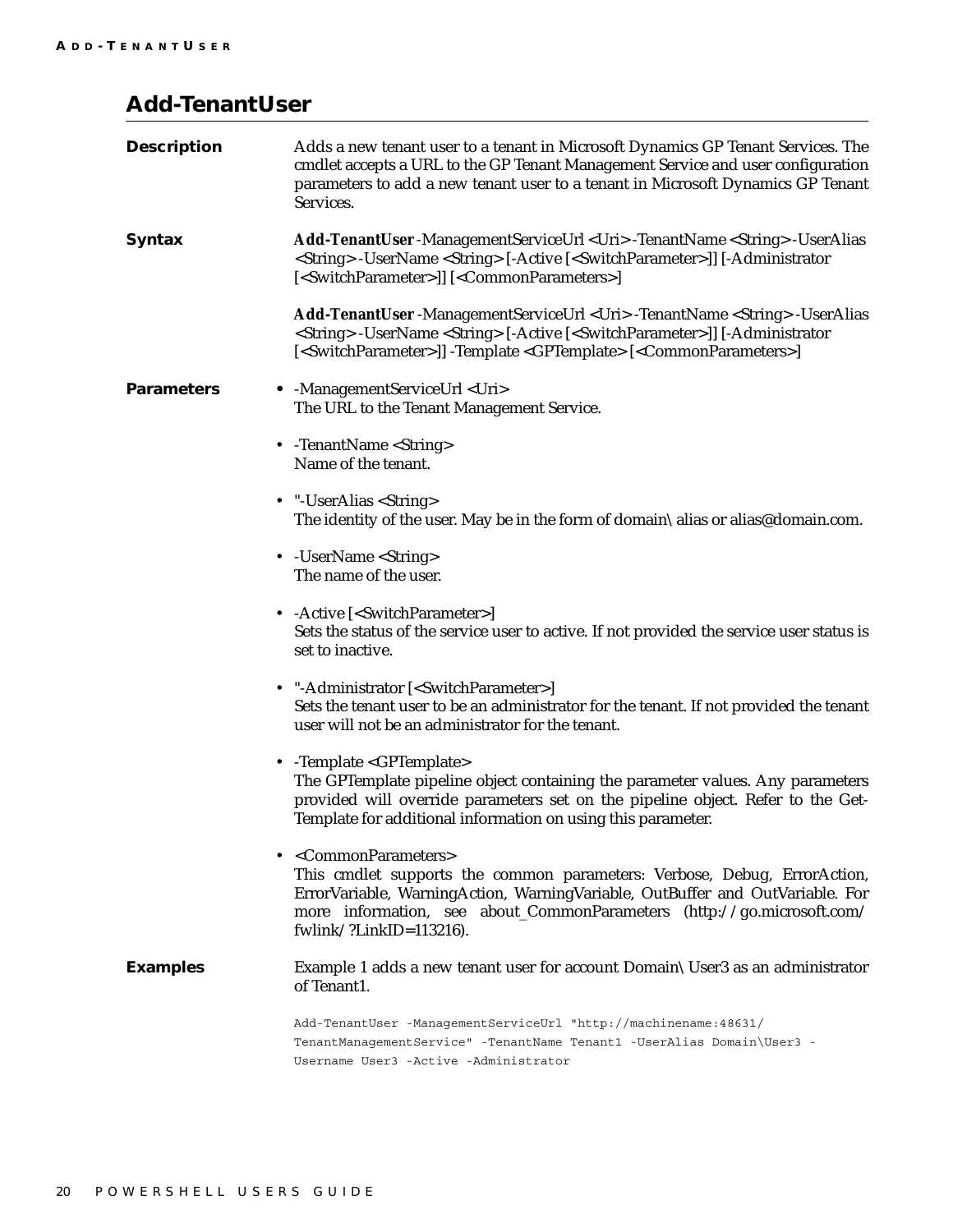#### Example 2 adds a new tenant user for account Domain\User4 as a user of Tenant1.

Add-TenantUser -ManagementServiceUrl "http://machinename:48631/ TenantManagementService" -TenantName Tenant1 -UserAlias Domain\User4 - Username User4 -Active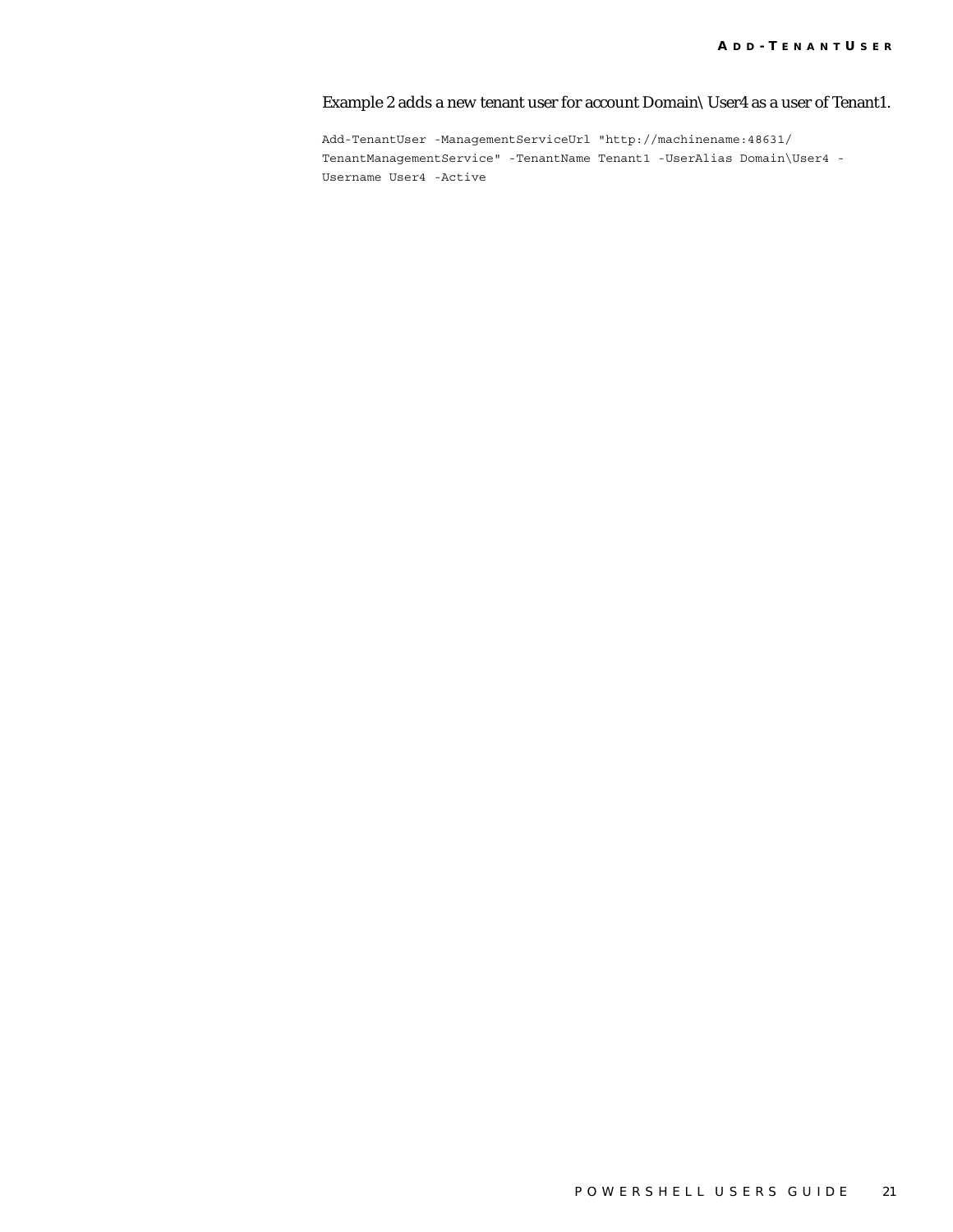## <span id="page-25-0"></span>**Get-GPScaleGroupTenant**

| <b>Description</b> | Retrieves the list of tenants that are assigned to a scale group.                                                                                                                                                                                                                                                                                                                                               |
|--------------------|-----------------------------------------------------------------------------------------------------------------------------------------------------------------------------------------------------------------------------------------------------------------------------------------------------------------------------------------------------------------------------------------------------------------|
| <b>Syntax</b>      | Get-GPScaleGroupTenant [-TenantName <string>] [<commonparameters>]</commonparameters></string>                                                                                                                                                                                                                                                                                                                  |
|                    | <b>Get-GPScaleGroupTenant</b> [-ScaleGroupId <int32>] [-ScaleGroupName <string>]<br/>[<commonparameters>]</commonparameters></string></int32>                                                                                                                                                                                                                                                                   |
| <b>Parameters</b>  | • -TenantName <string><br/>The name of the tenant for which to return the scale group assignment.</string>                                                                                                                                                                                                                                                                                                      |
|                    | • -ScaleGroupId <int32><br/>The Id of the scale group for which to return assignments.</int32>                                                                                                                                                                                                                                                                                                                  |
|                    | • -ScaleGroupName <string><br/>The name of the scale group for which to return assignments.</string>                                                                                                                                                                                                                                                                                                            |
|                    | • <commonparameters><br/>This cmdlet supports the common parameters: Verbose, Debug, ErrorAction,<br/>ErrorVariable, WarningAction, WarningVariable, OutBuffer and OutVariable. For<br/>more information, see about_CommonParameters (http://go.microsoft.com/<br/>fwlink/?LinkID=<math>113216</math>).</commonparameters>                                                                                      |
| <b>Comments</b>    | If the tenant name is provided, then a single assignment will be returned, provided<br>that the tenant has been assigned to a scale group. If the scale group name or Id is<br>provided, the Get-GPScaleGroupTenant cmdlet returns the list of tenants that are<br>assigned to that single scale group. If no parameter is supplied, a list of all scale<br>group assignments for all tenants will be returned. |
| <b>Examples</b>    | Example 1 returns the list of tenant assignments for the default scale group.                                                                                                                                                                                                                                                                                                                                   |
|                    | Get-GPScaleGroupTenant -ScaleGroupName "Default Group"                                                                                                                                                                                                                                                                                                                                                          |
|                    | Example 2 returns a list of all scale group assignments for all tenants.                                                                                                                                                                                                                                                                                                                                        |
|                    | Get-GPScaleGroupTenant                                                                                                                                                                                                                                                                                                                                                                                          |
|                    | Example 3 returns the scale group assignment for Tenant1.                                                                                                                                                                                                                                                                                                                                                       |
|                    | Get-GPScaleGroupTenant -TenantName "Tenant1"                                                                                                                                                                                                                                                                                                                                                                    |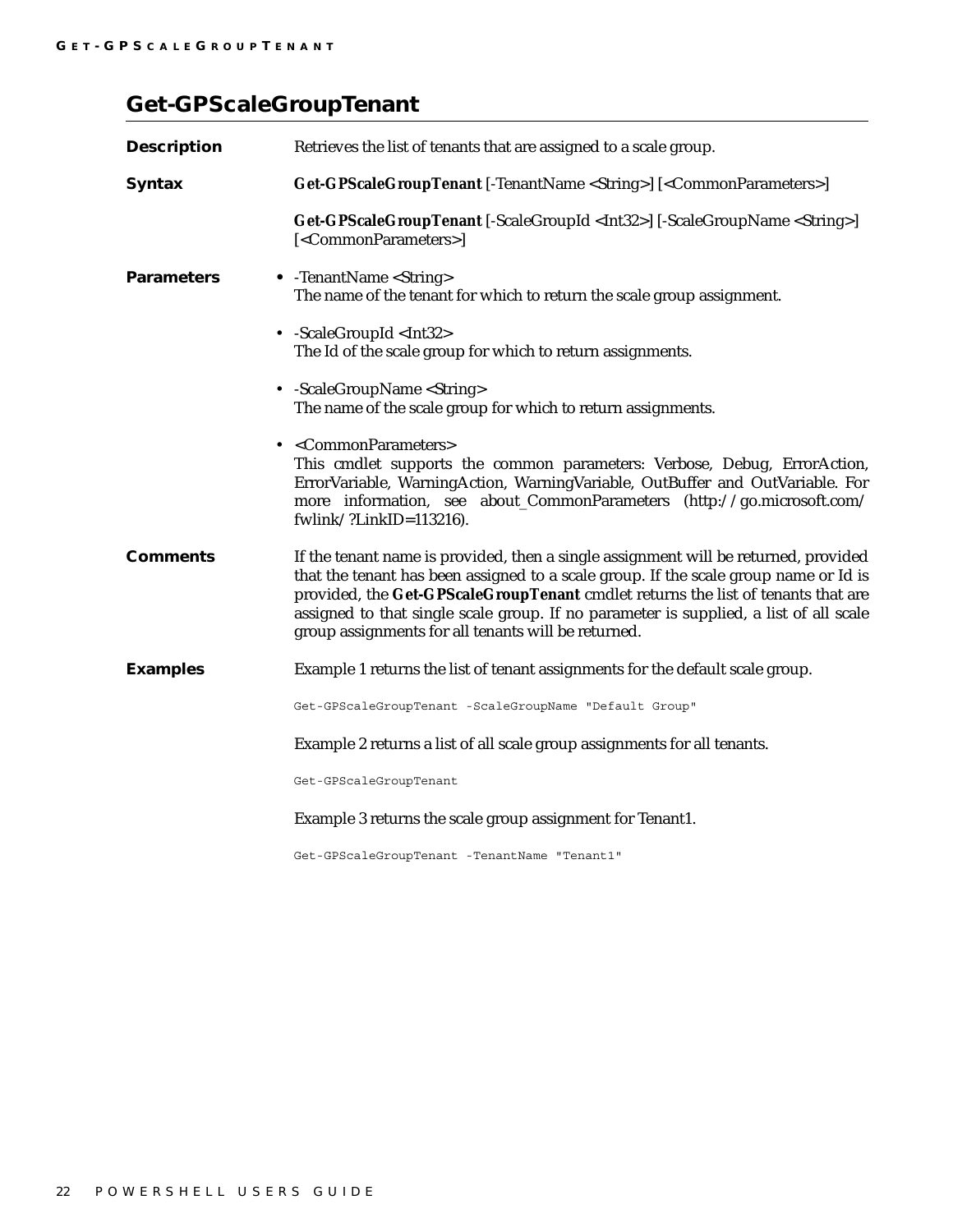## <span id="page-26-0"></span>**Get-GPSessionCentralAddress**

| <b>Description</b> | Retrieves the address (URL) for the Session Central Service that is being accessed by<br>the PowerShell cmdlets. This value was set by the <b>Set-GPSessionCentralAddress</b><br>cmdlet.                                                                                                      |
|--------------------|-----------------------------------------------------------------------------------------------------------------------------------------------------------------------------------------------------------------------------------------------------------------------------------------------|
| <b>Syntax</b>      | Get-GPSessionCentralAddress [ <commonparameters>]</commonparameters>                                                                                                                                                                                                                          |
| <b>Parameters</b>  | • $<$ CommonParameters><br>This cmdlet supports the common parameters: Verbose, Debug, ErrorAction,<br>ErrorVariable, WarningAction, WarningVariable, OutBuffer and OutVariable. For<br>more information, see about_CommonParameters (http://go.microsoft.com/<br>fwlink/?LinkID= $113216$ ). |
| <b>Examples</b>    | The following example retrieves the address that had been specified as the Session<br><b>Central Service to access.</b>                                                                                                                                                                       |

Get-GPSessionCentralAddress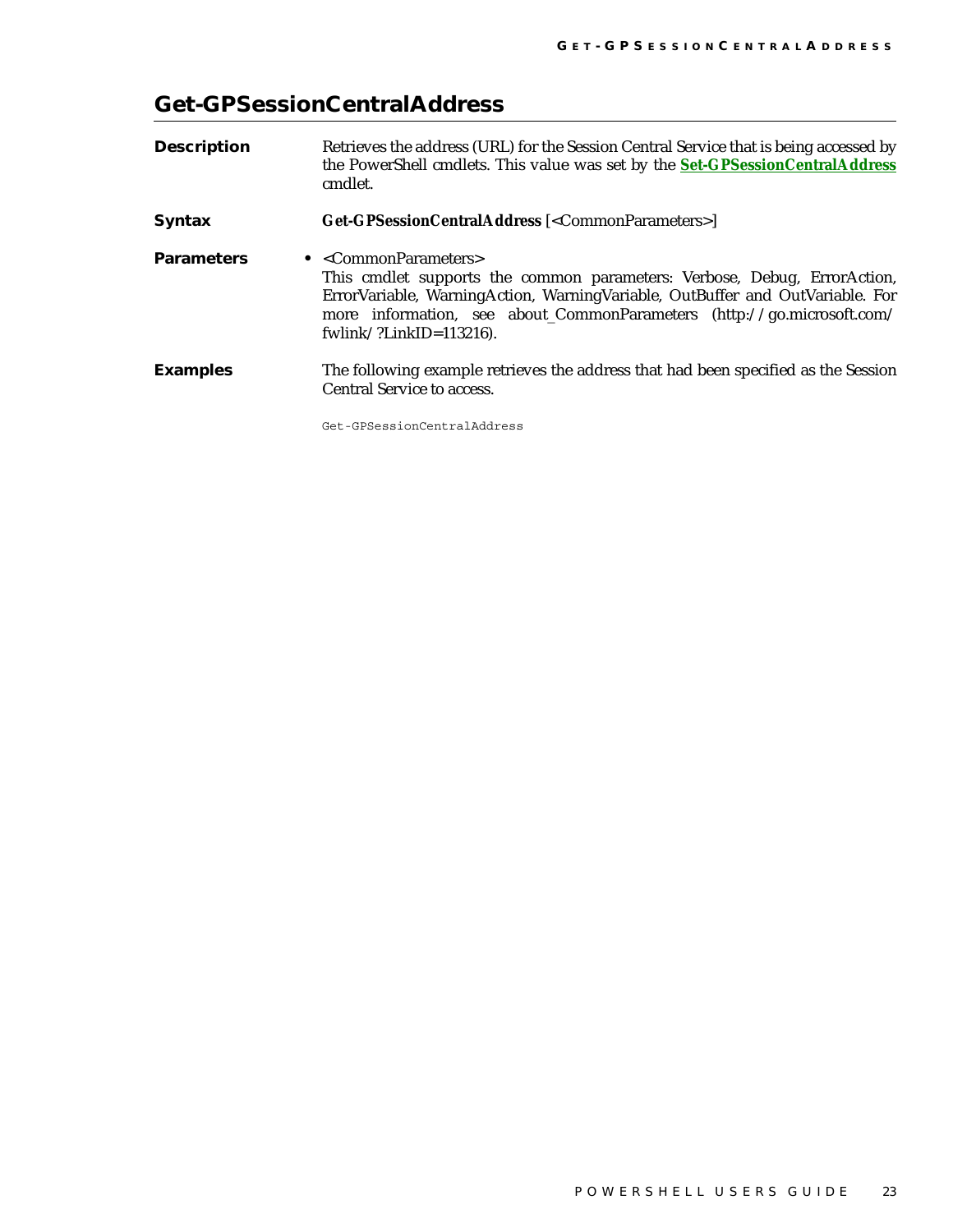### <span id="page-27-0"></span>**Get-GPSessionHost**

| <b>Description</b> | Retrieves information about a session host or a list of session hosts.                                                                                                                                                                                                                                                     |
|--------------------|----------------------------------------------------------------------------------------------------------------------------------------------------------------------------------------------------------------------------------------------------------------------------------------------------------------------------|
| <b>Syntax</b>      | Get-GPSessionHost [[-SessionHostId] <string>]<br/>[-OnlyActive [<switchparameter>]] [-OnlyInactive [<switchparameter>]]<br/>[<commonparameters>]</commonparameters></switchparameter></switchparameter></string>                                                                                                           |
|                    | Get-GPSessionHost [-ScaleGroupId <int32>] [-ScaleGroupName <string>]<br/>[-OnlyActive [<switchparameter>]] [-OnlyInactive [<switchparameter>]]<br/>[<commonparameters>]</commonparameters></switchparameter></switchparameter></string></int32>                                                                            |
| <b>Parameters</b>  | • -SessionHostId <string><br/>The Id of the session host to return.</string>                                                                                                                                                                                                                                               |
|                    | • -OnlyActive [ <switchparameter>]<br/>If present, returns only active session hosts.</switchparameter>                                                                                                                                                                                                                    |
|                    | • - OnlyInactive [ <switchparameter>]<br/>If present, returns only inactive or suspended session hosts.</switchparameter>                                                                                                                                                                                                  |
|                    | • -ScaleGroupId <int32><br/>The Id of the scale group on which to filter the returned session hosts.</int32>                                                                                                                                                                                                               |
|                    | • -ScaleGroupName <string><br/>The name of the scale group on which to filter the return session hosts.</string>                                                                                                                                                                                                           |
|                    | • <commonparameters><br/>This cmdlet supports the common parameters: Verbose, Debug, ErrorAction,<br/>ErrorVariable, WarningAction, WarningVariable, OutBuffer and OutVariable. For<br/>more information, see about_CommonParameters (http://go.microsoft.com/<br/>fwlink/?LinkID=<math>113216</math>).</commonparameters> |
| <b>Comments</b>    | The Get-GPSessionHost cmdlet returns the session hosts for the specified session<br>host or scale group if either are provided. Otherwise, it returns all session hosts.                                                                                                                                                   |
| <b>Examples</b>    | Example 1 returns the properties for the session host with Id SessionHost1.                                                                                                                                                                                                                                                |
|                    | Get-GPSessionHost -SessionHostId "SessionHost1"                                                                                                                                                                                                                                                                            |
|                    | Example 2 returns a list of all session hosts and their properties.                                                                                                                                                                                                                                                        |
|                    | Get-GPSessionHost                                                                                                                                                                                                                                                                                                          |
|                    | Example 3 returns the properties for all session hosts that are assigned to the default<br>scale group.                                                                                                                                                                                                                    |
|                    | Get-GPSessionHost -ScaleGroupName "Default Group"                                                                                                                                                                                                                                                                          |
|                    | Example 4 returns the properties for all inactive session hosts.                                                                                                                                                                                                                                                           |
|                    | Get-GPSessionHost -OnlyInactive                                                                                                                                                                                                                                                                                            |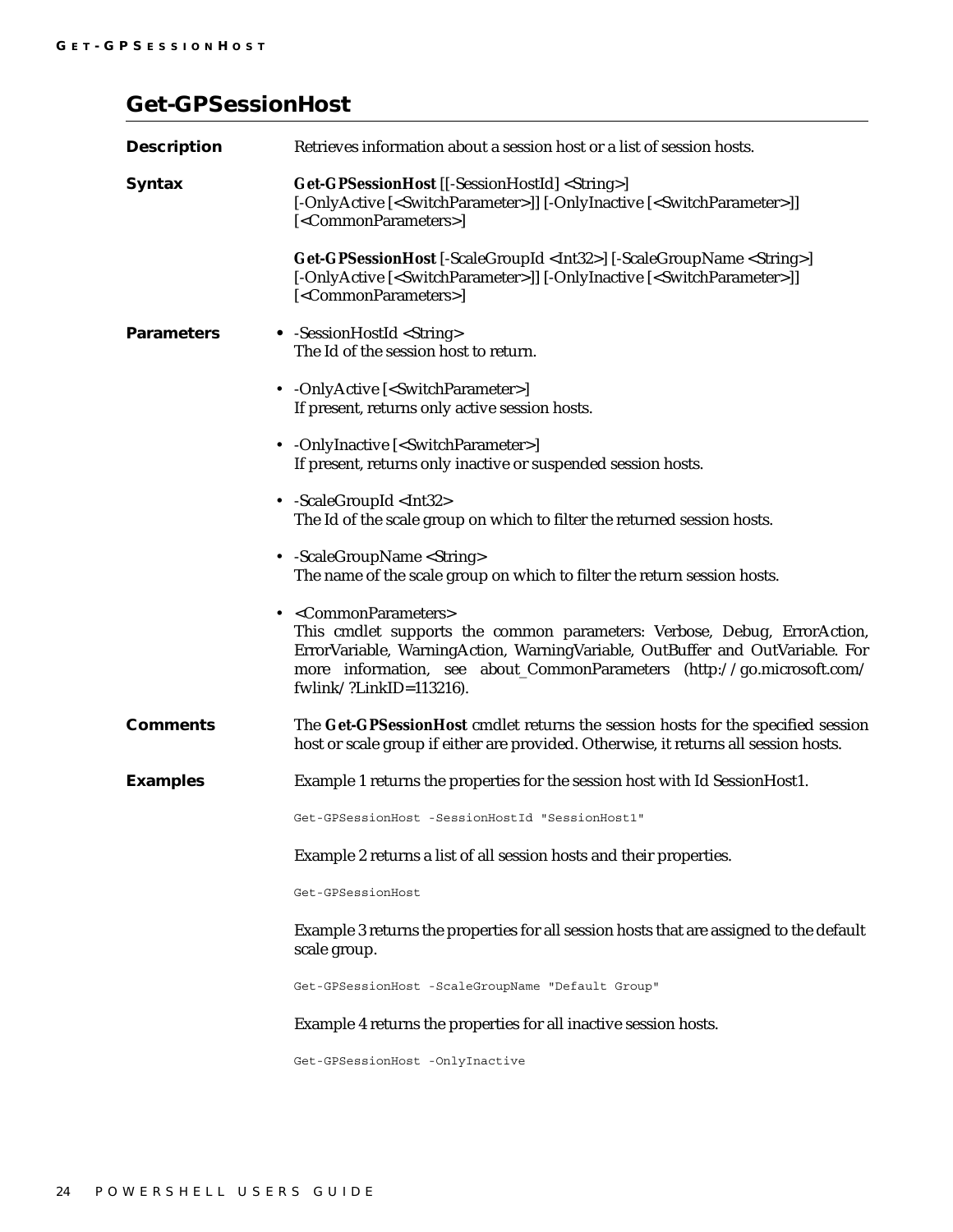## <span id="page-28-0"></span>**Get-GPSessionHostTenant**

| <b>Description</b> | Retrieves the tenant assignment and status of a session host.                                                                                                                                                                                                                                                              |
|--------------------|----------------------------------------------------------------------------------------------------------------------------------------------------------------------------------------------------------------------------------------------------------------------------------------------------------------------------|
| <b>Syntax</b>      | Get-GPSessionHostTenant [-SessionHostId <string>] [-TenantName <string>]<br/>[<commonparameters>]</commonparameters></string></string>                                                                                                                                                                                     |
| <b>Parameters</b>  | • -SessionHostId <string><br/>The session host Id on which to filter assignments.</string>                                                                                                                                                                                                                                 |
|                    | • - TenantName < String ><br>The tenant name on which to filter assignments.                                                                                                                                                                                                                                               |
|                    | • <commonparameters><br/>This cmdlet supports the common parameters: Verbose, Debug, ErrorAction,<br/>ErrorVariable, WarningAction, WarningVariable, OutBuffer and OutVariable. For<br/>more information, see about_CommonParameters (http://go.microsoft.com/<br/>fwlink/?LinkID=<math>113216</math>).</commonparameters> |
| <b>Comments</b>    | The Get-GPSessionHostTenant cmdlet returns a list of tenant to session host<br>assignments for the provided session host or tenant. If neither is provided, then it<br>returns all assignments for all tenants and session hosts.                                                                                          |
| <b>Examples</b>    | Example 1 returns a list of tenant assignments for the session host with Id<br>SessionHost1.                                                                                                                                                                                                                               |
|                    | Get-GPSessionHostTenant -SessionHostId "SessionHost1"                                                                                                                                                                                                                                                                      |
|                    | Example 2 returns all session host assignments for Tenant1.                                                                                                                                                                                                                                                                |
|                    | Get-GPSessionHostTenant -TenantName "Tenant1"                                                                                                                                                                                                                                                                              |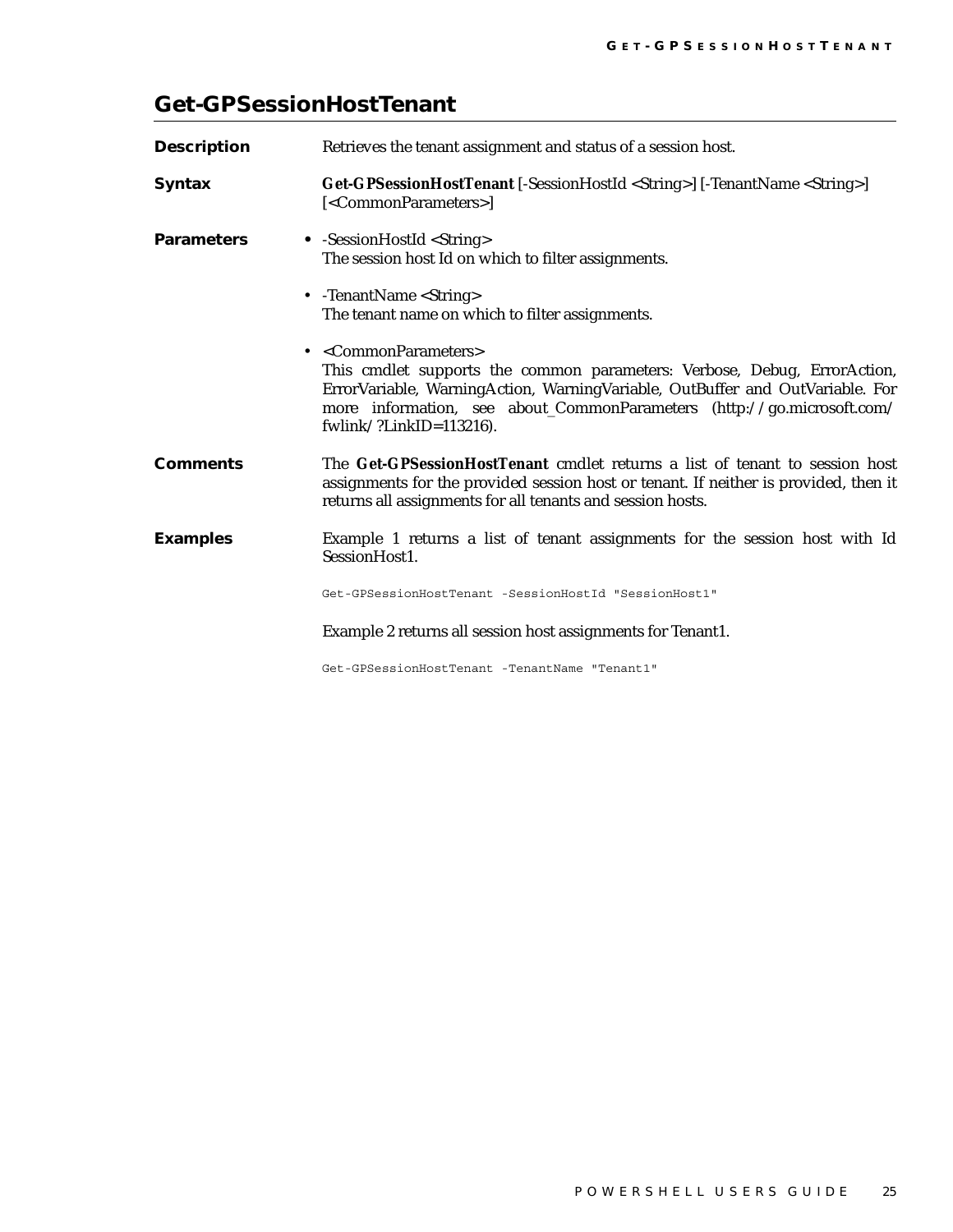## <span id="page-29-0"></span>**Get-GPSessions**

| <b>Description</b> | Retrieves the current sessions on one or more session hosts.                                                                                                                                                                                                                                                  |
|--------------------|---------------------------------------------------------------------------------------------------------------------------------------------------------------------------------------------------------------------------------------------------------------------------------------------------------------|
| <b>Syntax</b>      | <b>Get-GPSessions</b> [[-SessionHostId] <string>] [-OnlyActive [<switchparameter>]]<br/>[-OnlyInactive [<switchparameter>]] [<commonparameters>]</commonparameters></switchparameter></switchparameter></string>                                                                                              |
|                    | Get-GPSessions [-ScaleGroupId <int32>] [-ScaleGroupName <string>]<br/>[-OnlyActive [<switchparameter>]] [-OnlyInactive [<switchparameter>]]<br/>[<commonparameters>]</commonparameters></switchparameter></switchparameter></string></int32>                                                                  |
| <b>Parameters</b>  | • -SessionHostId <string><br/>The name of the session host to get current sessions for.</string>                                                                                                                                                                                                              |
|                    | • -OnlyActive [ <switchparameter>]<br/>If present, returns only active sessions.</switchparameter>                                                                                                                                                                                                            |
|                    | • -OnlyInactive [ <switchparameter>]<br/>If present, returns only inactive sessions.</switchparameter>                                                                                                                                                                                                        |
|                    | • -ScaleGroupId <int32><br/>The Id of the scale group for which to get sessions.</int32>                                                                                                                                                                                                                      |
|                    | • -ScaleGroupName <string><br/>The name of the scale group for which to get sessions.</string>                                                                                                                                                                                                                |
|                    | • <commonparameters><br/>This cmdlet supports the common parameters: Verbose, Debug, ErrorAction,<br/>ErrorVariable, WarningAction, WarningVariable, OutBuffer and OutVariable. For<br/>more information, see about_CommonParameters (http://go.microsoft.com/<br/>fwlink/?LinkID=113216).</commonparameters> |
| <b>Comments</b>    | The Get-GPSessions cmdlet returns all sessions found on the specified session host<br>or scale group if either are provided. Otherwise, it returns all sessions. Providing<br>the -OnlyActive or -OnlyInactive switch parameters filters sessions based on their<br>status.                                   |
| <b>Examples</b>    | Example 1 returns both active and inactive sessions on the session host with Id<br>SessionHost1.                                                                                                                                                                                                              |
|                    | Get-GPSessions -SessionHostId "SessionHost1"                                                                                                                                                                                                                                                                  |
|                    | Example 2 returns both active and inactive sessions on all of the session hosts in the<br>default scale group.                                                                                                                                                                                                |
|                    | Get-GPSessions -ScaleGroupName "Default Group"                                                                                                                                                                                                                                                                |
|                    | Example 3 returns all inactive sessions on all session hosts.                                                                                                                                                                                                                                                 |
|                    | Get-GPSessions -OnlyInactive                                                                                                                                                                                                                                                                                  |
|                    | Example 4 returns inactive sessions on all session hosts in the default scale group.                                                                                                                                                                                                                          |
|                    | Get-GPSessions -OnlyInactive -ScaleGroupName "Default Group"                                                                                                                                                                                                                                                  |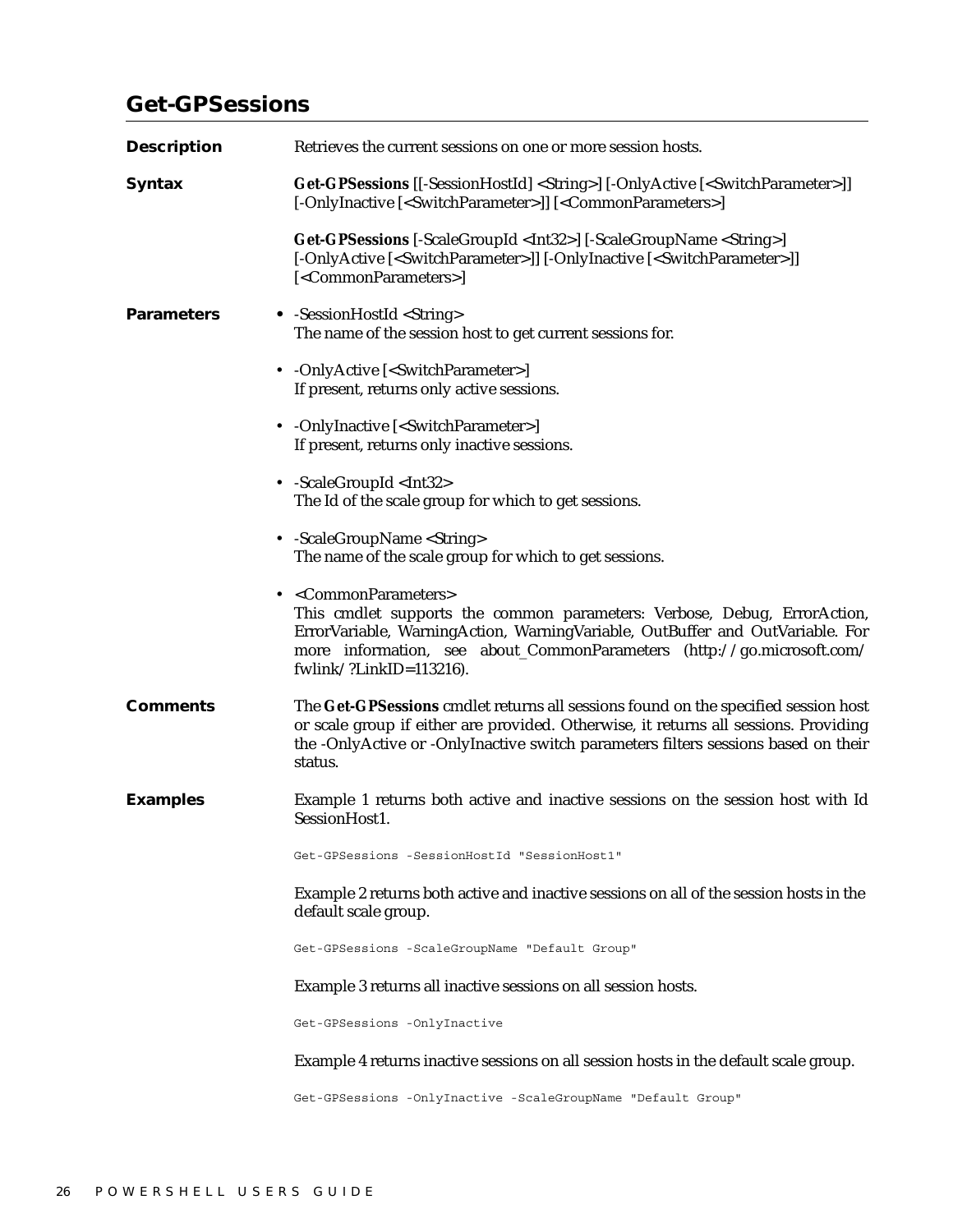## <span id="page-30-0"></span>**Get-GPWebClientVersion**

| <b>Description</b> | Retrieves the version information for the Microsoft Dynamics GP Web Client that is<br>installed.                                                                                                                                                                                                    |
|--------------------|-----------------------------------------------------------------------------------------------------------------------------------------------------------------------------------------------------------------------------------------------------------------------------------------------------|
| <b>Syntax</b>      | <b>Get-GPWebClientVersion</b> [ <commonparameters>]</commonparameters>                                                                                                                                                                                                                              |
| <b>Parameters</b>  | • $\langle$ CommonParameters><br>This cmdlet supports the common parameters: Verbose, Debug, ErrorAction,<br>ErrorVariable, WarningAction, WarningVariable, OutBuffer and OutVariable. For<br>more information, see about_CommonParameters (http://go.microsoft.com/<br>fwlink/?LinkID= $113216$ ). |
| <b>Examples</b>    | The following example retrieves the version information for the Microsoft<br>Dynamics GP Web Client that is installed.                                                                                                                                                                              |

Get-GPWebClientVersion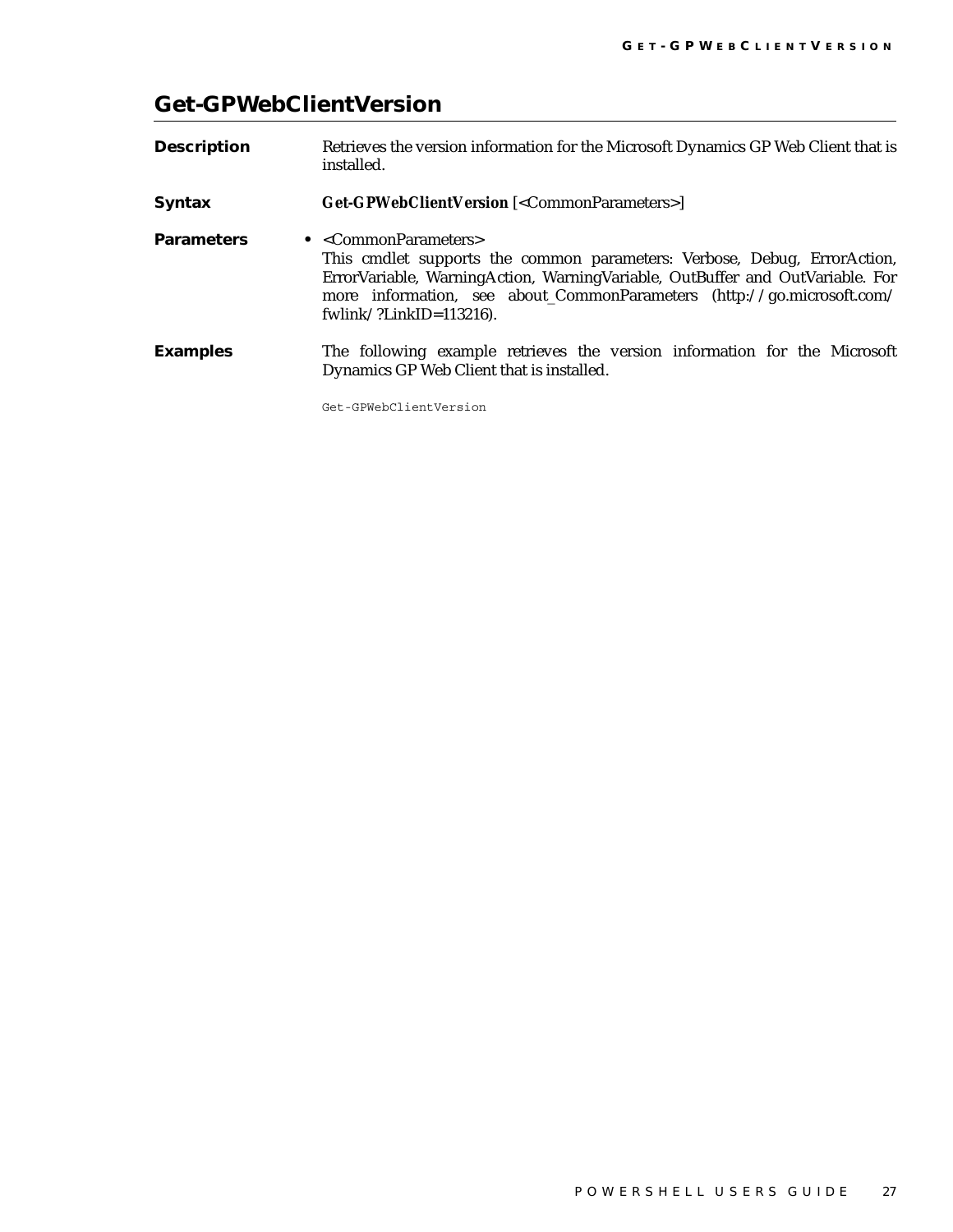## <span id="page-31-0"></span>**Get Template**

| <b>Description</b> | Get a template file. The cmdlet retrieves a template file.                                                                                                                                                                                                                                                      |
|--------------------|-----------------------------------------------------------------------------------------------------------------------------------------------------------------------------------------------------------------------------------------------------------------------------------------------------------------|
| <b>Syntax</b>      | Get-Template -FileName <string> [<commonparameters>]</commonparameters></string>                                                                                                                                                                                                                                |
| <b>Parameters</b>  | • -FileName <string><br/>Path to the template file to retrieve.</string>                                                                                                                                                                                                                                        |
|                    | <commonparameters><br/>This cmdlet supports the common parameters: Verbose, Debug,<br/>ErrorAction, Error Variable, Warning Action, Warning Variable, Out Buffer and<br/>OutVariable. For more information, see about_CommonParameters (http://<br/>go.microsoft.com/fwlink/?LinkID=113216).</commonparameters> |
| <b>Examples</b>    | Example 1 gets the template.txt file located in the $C:\G$ PTemplates folder.                                                                                                                                                                                                                                   |
|                    | Get-Template -FileName "C:\GPTemplates\template.txt"                                                                                                                                                                                                                                                            |
|                    | Example 2 Installs a Microsoft Dynamics GP runtime instance using the parameters<br>from the template.txt file plus provided values for the system database name, SQL<br>Server Name and instance name.                                                                                                         |
|                    | Get-Template -FileName "C:\GPTemplates\template.txt"   Install-GPRuntime -<br>SystemDatabaseName DYN02 -SqlServerName GPSQLServer -InstanceName DYN02                                                                                                                                                           |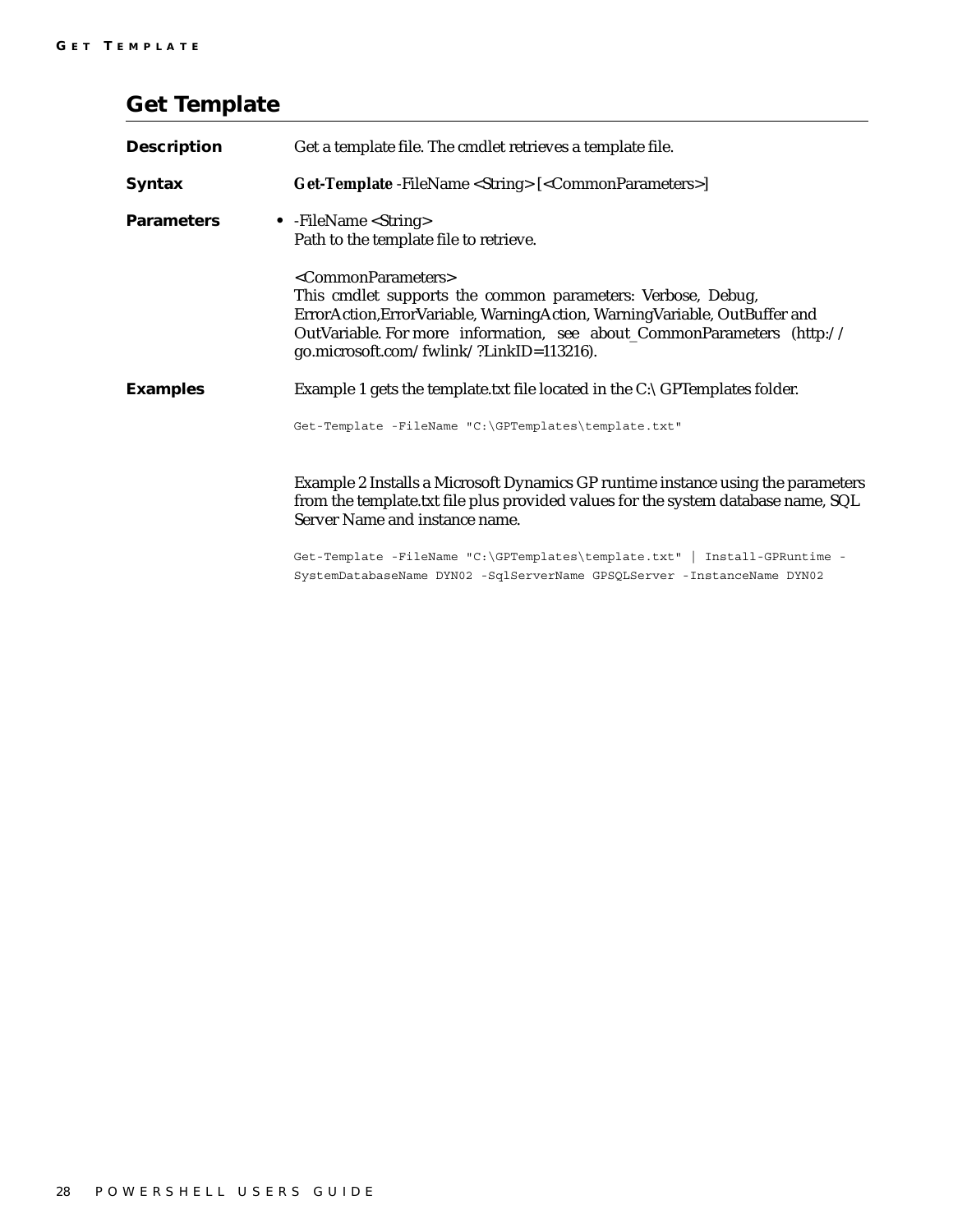## <span id="page-32-0"></span>**Install-GPISCVProduct**

| <b>Description</b> | Installs an ISV product to an instance of the Microsoft Dynamics GP runtime. The<br>cmdlet installs an ISV product to an instance of the Microsoft Dynamics GP runtime<br>using either a silent installation or copying files from a source folder.                                                                                                                                                                                                                                                                                                                              |
|--------------------|----------------------------------------------------------------------------------------------------------------------------------------------------------------------------------------------------------------------------------------------------------------------------------------------------------------------------------------------------------------------------------------------------------------------------------------------------------------------------------------------------------------------------------------------------------------------------------|
| <b>Syntax</b>      | <b>Install-GPISVProduct</b> [-GPClientDirectory <string>] [-IsvMsiPath <string>]<br/><gptemplate> [<commonparameters>]</commonparameters></gptemplate></string></string>                                                                                                                                                                                                                                                                                                                                                                                                         |
|                    | <b>Install-GPISVProduct</b> [-GPClientDirectory <string>] [-IsvSourceFolder <string>]<br/>[<commonparameters>]</commonparameters></string></string>                                                                                                                                                                                                                                                                                                                                                                                                                              |
|                    | Install-GPISVProduct [-IsvMsiPath <string>] [-IsvMsiParameters <string>]<br/>[<commonparameters>]</commonparameters></string></string>                                                                                                                                                                                                                                                                                                                                                                                                                                           |
| <b>Parameters</b>  | • GPClientDirectory <string><br/>The directory path for the Microsoft Dynamics GP installation to which the ISV<br/>product will be installed. For example: "C:\program files (x86)\Microsoft<br/>Dynamics\GP"</string>                                                                                                                                                                                                                                                                                                                                                          |
|                    | • IsvMsiPath <string><br/>The path to the ISV product's msi file.</string>                                                                                                                                                                                                                                                                                                                                                                                                                                                                                                       |
|                    | • IsvMsiParameters <string><br/>Comma delimited string containing the installation parameters for running the msi.<br/>(Example: "INSTALLDIR='C:\Program Files (x86)/Microsoft Dynamics\GP2015\',<br/>SQLSERVER='GPSQLServer'")</string>                                                                                                                                                                                                                                                                                                                                         |
|                    | • "-IsvSourceFolder <string><br/>Path to the source folder containing the files to copy to the Microsoft Dynamics GP<br/>client installation directory. The folder structure in the source folder must match the<br/>destination folder structure. All files in the source location will be copied to the<br/>destination location, if a subfolder doesn't exist in the destination folder it will be<br/>created. Any existing files in the destination directory with the same name will be<br/>overwritten. If a valid path is not provide, no files will be copied.</string> |
|                    | • Template <gptemplate><br/>The GPTemplate pipeline object containing the parameter values. Any parameters<br/>provided will override parameters set on the pipeline object. Refer to the Get-<br/>Template for additional information on using this parameter.</gptemplate>                                                                                                                                                                                                                                                                                                     |
|                    | <commonparameters><br/>cmdlet<br/>the<br/>This<br/>Verbose,<br/>Debug,<br/>supports<br/>parameters:<br/>common<br/>Warning Variable,<br/>ErrorAction, ErrorVariable, Warning Action,<br/>OutBuffer<br/>and<br/>OutVariable. For more information, see about_CommonParameters (http://<br/>go.microsoft.com/fwlink/?LinkID=113216).</commonparameters>                                                                                                                                                                                                                            |
| <b>Examples</b>    | Example 1 installs ISV Product by copying files to the Microsoft Dynamics GP<br>runtime's installation folder.                                                                                                                                                                                                                                                                                                                                                                                                                                                                   |
|                    | Install-GPISVProduct -GPClientDirectory "C:\Program Files (x86)\Microsoft<br>Dynamics\GP2015\$DYN01" -IsvSourceFolder                                                                                                                                                                                                                                                                                                                                                                                                                                                            |

"\\servername\sharename\ISVProduct1\V3"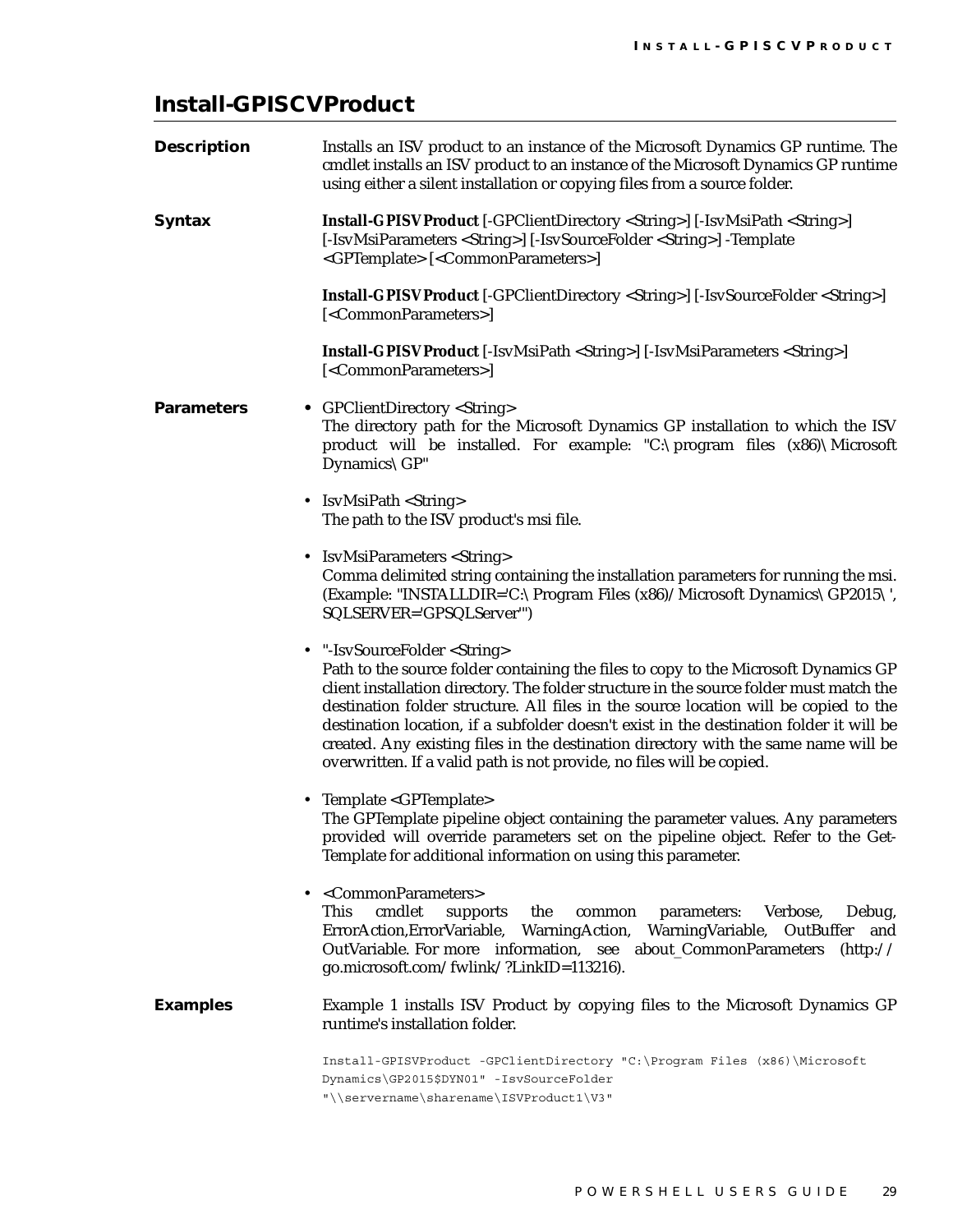#### Example 2 installs ISV Product using msi file.

Install-GPISVProduct -IsvMsiPath "\\servername\sharename\ISVProduct1\V3\ISVProduct1.msi" -IsvMsiParameters "INSTALLDIR='C:\Program Files (x86)/Microsoft Dynamics\GP2015\', SQLSERVER='GPSQLServer'"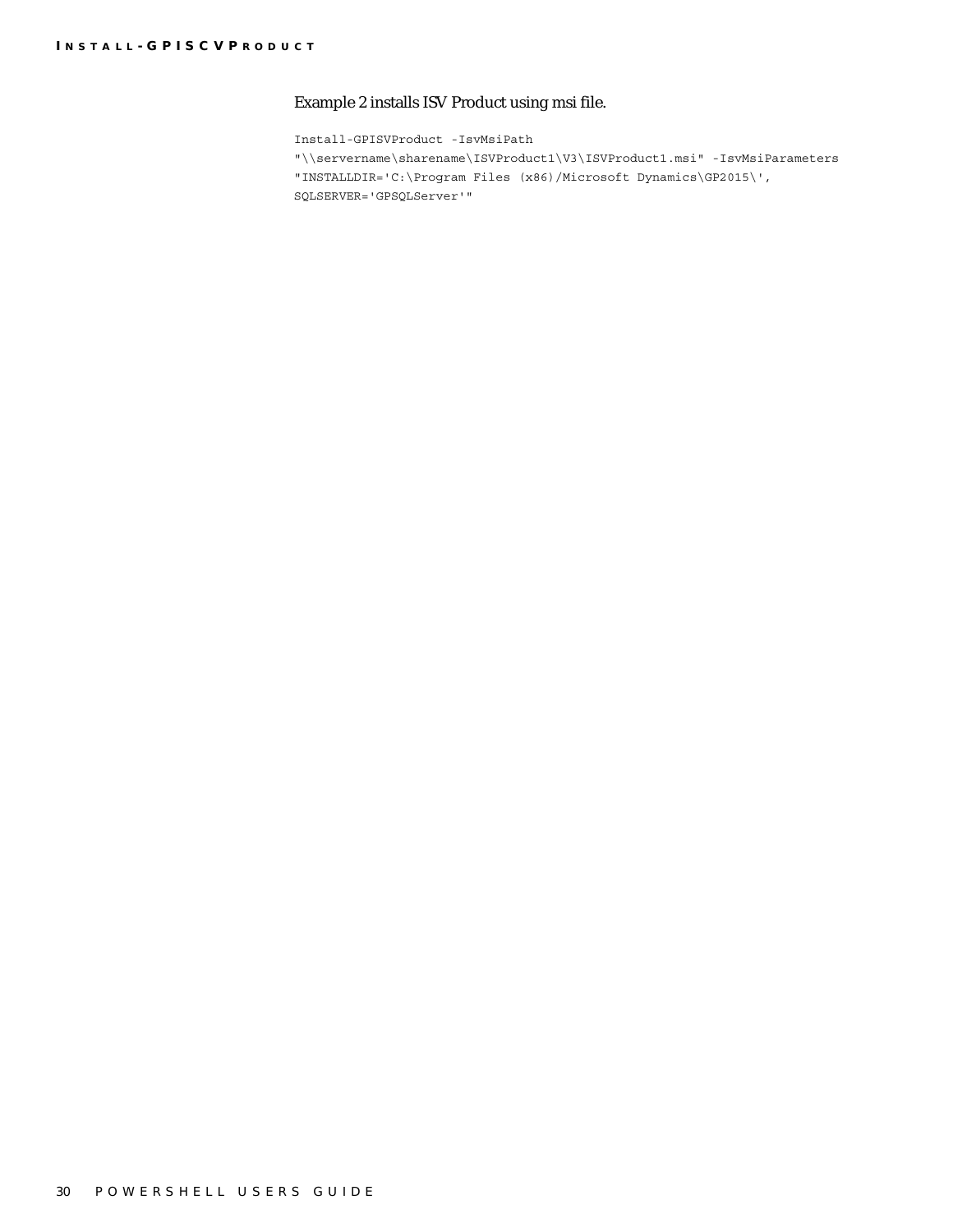## <span id="page-34-0"></span>**Install-GPRuntime**

| <b>Description</b> | Installs an instance of the Microsoft Dynamics GP runtime. The cmdlet accepts a<br>path to the installation media and the parameters for installing an instance of the<br>Microsoft Dynamics GP runtime.                                                                                                                                                                                                                                                                                                                                                                                                                                                       |
|--------------------|----------------------------------------------------------------------------------------------------------------------------------------------------------------------------------------------------------------------------------------------------------------------------------------------------------------------------------------------------------------------------------------------------------------------------------------------------------------------------------------------------------------------------------------------------------------------------------------------------------------------------------------------------------------|
| <b>Syntax</b>      | <b>Install-GPRuntime</b> -MediaRoot <string> -SqlServerName <string> [-<br/>CountrySelection <string>] [-CustomDictionaryPath <string>] [-FeatureSelection<br/><string>] [-InstallDirectory <string>] [-InstanceName <string>]<br/>[-ServiceAccountDomain <string>] [-ServiceAccountPassword <string>]<br/>[-ServiceAccountUserName <string>] [-SystemDatabaseName <string>]<br/>[-SynchronizeDictionary [<switchparameter>]] [<commonparameters>]</commonparameters></switchparameter></string></string></string></string></string></string></string></string></string></string></string>                                                                     |
|                    | <b>Install-GPRuntime</b> -MediaRoot <string> -SqlServerName <string><br/>[-CountrySelection <string>] [-CustomDictionaryPath <string>] [-FeatureSelection<br/><string>] [-InstallDirectory <string>] [-InstanceName <string>]<br/>[-ServiceAccountDomain <string>] [-ServiceAccountPassword <string>]<br/>[-ServiceAccountUserName <string>] [-SystemDatabaseName <string>]<br/>[-SynchronizeDictionary [<switchparameter>]] -SqlAdmin <string> -<br/>SqlAdminPassword <string> [<commonparameters>]</commonparameters></string></string></switchparameter></string></string></string></string></string></string></string></string></string></string></string> |
|                    | Install-GPRuntime -MediaRoot <string> -SqlServerName <string><br/>[-CountrySelection <string>] [-CustomDictionaryPath <string>] [-FeatureSelection<br/><string>] [-InstallDirectory <string>] [-InstanceName <string>]<br/>[-ServiceAccountDomain <string>] [-ServiceAccountPassword <string>]<br/>[-ServiceAccountUserName <string>] [-SystemDatabaseName <string>]<br/>[-SynchronizeDictionary [<switchparameter>]] -Template <gptemplate><br/>[<commonparameters></commonparameters></gptemplate></switchparameter></string></string></string></string></string></string></string></string></string></string></string>                                      |
| <b>Parameters</b>  | • - MediaRoot < String ><br>The path to the folder containing the Microsoft Dynamics GP media image.                                                                                                                                                                                                                                                                                                                                                                                                                                                                                                                                                           |
|                    | SqlServerName <string><br/>The name of the SQL Server on which to create the Microsoft Dynamics GP<br/>databases.</string>                                                                                                                                                                                                                                                                                                                                                                                                                                                                                                                                     |
|                    | • CountrySelection <string><br/>The country/region to use for this GP instance. The default value if not provided<br/>will be United States.</string>                                                                                                                                                                                                                                                                                                                                                                                                                                                                                                          |
|                    | • - Custom Dictionary Path < String ><br>The path to the reports and forms dictionaries. The install path will be used if a path<br>is not provided.                                                                                                                                                                                                                                                                                                                                                                                                                                                                                                           |
|                    | <b>FeatureSelection <string></string></b><br>Comma delimited list of features to install for this instance. The default value if not<br>provided will be the GP and Web Client Runtime features. Refer to KB article<br>3036773 for feature list.                                                                                                                                                                                                                                                                                                                                                                                                              |
|                    | InstallDirectory <string><br/>The directory path for the installation. The default value if not provided will be<br/>%programfiles(x86)%\Microsoft Dynamics\GP2015 for the default instance. A<br/>will<br/>named<br/>instance<br/>be<br/>%programfiles(x86)%\Microsoft<br/>Dynamics\GP2015\$InstanceName where the InstanceName is the value provided<br/>for the InstanceName parameter.</string>                                                                                                                                                                                                                                                            |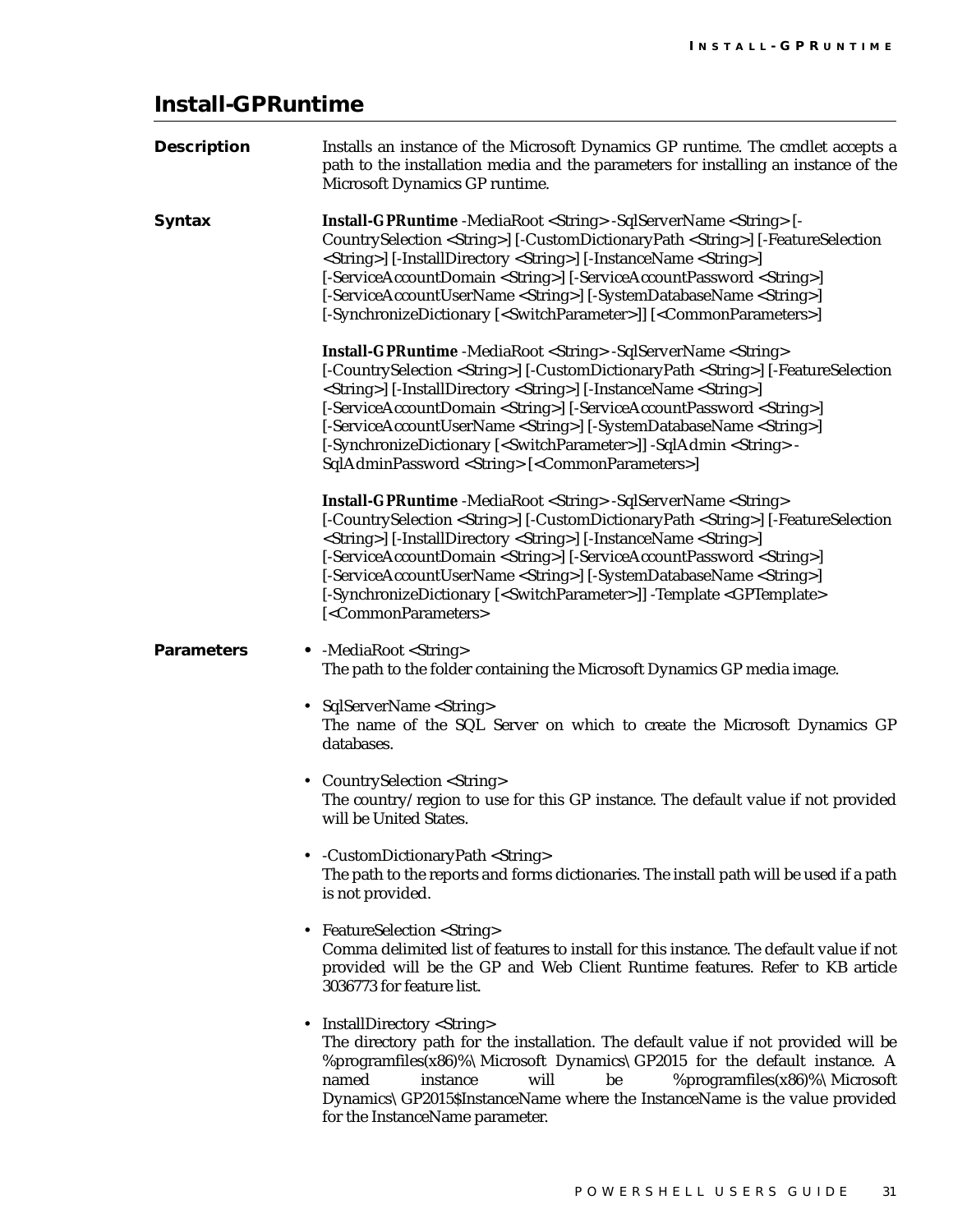• InstanceName <String>

|                 | The name of the GP instance being installed. A default instance will be installed if<br>an instance name is not provided. Only a single default instance can be installed on<br>the same computer.                                                                                                                                                |
|-----------------|---------------------------------------------------------------------------------------------------------------------------------------------------------------------------------------------------------------------------------------------------------------------------------------------------------------------------------------------------|
|                 | • ServiceAccountDomain <string><br/>The domain for the GP Dexterity Service account. A value is required if the Service<br/>Based Architecture feature is being installed.</string>                                                                                                                                                               |
|                 | • ServiceAccountPassword <string><br/>The password for the GP Dexterity Service account. A value is required if the<br/>Service Based Architecture feature is being installed.</string>                                                                                                                                                           |
|                 | • ServiceAccountUserName <string><br/>The user name for the GP Dexterity Service account. A value is required if the<br/>Service Based Architecture feature is being installed.</string>                                                                                                                                                          |
|                 | • SystemDatabaseName <string><br/>The name of the GP system database for this instance. The default value if not<br/>provided will be DYNAMICS.</string>                                                                                                                                                                                          |
|                 | • SynchronizeDictionary [ <switchparameter>]<br/>Run utilities to synchronize the dictionary. A GP system database to use for this GP<br/>instance must already have been created in order to successfully synchronize the<br/>dictionary.</switchparameter>                                                                                      |
|                 | • Sql $Admin$ < String ><br>The SQL admin login to use when running GP Utilities to synchronize the<br>dictionary. Required if SynchronizeDictionary is provided.                                                                                                                                                                                 |
|                 | • "-SqlAdminPassword <string><br/>The password for the SQL Admin. Required if SynchronizeDictionary is provided.</string>                                                                                                                                                                                                                         |
|                 | • - Template <gptemplate><br/>The GPTemplate pipeline object containing the parameter values. Any parameters<br/>provided will override parameters set on the pipeline object. Refer to the Get-<br/>Template for additional information on using this parameter.</gptemplate>                                                                    |
|                 | • <commonparameters><br/>cmdlet<br/>Verbose,<br/>This<br/>the<br/>common parameters:<br/>Debug,<br/>supports<br/>ErrorAction, ErrorVariable, WarningAction, WarningVariable,<br/>OutBuffer<br/>and<br/>OutVariable. For more information, see<br/>about_CommonParameters (http://<br/>go.microsoft.com/fwlink/?LinkID=113216).</commonparameters> |
| <b>Examples</b> | Example 1 installs a Microsoft Dynamics GP runtime instance named DYN01 with<br>the GP, Project Accounting and Web Client Runtime features.                                                                                                                                                                                                       |
|                 | Install-GPRuntime -MediaRoot "\\servername\sharename\GP2015\RTM" -<br>SystemDatabaseName DYN01 -SqlServerName GPSQLServer<br>-FeatureSelection "GP, PA, WEBCLIENTRUNTIME" - InstanceName DYN01                                                                                                                                                    |
|                 |                                                                                                                                                                                                                                                                                                                                                   |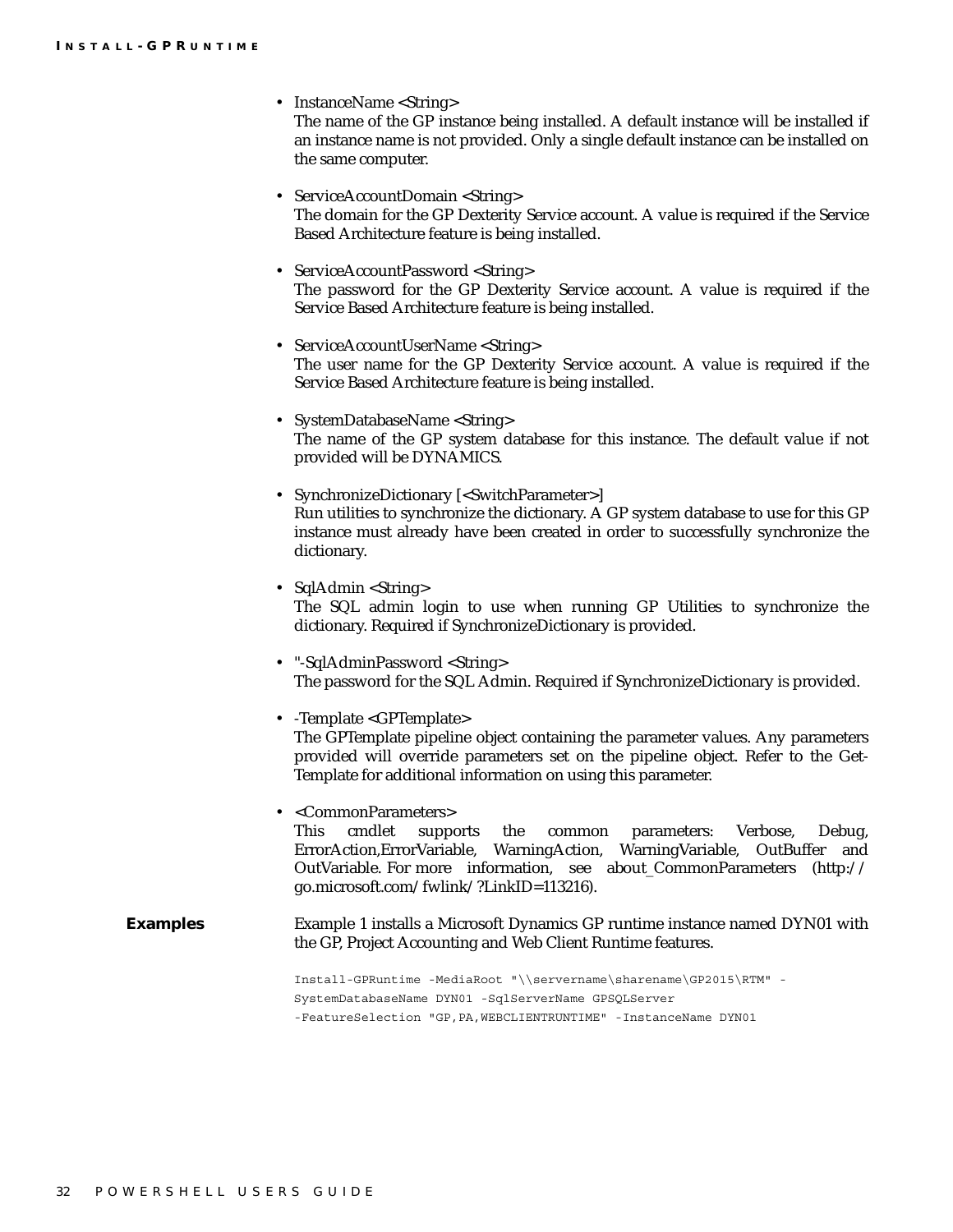Example 2 installs a Microsoft Dynamics GP runtime instance named DYN02 with the GP, Project Accounting and Service Based Architecture features.

Install-GPRuntime -MediaRoot "\\servername\sharename\GP2015\RTM" - SystemDatabaseName DYN02 -SqlServerName GPSQLServer -FeatureSelection "GP,PA,SBA" -InstanceName DYN01 -ServiceAccountDomain Domain - ServiceAccountUserName SBAServiceAcc -ServiceAccountPassword password

Example 3 installs a Microsoft Dynamics GP runtime instance using the parameters from the template.txt file plus provided values for the system database name, SQL Server Name and instance name.

Get-Template -FileName "C:\GPTemplates\template.txt" | Install-GPRuntime - SystemDatabaseName DYN02 -SqlServerName GPSQLServer -InstanceName DYN01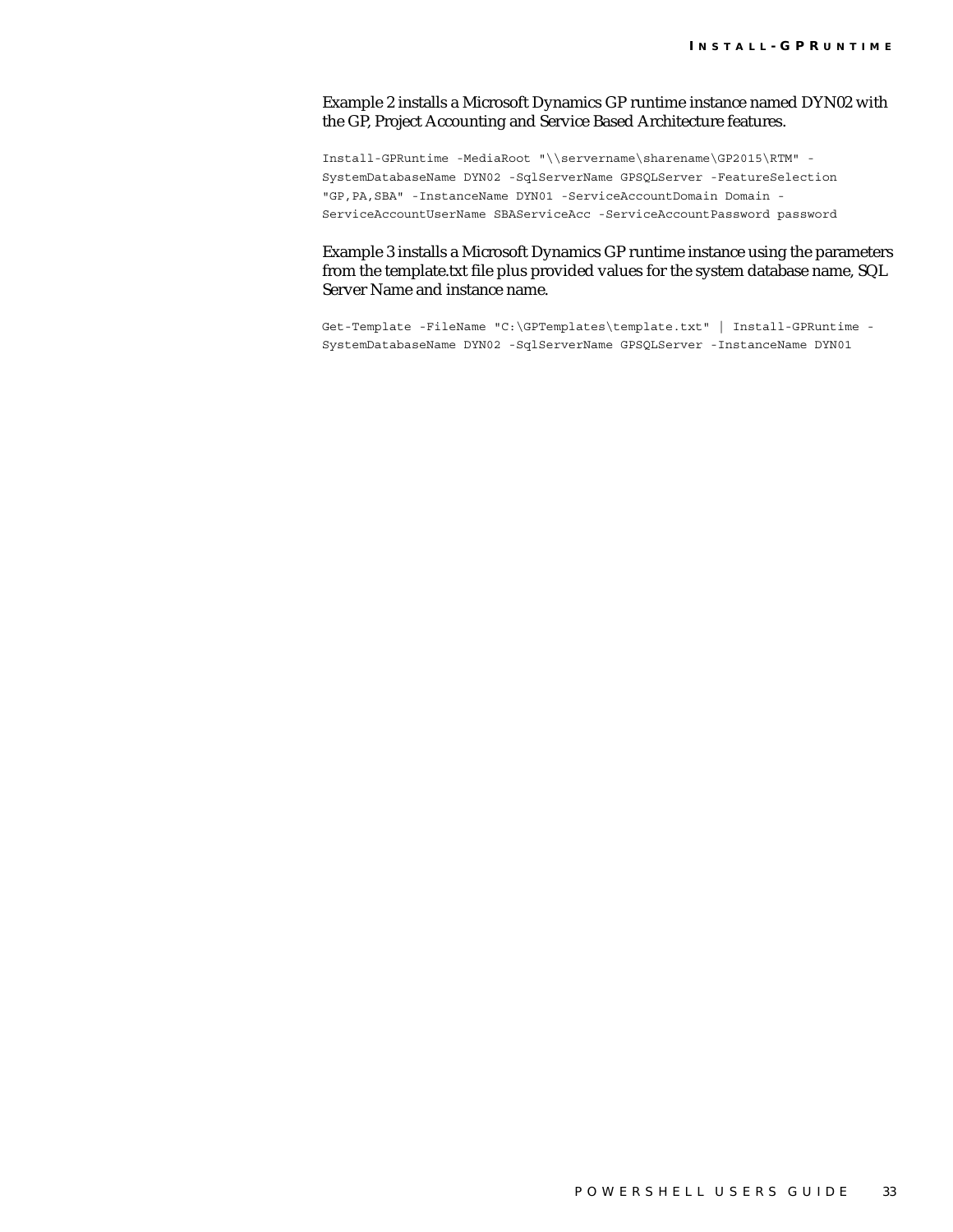## <span id="page-37-0"></span>**Install-GPWebComponents**

| <b>Description</b> | Installs the Microsoft Dynamics GP Web Components. The cmdlet accepts a path to<br>the installation media and the parameters for installing an instance of the Microsoft<br>Dynamics GP Web Components.                                                                                                                                                                                                                                                                                                                                                                                                                                                                                                                                                                                                                                                                                                                                                                                                                                                                                                                                                                                                                                                                                                                                                                                                                                                                                                                                                                                                                                                                                                                                                                                                                                                                                                                                                                                                                                                                                                                                                                                                                                                                                                                                                                                                                                                                                                                                                                                                                                                                               |
|--------------------|---------------------------------------------------------------------------------------------------------------------------------------------------------------------------------------------------------------------------------------------------------------------------------------------------------------------------------------------------------------------------------------------------------------------------------------------------------------------------------------------------------------------------------------------------------------------------------------------------------------------------------------------------------------------------------------------------------------------------------------------------------------------------------------------------------------------------------------------------------------------------------------------------------------------------------------------------------------------------------------------------------------------------------------------------------------------------------------------------------------------------------------------------------------------------------------------------------------------------------------------------------------------------------------------------------------------------------------------------------------------------------------------------------------------------------------------------------------------------------------------------------------------------------------------------------------------------------------------------------------------------------------------------------------------------------------------------------------------------------------------------------------------------------------------------------------------------------------------------------------------------------------------------------------------------------------------------------------------------------------------------------------------------------------------------------------------------------------------------------------------------------------------------------------------------------------------------------------------------------------------------------------------------------------------------------------------------------------------------------------------------------------------------------------------------------------------------------------------------------------------------------------------------------------------------------------------------------------------------------------------------------------------------------------------------------------|
| <b>Syntax</b>      | <b>Install-GPWebComponents</b> -MediaRoot <string> -SqlServerName <string><br/>[-WcSqlLogOn <string>] [-WcSqlLogOnPassword <string>]<br/>[-FeatureSelection <string>] [-InstallDirectory <string>] [-WcDatabaseName<br/><string>] [-SqlServerAdminAccount <string>]<br/>[-SqlServerAdminAccountPassword <string>] [-AuthenticationType<br/><azureauthenticationtype>] [-ClientId <string>] [-ApplicationKey <string>]<br/>[-AzureADDomainName <string>] [-AppIDUri <uri>] [-SqlServerServiceAccount<br/><string>] [-WebClientUserGroup <string>] [-WebManagementConsoleGroup<br/><string>] [-GPInstanceName <string>] [-GPRuntimeFolder <string>]<br/>[-GPSetFilePath <string>] [-GPDexIniPath <string>] [-ScServicePort <int32>]<br/>[-ScCertificate <string>] [-ScHostName <string>] [-ScUserDomain <string>]<br/>[-ScUserName <string>] [-ScUserPassword <string>] [-WcWebSite <string>]<br/><string>] [-UseWebSiteSettingsForWmc [<switchparameter>]] [-WmcWebSite<br/><string>] [-WmcUserDomain <string>] [-WmcUserName <string>]<br/>[-WmcUserPassword <string>] [-DeployOnMultipleWebServers<br/>[-SessionStateDatabaseName <string>] [-SessionServicePort <int32>]<br/>[-SessionServiceCertificate <string>] [-SessionServiceHostName <string>]<br/>[-SessionServiceUserDomain <string>] [-SessionServiceUserName <string>]<br/>[-SessionServiceUserPassword <string>] [-RuntimeServicePort <int32>]<br/>[-RuntimeServiceCertificate <string>] [-RuntimeServiceHostName <string>]<br/>[-GPServicePort <int32>] [-GPServiceCertificate <string>] [-GPServiceHostName<br/><string>] [-GPServiceUserDomain <string>] [-GPServiceUserName <string>]<br/>[-GPServiceUserPassword <string>] [-DexControlServicePort <int32>]<br/>[-DexControlServiceCertificate <string>] [-DexControlServiceHostName <string>]<br/>[-DexControlServiceUserDomain <string>] [-DexControlServiceUserName<br/><string>] [-DexControlServiceUserPassword <string>]<br/>[-RuntimeProcessUserDomain <string>] [-RuntimeProcessUserName <string>]<br/>[-RuntimeProcessUserPassword <string>] [<commonparameters>]</commonparameters></string></string></string></string></string></string></string></string></int32></string></string></string></string></string></int32></string></string></int32></string></string></string></string></string></int32></string></string></string></string></string></switchparameter></string></string></string></string></string></string></string></int32></string></string></string></string></string></string></string></uri></string></string></string></azureauthenticationtype></string></string></string></string></string></string></string></string></string> |
|                    | <b>Install-GPWebComponents -MediaRoot <string> -SqlServerName <string></string></string></b><br>[-WcSqlLogOn <string>] [-WcSqlLogOnPassword <string>] [-FeatureSelection<br/><string>] [-InstallDirectory <string>] [-WcDatabaseName <string>]<br/><string>] [-AuthenticationType <azureauthenticationtype>] [-ClientId <string>]<br/>[-ApplicationKey <string>] [-AzureADDomainName <string>] [-AppIDUri <uri>]<br/>[-SqlServerServiceAccount <string>] [-WebClientUserGroup <string>]<br/>[-WebManagementConsoleGroup <string>] [-GPInstanceName <string>]<br/>[-GPRuntimeFolder <string>] [-GPSetFilePath <string>] [-GPDexIniPath <string>]<br/>[-ScServicePort <int32>] [-ScCertificate <string>] [-ScHostName <string>]<br/>[-ScUserDomain <string>] [-ScUserName <string>] [-ScUserPassword <string>]<br/>[-WcWebSite <string>] [-WcUserDomain <string>] [-WcUserName <string>]<br/>[-WcUserPassword <string>] [-UseWebSiteSettingsForWmc [<switchparameter>]]<br/>[-WmcWebSite <string>] [-WmcUserDomain <string>] [-WmcUserName <string>]<br/>[-WmcUserPassword <string>] [-DeployOnMultipleWebServers<br/>[-SessionStateDatabaseName <string>] [-SessionServicePort <int32>]<br/>[-SessionServiceCertificate <string>] [-SessionServiceHostName <string>]<br/>[-SessionServiceUserDomain <string>] [-SessionServiceUserName <string>]</string></string></string></string></int32></string></string></string></string></string></switchparameter></string></string></string></string></string></string></string></string></string></int32></string></string></string></string></string></string></string></uri></string></string></string></azureauthenticationtype></string></string></string></string></string></string>                                                                                                                                                                                                                                                                                                                                                                                                                                                                                                                                                                                                                                                                                                                                                                                                                                                                                                                                                   |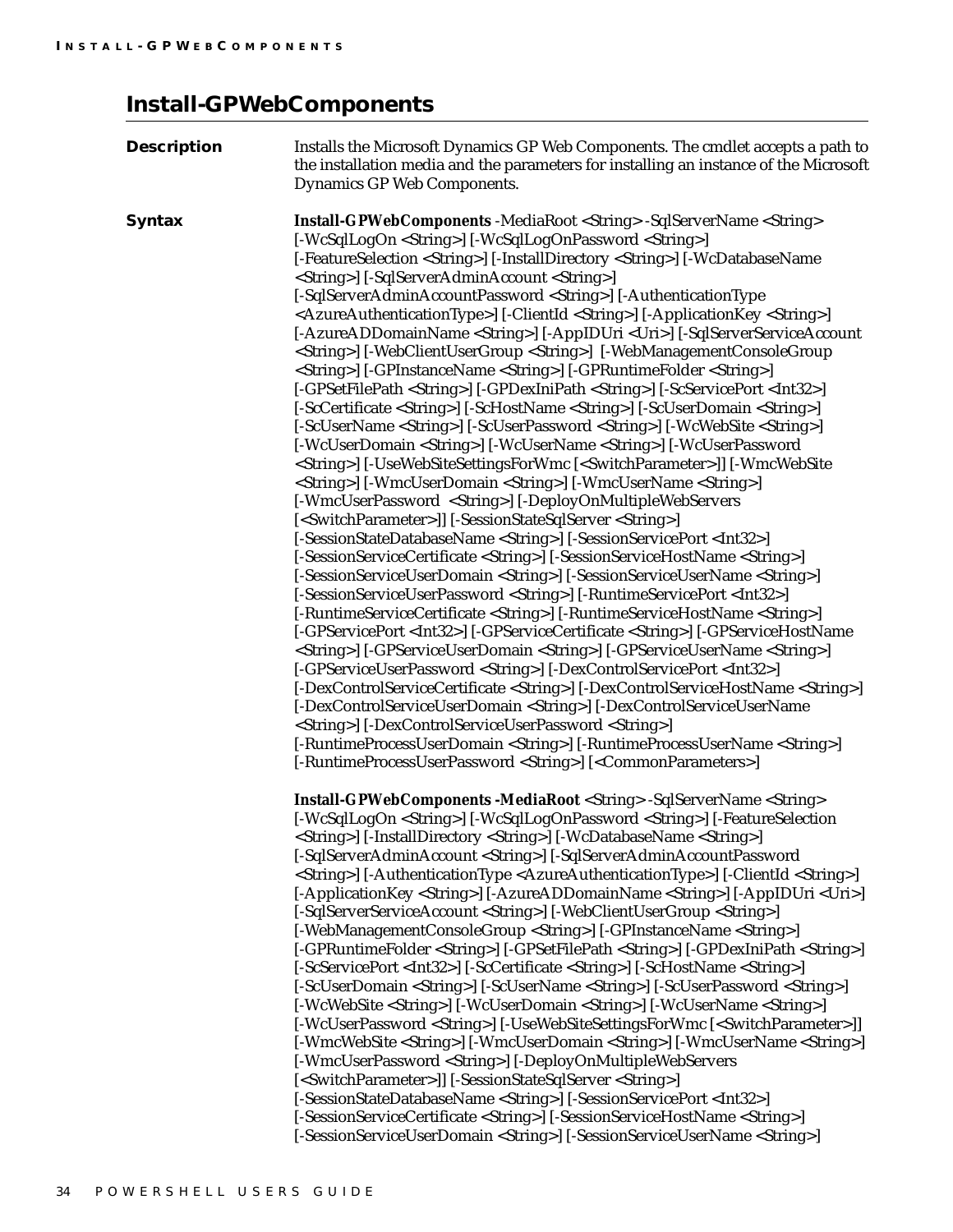[-SessionServiceUserPassword <String>] [-RuntimeServicePort <Int32>] [-RuntimeServiceCertificate <String>] [-RuntimeServiceHostName <String>] [-GPServicePort <Int32>] [-GPServiceCertificate <String>] [-GPServiceHostName <String>] [-GPServiceUserDomain <String>] [-GPServiceUserName <String>] [-GPServiceUserPassword <String>] [-DexControlServicePort <Int32>] [-DexControlServiceCertificate <String>] [-DexControlServiceHostName <String>] [-DexControlServiceUserDomain <String>] [-DexControlServiceUserName <String>] [-DexControlServiceUserPassword <String>] [-RuntimeProcessUserDomain <String>] [-RuntimeProcessUserName <String>] [-RuntimeProcessUserPassword <String>] -Template <GPTemplate> [<CommonParameters>]

#### **Parameters •** MediaRoot <String> The path to the folder containing the Microsoft Dynamics GP media image.

- -SqlServerName <String> The name of the SQL Server on which to create the Microsoft Dynamics GP databases.
- -WcSqlLogOn <String> The SQL login the web client and service based architecture runtime process will use to connect to the GP databases. Required if
- installing the Web Client or Service Based Architecture features.
- -WcSqlLogOnPassword <String> The password for the SQL login.
- -FeatureSelection <String> Comma delimited list of features to install. The default value if not provided will be all features except Tenant Manager.
- -InstallDirectory <String> The directory path for the installation. The default value if not provided will be %programfiles%\Microsoft Dynamics\GP Web Components.
- -WcDatabaseName <String> Database name for the Web Components database. The default value if not provided will be GPCONFIGURATION.
- -SqlServerAdminAccount <String> A SQL Login account to use for setting up the Web Components database. If not provided will use Windows authentication.
- -SqlServerAdminAccountPassword <String> The password for the SQL Server admin account. If not provided will use Windows authentication.
- -AuthenticationType <AzureAuthenticationType> Value is either Windows, OrgID or Mixed. Default is Windows if not provided.
- -ClientId <String> The Client ID for the application registered in Azure AD. Required if AuthenticationType is OrgID.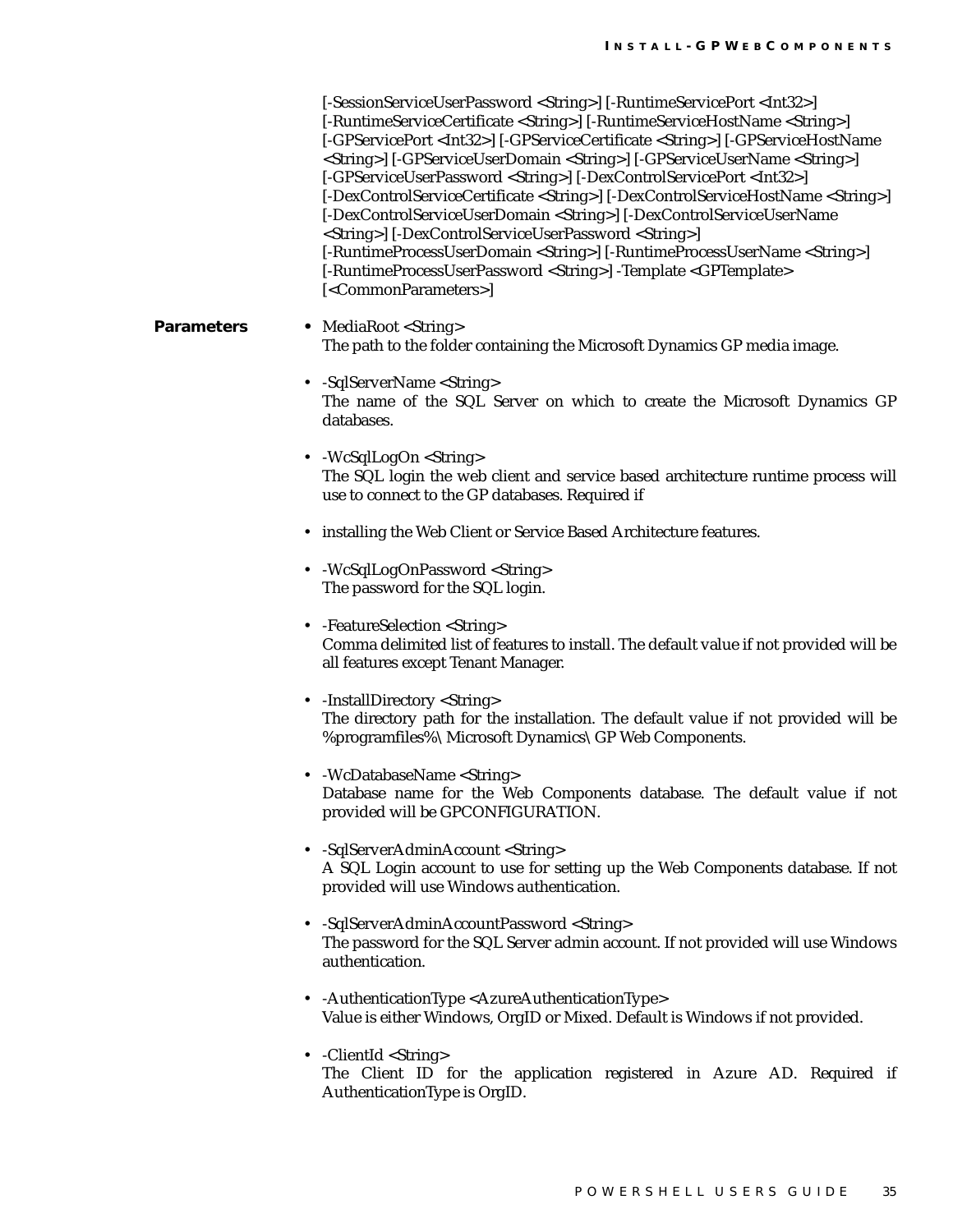- -ApplicationKey <String> The Application Key for the application registered in Azure AD. Required if AuthenticationType is OrgID.
- -AzureADDomainName <String> The Azure AD Domain Name for the application registered in Azure AD. Required if AuthenticationType is OrgID.
- -AppIDUri <Uri> The App ID URI for the application registered in Azure AD. Required if AuthenticationType is OrgID.
- -SqlServerServiceAccount <String> The "log on as" account for the SQL Server service where the customer's GP databases are running. Required if AuthenticationType is OrgID. Can be either a single Windows account or a security group.
- -WebClientUserGroup <String> The security group that web client users will be members of. Required if AuthenticationType is Windows.
- -WebManagementConsoleGroup <String> The security group that web management console users will be members of. Required if Web Management Console feature is being installed.
- -GPInstanceName <String> The instance name of the GP instance to use for Service Based Architecture. If not provided will be set to DEFAULT.
- -GPRuntimeFolder <String> The path to the GP runtime folder. If not provided use the default path.
- -GPSetFilePath <String> The path to the Dynamics.set file. If not provided use the default path.
- -GPDexIniPath <String> The path to the launch file (Dex.ini). If not provided use the default path.
- -ScServicePort <Int32> The port for the Session Central Service. If not provided use the default port.
- -ScCertificate <String> The thumbprint of the security certificate to use for the Session Central Service. If not provided then configure the service for http.
- -ScHostName <String> The host name of the Session Central Service. If not provided the default will be the CN value from the ScCertificate provided.
- -ScUserDomain <String> The domain for the Session Central service account. Required if installing the Session Central Service.
- -ScUserName <String> The user name for the Session Central service account. Required if installing the Session Central Service.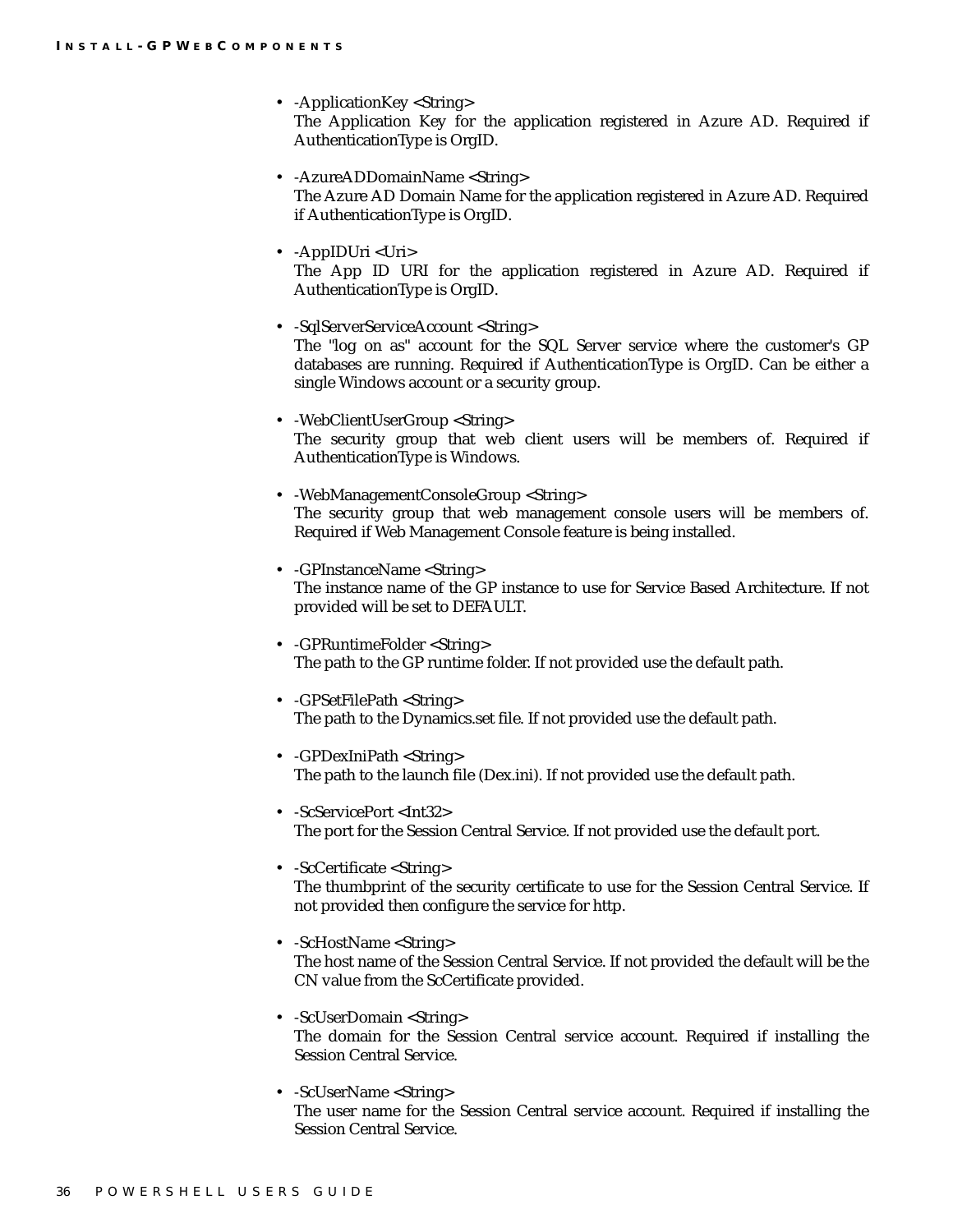- -ScUserPassword <String> The password for the Session Central service account. Required if installing the Session Central Service.
- -WcWebSite <String> The web site to use for the web client. Required if installing the web site feature.
- -WcUserDomain <String> The domain for the web client web site's application pool account. Required if installing the web site feature.
- -WcUserName <String> The user name for the web client web site's application pool account. Required if installing the web site feature.
- -WcUserPassword <String> The password for the web client web site's application pool account. Required if installing the web site feature.
- -UseWebSiteSettingsForWmc [<SwitchParameter>] Use the same web site and application pool account as the Web Client.
- "-WmcWebSite <String> The web site to use for the web management console. Required if installing the Web Management Console feature and UseWebSiteSettingsforWmc switch is not provided.
- "-WmcUserDomain <String> The domain for the web management console web site's application pool account. Required if installing the Web Management Console "feature and UseWebSiteSettingsforWmc switch is not provided.
- "-WmcUserName <String> The user name for the web management console web site's application pool account. Required if installing the Web Management Console feature and UseWebSiteSettingsforWmc switch is not provided.
- "-WmcUserPassword <String> The password for the web management console web site's application pool account. Required if installing the Web Management Console feature and UseWebSiteSettingsforWmc switch is not provided.
- -DeployOnMultipleWebServers [<SwitchParameter>] The web client web server feature is being installed on multiple web servers.
- -SessionStateSqlServer <String> The SQL Server that will host the session state database. Required for DeployOnMultipleWebServers.
- -SessionStateDatabaseName <String> The database name of the session state database. If not provided the default value will be used.
- -SessionServicePort <Int32> The port for the Session Service. If not provided use the default port.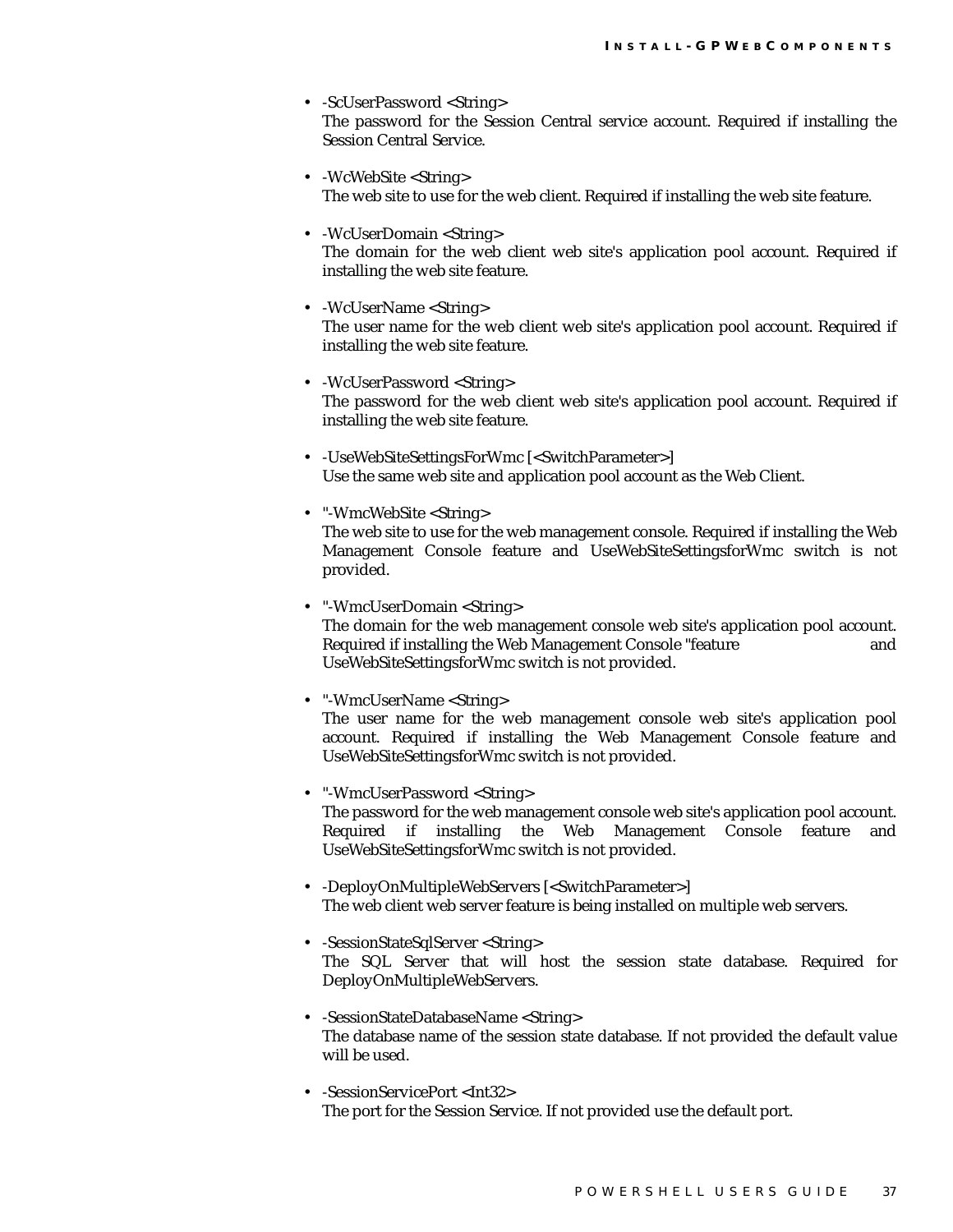- -SessionServiceCertificate <String> The thumbprint of the security certificate to use for the Session Service. If not provided then configure the service for http.
- -SessionServiceHostName <String> The host name of the Session Service. If not provided the default will be the CN value from the SessionServiceCertificate provided.
- -SessionServiceUserDomain <String> The domain for the Session Service account. Required if installing the Session Service.
- -SessionServiceUserName <String> The user name for the Session Service account. Required if installing the Session Service.
- -SessionServiceUserPassword <String> The password for the Session Service account. Required if installing the Session Service.
- -RuntimeServicePort <Int32> The port for the Runtime Service. If not provided use the default port.
- -RuntimeServiceCertificate <String> The thumbprint of the security certificate to use for the Runtime Service. Required if installing the Session Server feature.
- -RuntimeServiceHostName <String> The host name of the Runtime Service. If not provided the default will be the CN value from the RuntimeServiceCertificate provided.
- -GPServicePort <Int32> The port for the GP Service. If not provided use the default port.
- -GPServiceCertificate <String> The thumbprint of the security certificate to use for the GP Service. Required if installing the GP Service.
- -GPServiceHostName <String> The host name of the GP Service. If not provided the default will be the CN value from the GPServiceCertificate provided.
- "-GPServiceUserDomain <String> The domain for the GP Service account. Required if installing the GP Service.
- "-GPServiceUserName <String> The user name for the GP Service account. Required if installing the GP Service.
- -GPServiceUserPassword <String> The password for the GP Service account. Required if installing the GP Service.
- -DexControlServicePort <Int32> The port for the Dexterity Control Service. If not provided use the default port.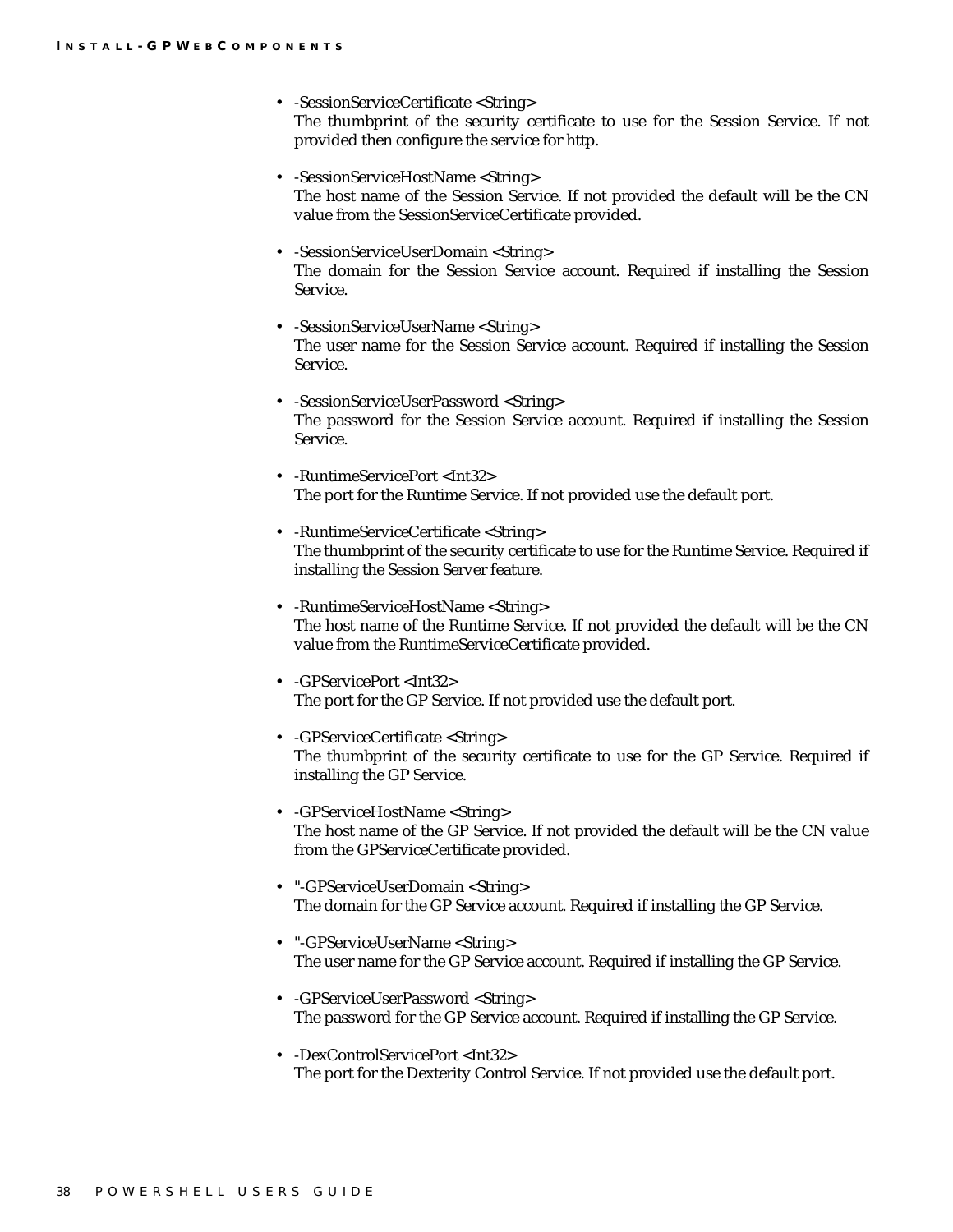- -DexControlServiceCertificate <String> The thumbprint of the security certificate to use for the Dexterity Control Service. If not provided then configure the service forhttp.
- -DexControlServiceHostName <String> The host name of the Dexterity Control Service. If not provided the default will be the CN value from the DexControlServiceCertificate provided.
- -DexControlServiceUserDomain <String> The domain for the Dexterity Control Service account. Required if installing the Dexterity Control Service.
- -DexControlServiceUserName <String> The user name for the Dexterity Control Service account. Required if installing the Dexterity Control Service.
- -DexControlServiceUserPassword <String> The password for the Dexterity Control Service account. Required if installing the Dexterity Control Service.
- -RuntimeProcessUserDomain <String> Web Client users that log in using their Organizational Account will have their Dynamics GP process run as the account you provide. Enter the domain for the Windows account.
- -RuntimeProcessUserName <String> Web Client users that log in using their Organizational Account will have their Dynamics GP process run as the account you provide. Enter the user name for the Windows account.
- -RuntimeProcessUserPassword <String> Web Client users that log in using their Organizational Account will have their Dynamics GP process run as the account you provide. Enter the password for the Windows account.
- -Template <GPTemplate> The GPTemplate pipeline object containing the parameter values. Any parameters provided will override parameters set on the pipeline object. Refer to the Get-Template for additional information on using this parameter.
- <CommonParameters> This cmdlet supports the common parameters: Verbose, Debug, ErrorAction,ErrorVariable, WarningAction, WarningVariable, OutBuffer and OutVariable. For more information, see about\_CommonParameters (http:// go.microsoft.com/fwlink/?LinkID=113216).
- **Examples** Example 1 installs all features, except tenant manager, to a web server for a single machine deployment.

Install-GPWebComponents -MediaRoot "\\servername\sharename\GP2015\RTM" - SqlServerName GPSQLServer -WebClientUserGroup

 "Domain\WCUSERS" -WebManagementConsoleGroup "Domain\WMCUSERS" -WcSqlLogOn WebClientLogin -WcSqlLogOnPassword password -ScUserDomain Domain

 -ScUserName username -ScUserPassword password -WcWebSite 1 -WcUserDomain domain -WcUserName username -WcUserPassword password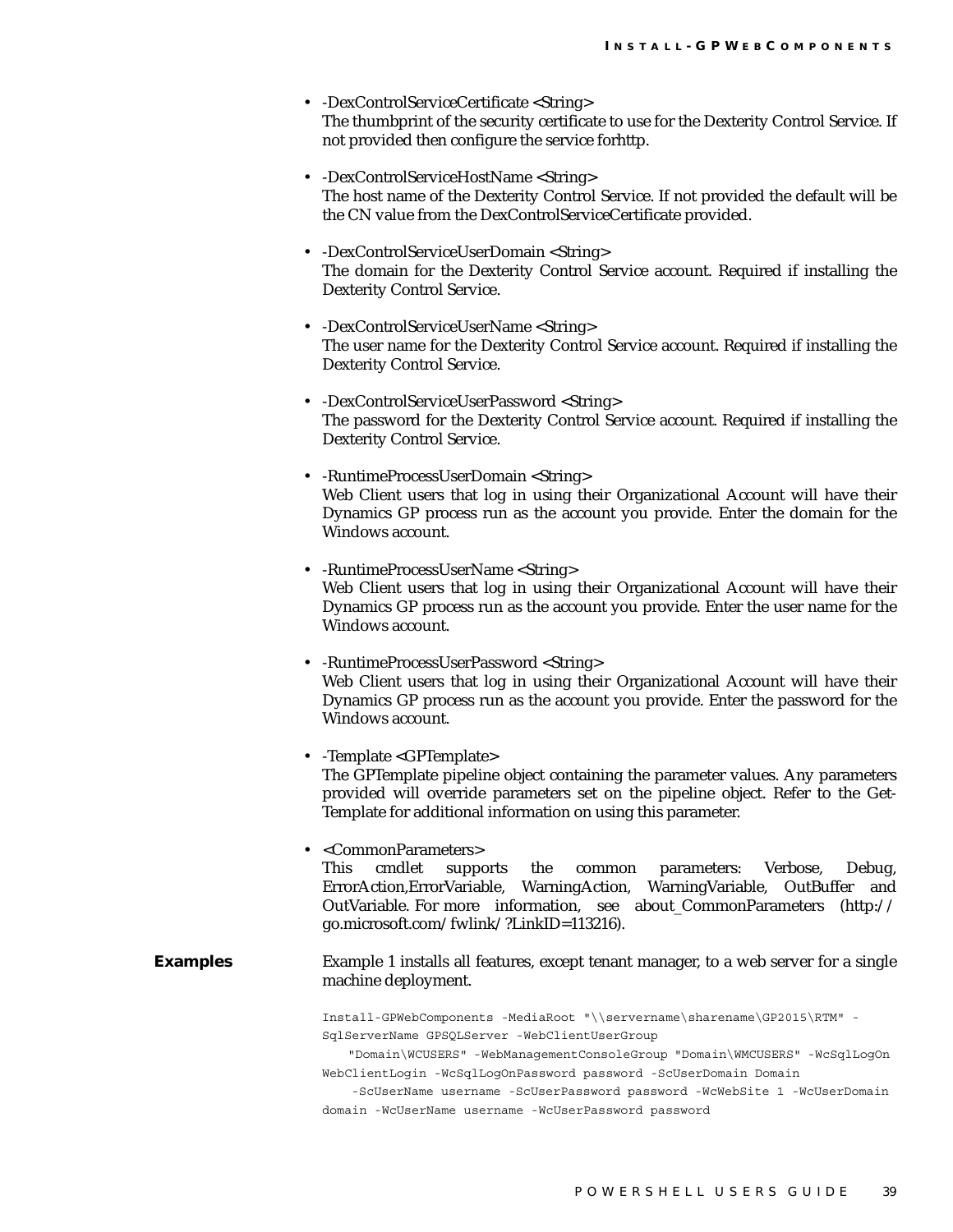-SessionServiceUserDomain domain -SessionServiceUserName username - SessionServiceUserPassword password -RuntimeServiceCertificate ed95ef2f59cg37373c0680c5cae6267059888378 -RuntimeServiceHostName WebServer.contoso.com -DexControlServiceUserDomain Domain -DexControlServiceUserName username -DexControlServiceUserPassword password -GpServiceCertificate ed95ef2f59cg37373c0680c5cae6267059888378 -GpServiceHostName WebServer.contoso.com -GpServiceUserDomain Domain - GpServiceUserName username -GpServiceUserPassword password -UseWebSiteSettingsForWmc

#### Example 2 installs the Web Server, GP Service and Web Management Console features to the web server for a scale out deployment.

Install-GPWebComponents -MediaRoot "\\servername\sharename\GP2015\RTM" - FeatureSelection

"WEBCLIENT, WEBSERVER, WEBSITE, WEBMANAGEMENTCONSOLE, SBASESSIONMANAGER, WEBCLIEN TSESSIONMANAGER,SESSIONCENTRAL,GPSERVICE" -SqlServerName

 GPSQLServer -WebClientUserGroup "Domain\WCUSERS" - WebManagementConsoleGroup "Domain\WMCUSERS" -WcSqlLogOn WebClientLogin

 -WcSqlLogOnPassword password -ScUserDomain Domain -ScUserName username - ScUserPassword password -WcWebSite 1 -WcUserDomain domain

 -WcUserName username -WcUserPassword password -GpServiceCertificate ed95ef2f59cg37373c0680c5cae6267059888378 -GpServiceHostName

 WebServer.contoso.com -GpServiceUserDomain Domain -GpServiceUserName username -GpServiceUserPassword password -UseWebSiteSettingsForWmc

#### Example 3 installs the Session Server and Dexterity Control Service features to the session host for a scale out deployment.

Install-GPWebComponents -MediaRoot "\\servername\sharename\GP2015\RTM" - FeatureSelection "SESSIONSERVER,DEXSERVICECONTROL" -SqlServerName GPSQLServer -WebClientUserGroup "Domain\WCUSERS" - WcSqlLogOn WebClientLogin -SessionServiceUserDomain domain -SessionServiceUserName username -SessionServiceUserPassword password -

RuntimeServiceCertificate ed95ef2f59cg37373c0680c5cae6267059888378 -RuntimeServiceHostName WebServer.contoso.com -

DexControlServiceUserDomain Domain -DexControlServiceUserName username -DexControlServiceUserPassword password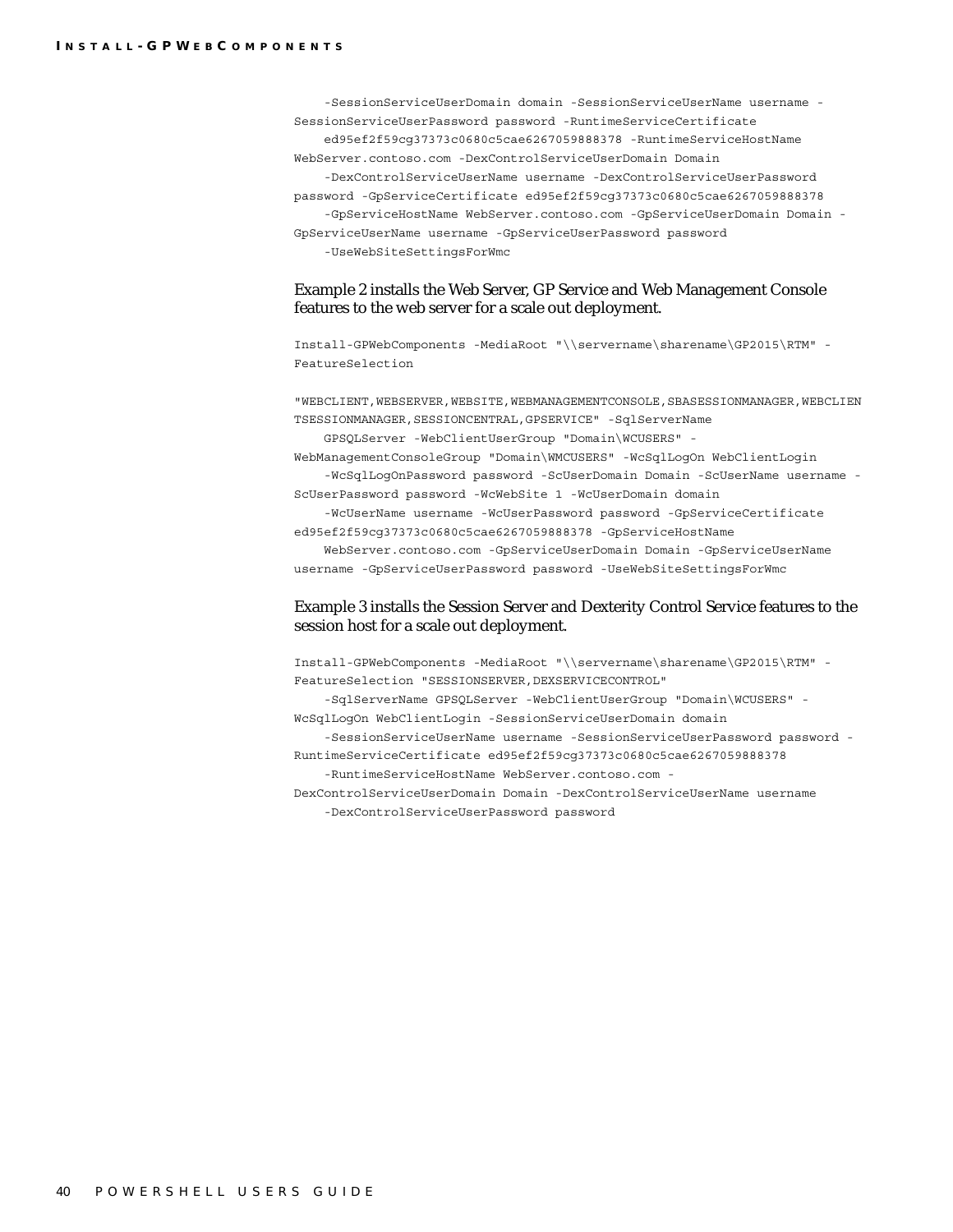## <span id="page-44-0"></span>**Install-GPWebServices**

| <b>Description</b> | Installs Web Services for Microsoft Dynamics GP. The cmdlet accepts a path to the<br>installation media and the parameters for installing an instance of Web Services for<br>Microsoft Dynamics GP.                                                                                                                                                                                                                                                                                                                                                                                                                                                                                                                                                                                                                                                                                                                                                            |
|--------------------|----------------------------------------------------------------------------------------------------------------------------------------------------------------------------------------------------------------------------------------------------------------------------------------------------------------------------------------------------------------------------------------------------------------------------------------------------------------------------------------------------------------------------------------------------------------------------------------------------------------------------------------------------------------------------------------------------------------------------------------------------------------------------------------------------------------------------------------------------------------------------------------------------------------------------------------------------------------|
| <b>Syntax</b>      | Install-GPWebServices -MediaRoot <string> -SqlServerName <string> -<br/>ServiceAccountDomainName <string> -ServiceAccountUserName <string><br/>-ServiceAccountUserNamePassword <string> [-SystemDatabaseName <string>]<br/>[-SqlServerAdminAccount <string>] [-SqlServerAdminAccountPassword<br/><string>] [-InstallDirectory <string>] [-SecurityServiceSqlServer <string>]<br/>[-SecurityServiceDb <string>] [-WebServicePort <int32>] [-SecurityServicePort<br/><int32>] [-WebClientSqlServer <string>] [-WebClientDatabaseName <string>]<br/>[-WebClientSqlUserName <string>] [-WebClientSqlUserPassword <string>]<br/>[-WebServicesSecurityCertificate <string>] [-WebServicesHostName <string>]<br/>[<commonparameters>]</commonparameters></string></string></string></string></string></string></int32></int32></string></string></string></string></string></string></string></string></string></string></string>                                     |
|                    | Install-GPWebServices -MediaRoot <string> -SqlServerName <string> -<br/>ServiceAccountDomainName <string> -ServiceAccountUserName <string><br/>ServiceAccountUserNamePassword <string> [-SystemDatabaseName <string>]<br/>[-SqlServerAdminAccount <string>] [-SqlServerAdminAccountPassword<br/><string>] [-InstallDirectory <string>] [-SecurityServiceSqlServer <string>]<br/>[-SecurityServiceDb <string>] [-WebServicePort <int32>] [-SecurityServicePort<br/><int32>] [-WebClientSqlServer <string>] [-WebClientDatabaseName <string>]<br/>[-WebClientSqlUserName <string>] [-WebClientSqlUserPassword <string>]<br/>[-WebServicesSecurityCertificate <string>] [-WebServicesHostName <string>] -<br/>Template <gptemplate> [<commonparameters>]</commonparameters></gptemplate></string></string></string></string></string></string></int32></int32></string></string></string></string></string></string></string></string></string></string></string> |
| <b>Parameters</b>  | • MediaRoot <string><br/>The path to the folder containing the Microsoft Dynamics GP media image.</string>                                                                                                                                                                                                                                                                                                                                                                                                                                                                                                                                                                                                                                                                                                                                                                                                                                                     |
|                    | • -SqlServerName <string><br/>The name of the SQL Server where the GP databases will be stored.</string>                                                                                                                                                                                                                                                                                                                                                                                                                                                                                                                                                                                                                                                                                                                                                                                                                                                       |
|                    | • -ServiceAccountDomainName <string><br/>The domain for the service account.</string>                                                                                                                                                                                                                                                                                                                                                                                                                                                                                                                                                                                                                                                                                                                                                                                                                                                                          |
|                    | • - Service Account User Name < String><br>The user name for the service account.                                                                                                                                                                                                                                                                                                                                                                                                                                                                                                                                                                                                                                                                                                                                                                                                                                                                              |
|                    | • -ServiceAccountUserNamePassword <string><br/>The password for the service account.</string>                                                                                                                                                                                                                                                                                                                                                                                                                                                                                                                                                                                                                                                                                                                                                                                                                                                                  |
|                    | • -SystemDatabaseName <string><br/>The name of the GP system database. The default value if not provided will be<br/><b>DYNAMICS.</b></string>                                                                                                                                                                                                                                                                                                                                                                                                                                                                                                                                                                                                                                                                                                                                                                                                                 |
|                    | • -SqlServerAdminAccount <string><br/>A SQL Login account to use when configuring Web Services for Microsoft<br/>Dynamics GP to the GP system database provided. If not provided will use<br/>Windows authentication.</string>                                                                                                                                                                                                                                                                                                                                                                                                                                                                                                                                                                                                                                                                                                                                 |
|                    | • -SqlServerAdminAccountPassword <string><br/>The password for the SQL Server admin account. If not provided will use Windows<br/>authentication.</string>                                                                                                                                                                                                                                                                                                                                                                                                                                                                                                                                                                                                                                                                                                                                                                                                     |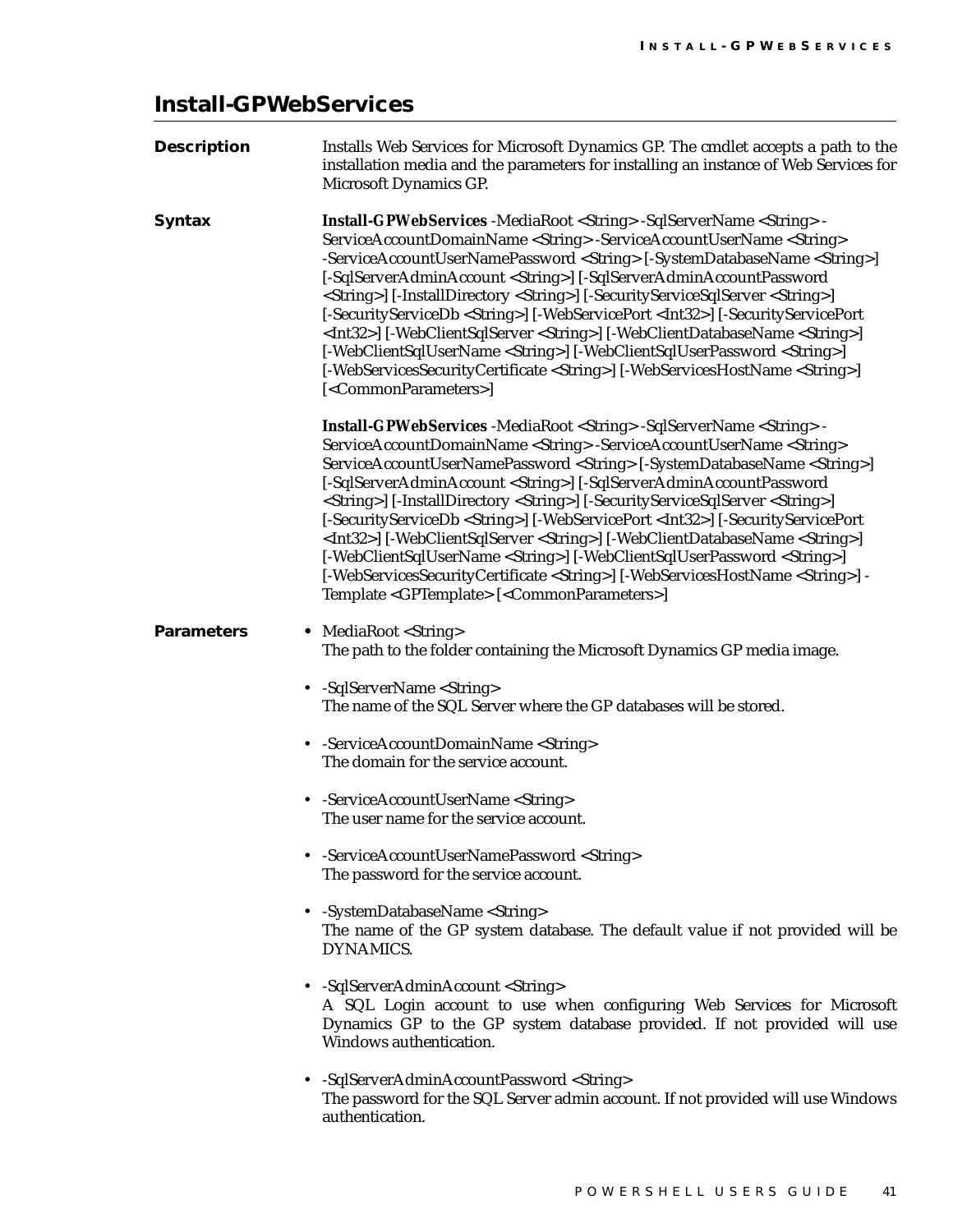- -InstallDirectory <String> The directory path for the installation. The default value if not provided will be %programfiles%\Microsoft Dynamics\GPWebServices.
- -SecurityServiceSqlServer <String> The SQL Server where the security database will be created. If not provided will use the same SQL Server that was provided for the GP databases.
- -SecurityServiceDb <String> The name of the security service database. If not provided will use a default name of GPWEBSERVICESECURITY.
- -WebServicePort <Int32> The port for the web service. If not provided use the default port.
- -SecurityServicePort <Int32> The port for the security admin service. If not provided use the default port.
- - WebClientSqlServer <String> The SQL Server where the web components database is hosted. The web components database is used if you have configured the GP instance to use Organizational Accounts. If you are not using Organizational Accounts then a value doesn't need to be provided.
- -WebClientDatabaseName <String> The name of the web components database. The web components database is used if you have configured the GP instance to use Organizational Accounts. If you are not using Organizational Accounts then a value doesn't need to be provided.
- - WebClientSqlUserName <String> A SQL Login account with access to the web components database. If not provided will use Windows authentication.
- -WebClientSqlUserPassword <String> The password for the web components SQL Server login. If not provided will use Windows authentication.
- -WebServicesSecurityCertificate <String> The thumbprint of the certificate to use for Web Services. If not provided Web Services will remain configured for http.
- - WebServicesHostName <String> The host name for the Web Services. If not provided the default will be the CN value from the WebServicesSecurityCertificate.
- -Template <GPTemplate>

The GPTemplate pipeline object containing the parameter values. Any parameters provided will override parameters set on the pipeline object. Refer to the Get-Template for additional information on using this parameter.

• <CommonParameters>

This cmdlet supports the common parameters: Verbose, Debug, ErrorAction,ErrorVariable, WarningAction, WarningVariable, OutBuffer and OutVariable. For more information, see about\_CommonParameters (http:// go.microsoft.com/fwlink/?LinkID=113216).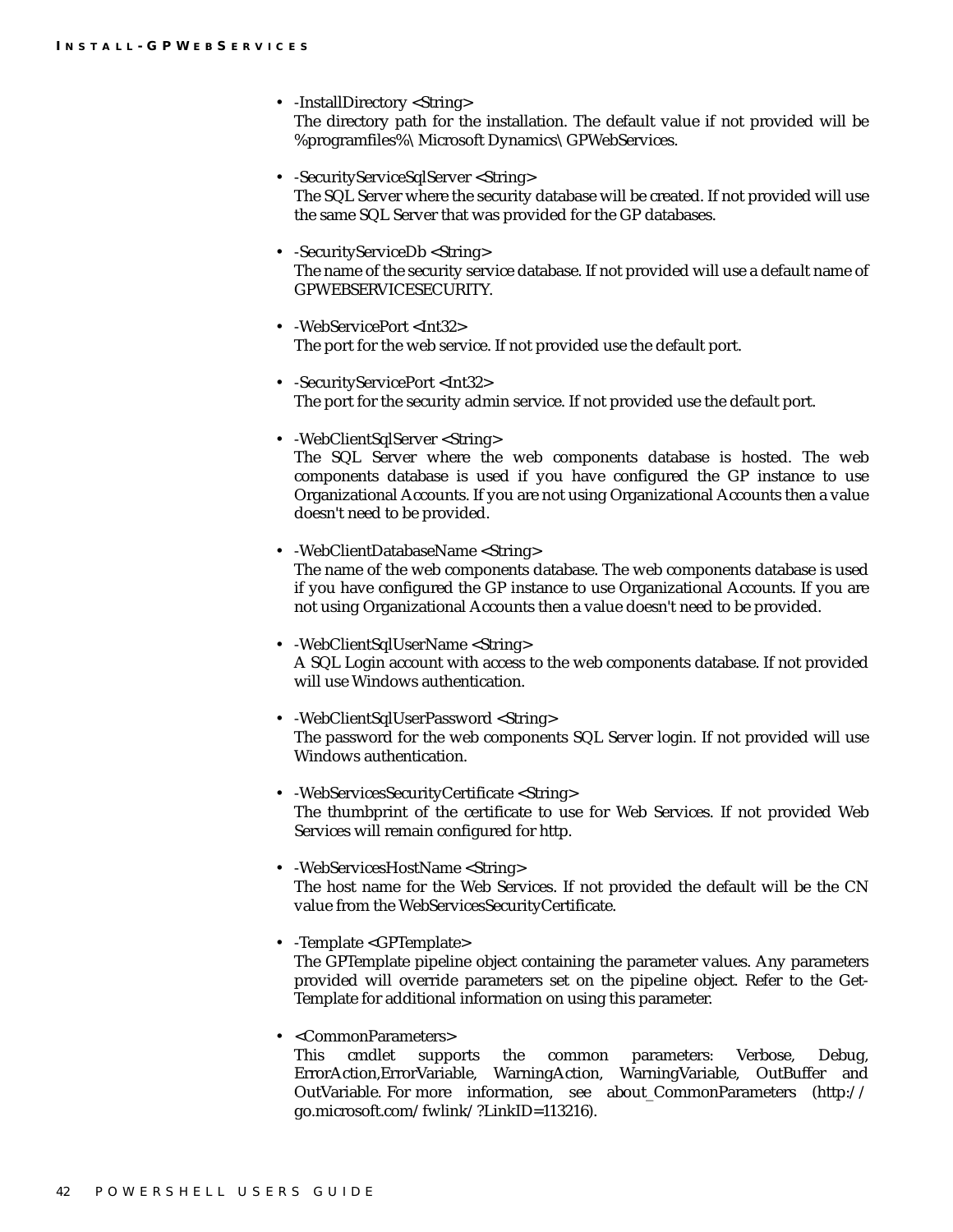#### **Examples** Example 1 installs Web Services for Microsoft Dynamics GP for the DYN01 GP system database.

Install-GPWebServices -MediaRoot "\\servername\sharename\GP2015\RTM" - SqlServerName GPSQLServer -SystemDatabaseName DYN01

-ServiceAccountDomainName Domain -ServiceAccountUserName username -

ServiceAccountUserNamePassword password -SecurityServiceDb

DYN01WSSECURITY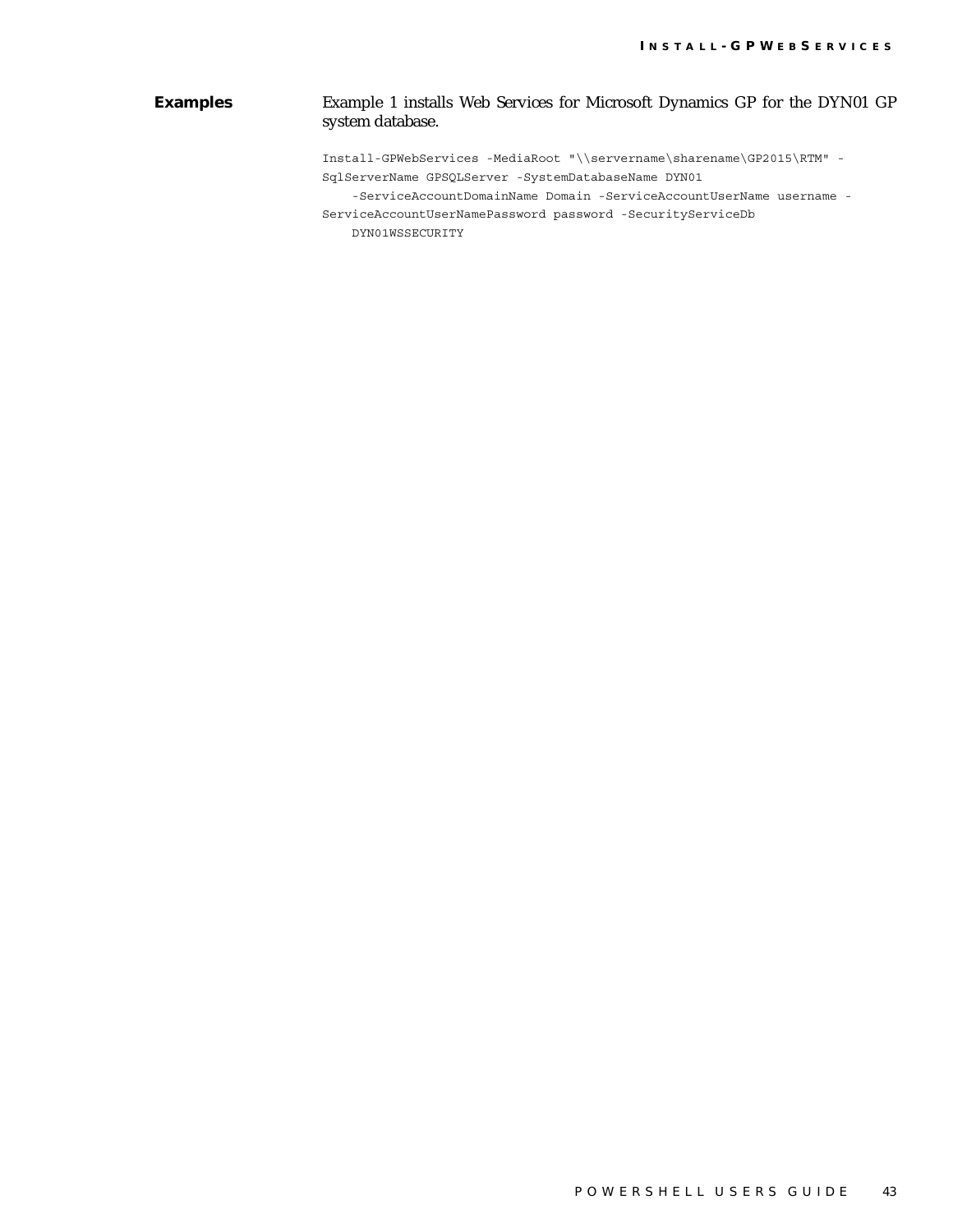## <span id="page-47-0"></span>**New-GPScaleGroup**

| <b>Description</b> | Creates a new scale group.                                                                                                                                                                                                                                                                                    |
|--------------------|---------------------------------------------------------------------------------------------------------------------------------------------------------------------------------------------------------------------------------------------------------------------------------------------------------------|
| <b>Syntax</b>      | New-GPScaleGroup -ScaleGroupName <string> [-Description <string>]<br/>[-SetInactive [<switchparameter>]] [<commonparameters>]</commonparameters></switchparameter></string></string>                                                                                                                          |
| <b>Parameters</b>  | • -ScaleGroupName <string><br/>The name of the scale group to create.</string>                                                                                                                                                                                                                                |
|                    | • -Description <string><br/>The description of the scale group to create.</string>                                                                                                                                                                                                                            |
|                    | • -SetInactive [ <switchparameter>]<br/>Indication to set the status of the scale group to inactive.</switchparameter>                                                                                                                                                                                        |
|                    | • <commonparameters><br/>This cmdlet supports the common parameters: Verbose, Debug, ErrorAction,<br/>ErrorVariable, WarningAction, WarningVariable, OutBuffer and OutVariable. For<br/>more information, see about_CommonParameters (http://go.microsoft.com/<br/>fwlink/?LinkID=113216).</commonparameters> |
| <b>Comments</b>    | The New-GPScaleGroup cmdlet accepts the name and description for a scale group<br>to create. The created scale group is active by default. To set the status to inactive,<br>provide the -SetInactive switch parameter.                                                                                       |
| <b>Examples</b>    | Example 1 creates a scale group with the provided name and description. The status<br>of the scale group is set to active by default.                                                                                                                                                                         |
|                    | New-GPScaleGroup -ScaleGroupName "ScaleGroup1" -Description "Description for<br>Scale Group 1"                                                                                                                                                                                                                |
|                    | Example 2 creates a scale group with the provided name and description. The status<br>of the scale group is set to inactive.                                                                                                                                                                                  |
|                    | New-GPScaleGroup -ScaleGroupName "ScaleGroup2" -Description "Description for                                                                                                                                                                                                                                  |

Scale Group 2" –SetInactive

44 POWERSHELL USERS GUIDE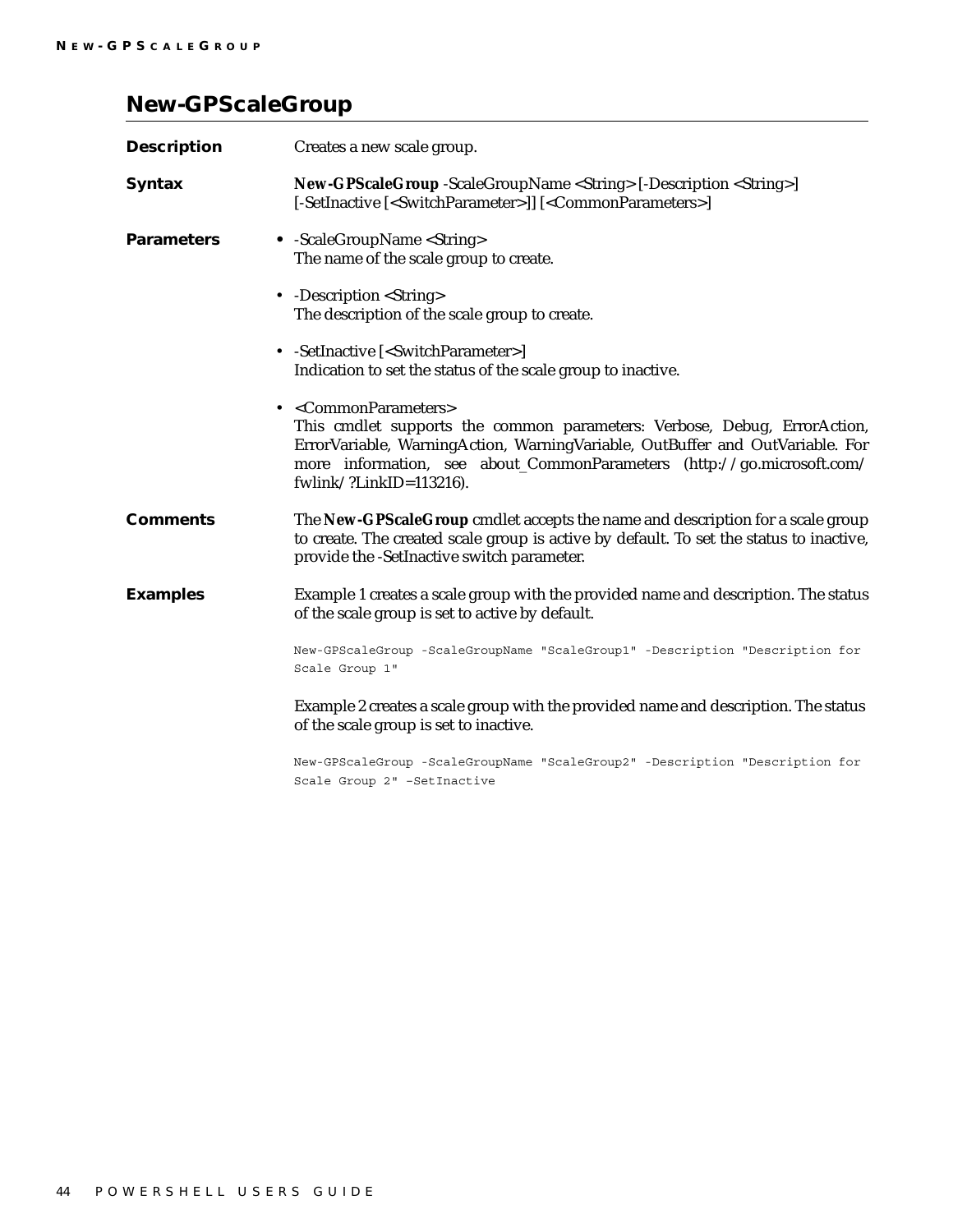### **New-GPSystemDatabse**

<span id="page-48-0"></span>

| <b>Description</b> | Creates a new Microsoft Dynamics GP system database. The cmdlet accepts a GP<br>client directory and system database configuration parameters to create a new<br>system database for the Microsoft Dynamics GP instance.                                                                                                                                                                                                                                                                                                                                                                                                                                                                                                                                                                                                                                                                                                                                                                                                                                                                                                                                                                                                                                     |
|--------------------|--------------------------------------------------------------------------------------------------------------------------------------------------------------------------------------------------------------------------------------------------------------------------------------------------------------------------------------------------------------------------------------------------------------------------------------------------------------------------------------------------------------------------------------------------------------------------------------------------------------------------------------------------------------------------------------------------------------------------------------------------------------------------------------------------------------------------------------------------------------------------------------------------------------------------------------------------------------------------------------------------------------------------------------------------------------------------------------------------------------------------------------------------------------------------------------------------------------------------------------------------------------|
|                    | New-GPSystemDatabase [-GPClientDirectory <string>] [-SqlAdmin <string>]<br/>[-SqlAdminPassword <string>] [-SqlServerName <string>] [-LaunchFilePath<br/><string>] [-ReportServerMode <reportservermode>] [-ReportServerUrl <url>]<br/>[-ReportManagerUrl <url>] [-ReportServerFolder <string>] [-SsrsSharePointSite<br/><string>] [-SsrsSharePointLibrary <string>] [-SqlMdfFilePath <string>]<br/>[-SqlLdfFilePath <string>] -AccountFrameworkLength <int32>]<br/>[-AccountFrameworkSegments <int32>] [-AccountFrameworkSegmentLengths<br/><list[int32]>] -AccountFrameworkSorting <list[int32]>] [-WcSqlLogOnName<br/><string>] [-WcSqlLogOnPassword <string>] [-DynsaPassword <string>] -<br/>AuthenticationType <azureauthenticationtype>] [-WebComponentsSqlServer<br/><string>] [-WebComponentsDbName <string>] [-AadTenantName <string>]<br/>[-UseDefaultAccountFramework [<switchparameter>]] -Template <gptemplate><br/>[<commonparameters>]</commonparameters></gptemplate></switchparameter></string></string></string></azureauthenticationtype></string></string></string></list[int32]></list[int32]></int32></int32></string></string></string></string></string></url></url></reportservermode></string></string></string></string></string> |
|                    | New-GPSystemDatabase [-GPClientDirectory <string>] [-SqlAdmin <string>]<br/>[-SqlAdminPassword <string>] [-SqlServerName <string>] [-LaunchFilePath<br/><string>] [-ReportServerMode <reportservermode>] [-ReportServerUrl <url>]<br/>[-ReportManagerUrl <url>] [-ReportServerFolder <string>] [-SsrsSharePointSite<br/><string>] [-SsrsSharePointLibrary <string>] [-SqlMdfFilePath <string>]<br/>[-SqlLdfFilePath <string>] [-AccountFrameworkLength <int32>]<br/>[-AccountFrameworkSegments <int32>] [-AccountFrameworkSegmentLengths<br/><list[int32]>] [-AccountFrameworkSorting <list[int32]>] [-WcSqlLogOnName<br/><string>] [-WcSqlLogOnPassword <string>] [-DynsaPassword <string>]<br/>[-AuthenticationType <azureauthenticationtype>] [-WebComponentsSqlServer<br/><string>] [-WebComponentsDbName <string>] [-AadTenantName <string>]<br/>[-UseDefaultAccountFramework [<switchparameter>]] [<commonparameters></commonparameters></switchparameter></string></string></string></azureauthenticationtype></string></string></string></list[int32]></list[int32]></int32></int32></string></string></string></string></string></url></url></reportservermode></string></string></string></string></string>                                        |
| <b>Parameters</b>  | • GPClientDirectory <string><br/>The path to the Microsoft Dynamics GP client directory to use in creating the<br/>company</string>                                                                                                                                                                                                                                                                                                                                                                                                                                                                                                                                                                                                                                                                                                                                                                                                                                                                                                                                                                                                                                                                                                                          |
|                    | • SqlAdmin <string><br/>The SQL admin login to use when running GP utilities to create the GP system<br/>database.</string>                                                                                                                                                                                                                                                                                                                                                                                                                                                                                                                                                                                                                                                                                                                                                                                                                                                                                                                                                                                                                                                                                                                                  |
|                    | -SqlAdminPassword <string><br/>The password for the SQL Admin.</string>                                                                                                                                                                                                                                                                                                                                                                                                                                                                                                                                                                                                                                                                                                                                                                                                                                                                                                                                                                                                                                                                                                                                                                                      |
|                    | -SqlServerName <string><br/>The name of the SQL Server on which to create the Microsoft Dynamics GP system<br/>database.</string>                                                                                                                                                                                                                                                                                                                                                                                                                                                                                                                                                                                                                                                                                                                                                                                                                                                                                                                                                                                                                                                                                                                            |
|                    | -LaunchFilePath <string><br/>The path to the dex.ini file to use when launching Microsoft Dynamics GP. If not<br/>provided the default location of the runtime directory's data folder will be used.</string>                                                                                                                                                                                                                                                                                                                                                                                                                                                                                                                                                                                                                                                                                                                                                                                                                                                                                                                                                                                                                                                |
|                    | -ReportServerMode > ReportServerMode                                                                                                                                                                                                                                                                                                                                                                                                                                                                                                                                                                                                                                                                                                                                                                                                                                                                                                                                                                                                                                                                                                                                                                                                                         |

• -ReportServerMode <ReportServerMode> Values are either SharePoint or Native. If not provided then don't deploy the SQL Server Reporting Services reports.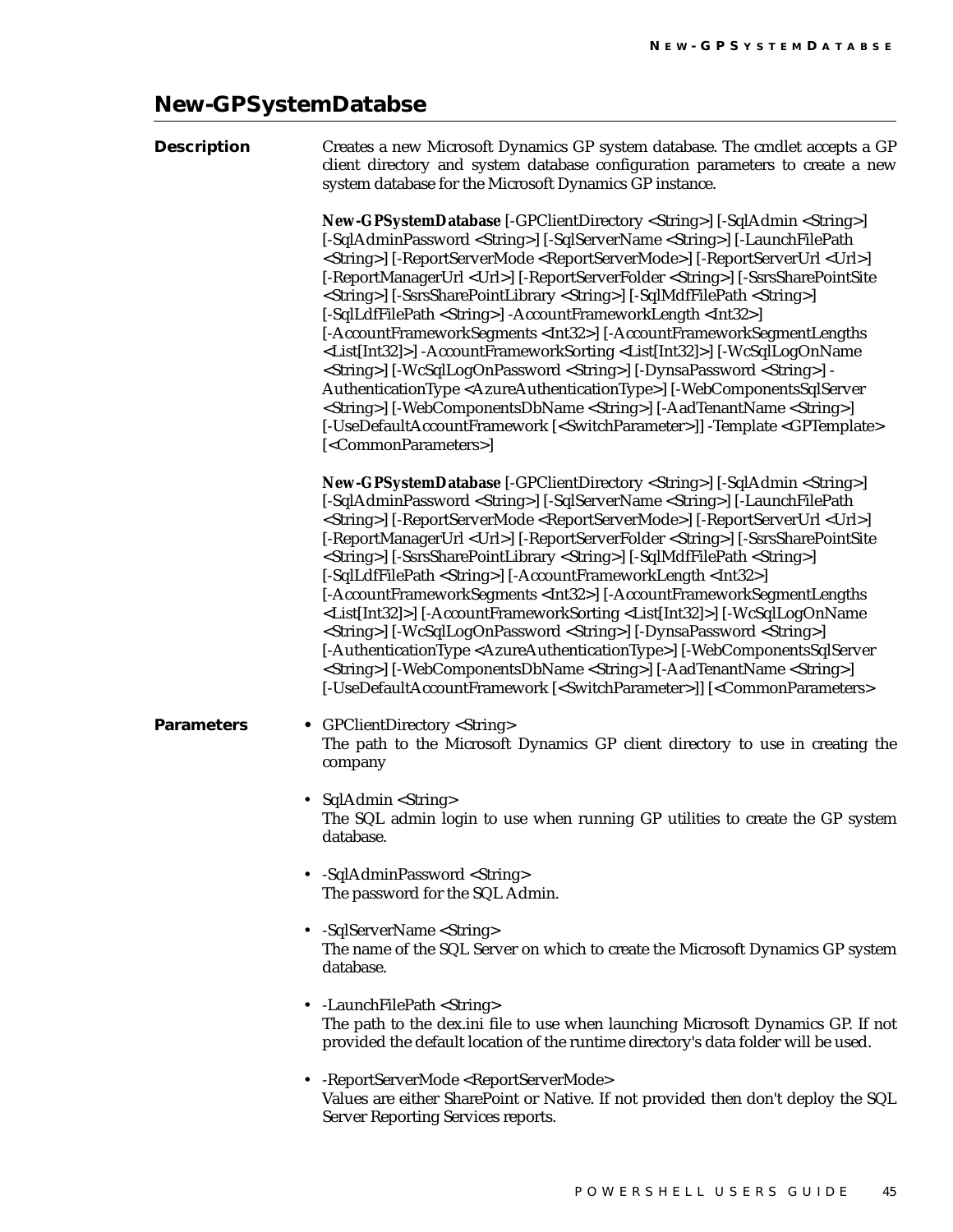- -ReportServerUrl <Url> If ReportServerMode is Native then this is the URL to the reports server. Required if the ReportServerMode is Native.
- -ReportManagerUrl <Url> If ReportServerMode is Native then this is the URL to the reports manager Required if the ReportServerMode is Native.
- -ReportServerFolder <String> If ReportServerMode is Native then this is the folder on the reports server to deploy the reports to. If not provided it will be set to the GP system database name.
- -SsrsSharePointSite <String> If ReportServerMode is SharePoint, then this is the SharePoint site to deploy the reports to. Required if the ReportServiceMode is SharePoint.
- -SsrsSharePointLibrary <String> If ReportServerMode is SharePoint, then this is the SharePoint library to deploy the reports to. Required if the ReportServiceMode is SharePoint.
- -SqlMdfFilePath <String> Path to where the SQL mdf files will be created. The default SQL Server location will be used if no path is provided.
- -SqlLdfFilePath <String> Path to where the SQL ldf file will be created. The default SQL Server location will be used if not path is provided.
- -AccountFrameworkLength <Int32> Maximum length for the account framework. If not provided a default of 45 will be used.
- -AccountFrameworkSegments <Int32> Maximum number of segments for the account framework. If not provided a default of 5 will be used.
- -AccountFrameworkSegmentLengths <List[Int32]> Maximum length for each of the account framework segments. If not provided a default of 9 will be used.
- -AccountFrameworkSorting <List[Int32]> The account framework segments to add sorting options for. If not provided sorting options for all available segments will be added.
- -WcSqlLogOnName <String> The name of the SQL Login to be used for the web client. If not provided then a login will not be set up.
- -WcSqlLogOnPassword <String> The password for the web client SQL Login. Required if a WcSqlLogin is provided.
- -DynsaPassword <String> The password for the DYNSA account. If the DYNSA account doesn't exist and the password is not provided a password will be auto-generated for the DYNSA account. If the DYNSA account already exists on the SQL Server then it will be left with the current password.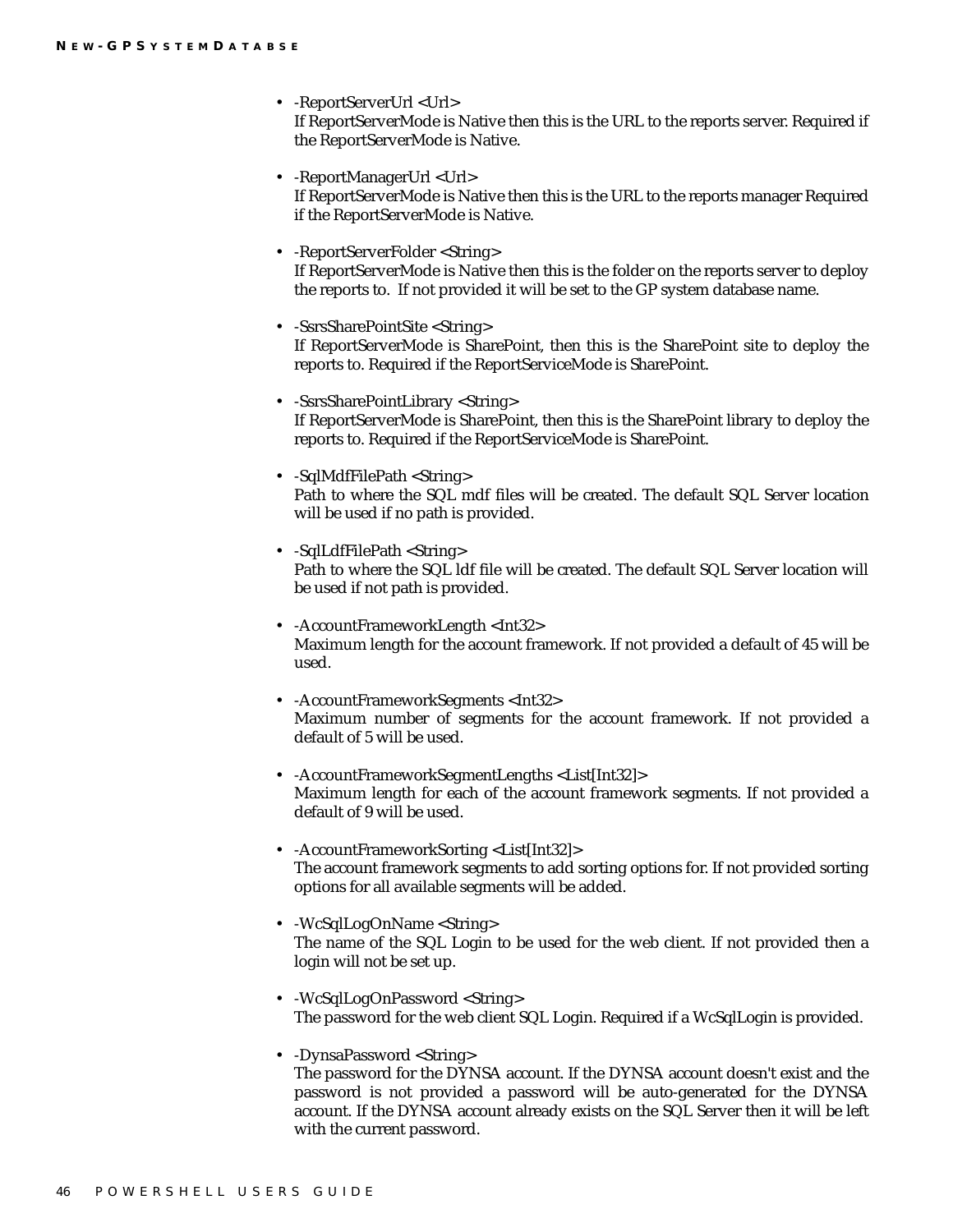- -AuthenticationType <AzureAuthenticationType> Values are either Windows or OrgID. Default is Windows if not provided.
- - WebComponentsSqlServer <String> The name of the SQL Server where the Web Components database is hosted. Required if the AuthenticationType is OrgID.
- - WebComponentsDbName <String> The name of the Web Components database. Required if the AuthenticationType is OrgID.
- -AadTenantName <String> The tenant name of the Azure Active Directory for this GP instance. Required if the AuthenticationType is OrgID.
- -UseDefaultAccountFramework [<SwitchParameter>] If provided, system will be created with the default account framework.
- -Template <GPTemplate> The GPTemplate pipeline object containing the parameter values. Any parameters provided will override parameters set on the pipeline object. Refer to the Get-Template for additional information on using this parameter.
- CommonParameters> This cmdlet supports the common parameters: Verbose, Debug, ErrorAction, ErrorVariable, WarningAction, WarningVariable, OutBuffer and OutVariable. For more information, see about\_CommonParameters (http://go.microsoft.com/ fwlink/?LinkID=113216).

#### **Examples** Example 1 creates a new Microsoft Dynamics GP system database using the default account framework.

New-GPSystemDatabase -GpClientDirectory "C:\Program Files (x86)\Microsoft Dynamics\GP2015\$DYN01" -SqlAdmin sa -SqlAdminPassword password - UseDefaultAccountFramework -SqlServerName GPSQLServer

#### Example 2 creates a new Microsoft Dynamics GP system database using the provided account framework.

New-GPSystemDatabase -GpClientDirectory "C:\Program Files (x86)\Microsoft Dynamics\GP2015\$DYN01" -SqlAdmin sa -SqlAdminPassword password -SqlServerName GPSQLServer -AccountFrameworkLength 20 -AccountFrameworkSeqments 5 AccountFrameworkSegmentLengths 5,6,3,3,3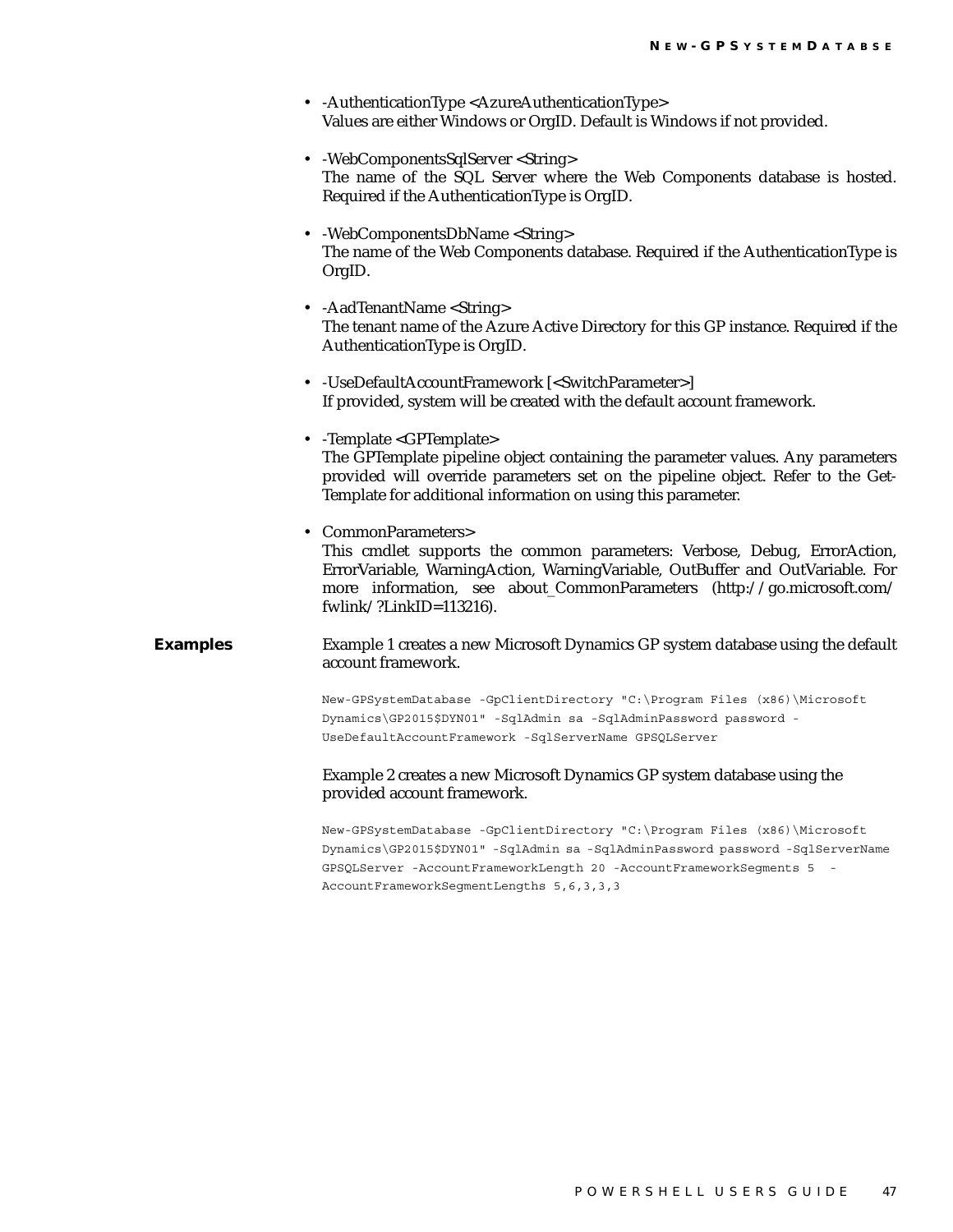## <span id="page-51-0"></span>**Remove-GPScaleGroup**

| <b>Description</b> | Deletes one or more scale groups.                                                                                                                                                                                                                                                                             |
|--------------------|---------------------------------------------------------------------------------------------------------------------------------------------------------------------------------------------------------------------------------------------------------------------------------------------------------------|
| <b>Syntax</b>      | <b>Remove-GPScaleGroup</b> -ScaleGroupId <int32> [-Force [<switchparameter>]]<br/>[-WhatIf [<switchparameter>]] [-Confirm [<switchparameter>]]<br/>[<commonparameters>]</commonparameters></switchparameter></switchparameter></switchparameter></int32>                                                      |
|                    | <b>Remove-GPScaleGroup</b> -ScaleGroupName <string> [-Force [<switchparameter>]]<br/>[-WhatIf [<switchparameter>]] [-Confirm [<switchparameter>]]<br/>[<commonparameters>]</commonparameters></switchparameter></switchparameter></switchparameter></string>                                                  |
|                    | Remove-GPScaleGroup [-ScaleGroups] <scalegroup[]><br/>[-Force [<switchparameter>]] [-WhatIf [<switchparameter>]]<br/>[-Confirm [<switchparameter>]] [<commonparameters>]</commonparameters></switchparameter></switchparameter></switchparameter></scalegroup[]>                                              |
| <b>Parameters</b>  | • -ScaleGroupId <int32><br/>The Id of the scale group to delete.</int32>                                                                                                                                                                                                                                      |
|                    | • - Force [ <switchparameter>]<br/>Executes the command without prompting for confirmation.</switchparameter>                                                                                                                                                                                                 |
|                    | • - WhatIf [ <switchparameter>]<br/>Displays a message that describes the effect of the command, instead of executing<br/>the command.</switchparameter>                                                                                                                                                      |
|                    | • - Confirm [ <switchparameter>]<br/>Prompts for confirmation before executing the command.</switchparameter>                                                                                                                                                                                                 |
|                    | • -ScaleGroupName <string><br/>The name of the scale group to delete.</string>                                                                                                                                                                                                                                |
|                    | • -ScaleGroups <scalegroup[]><br/>A list of scale groups to delete. See example 3 for usage.</scalegroup[]>                                                                                                                                                                                                   |
|                    | • <commonparameters><br/>This cmdlet supports the common parameters: Verbose, Debug, ErrorAction,<br/>ErrorVariable, WarningAction, WarningVariable, OutBuffer and OutVariable. For<br/>more information, see about_CommonParameters (http://go.microsoft.com/<br/>fwlink/?LinkID=113216).</commonparameters> |
| <b>Comments</b>    | The Remove-GPScaleGroup cmdlet deletes the specified scale group or groups.<br>There must not be any session hosts assigned to the specified scale groups.                                                                                                                                                    |
| <b>Examples</b>    | Example 1 removes the scale group with the name ScaleGroup1.                                                                                                                                                                                                                                                  |
|                    | Remove-GPScaleGroup -ScaleGroupName "ScaleGroup1"                                                                                                                                                                                                                                                             |
|                    | Example 2 removes the scale group with the Id 5.                                                                                                                                                                                                                                                              |
|                    | Remove-GPScaleGroup -ScaleGroupId 5                                                                                                                                                                                                                                                                           |
|                    | Example 3 removes all of the scale groups.                                                                                                                                                                                                                                                                    |
|                    | Get-GPScaleGroup<br>Remove-GPScaleGroup                                                                                                                                                                                                                                                                       |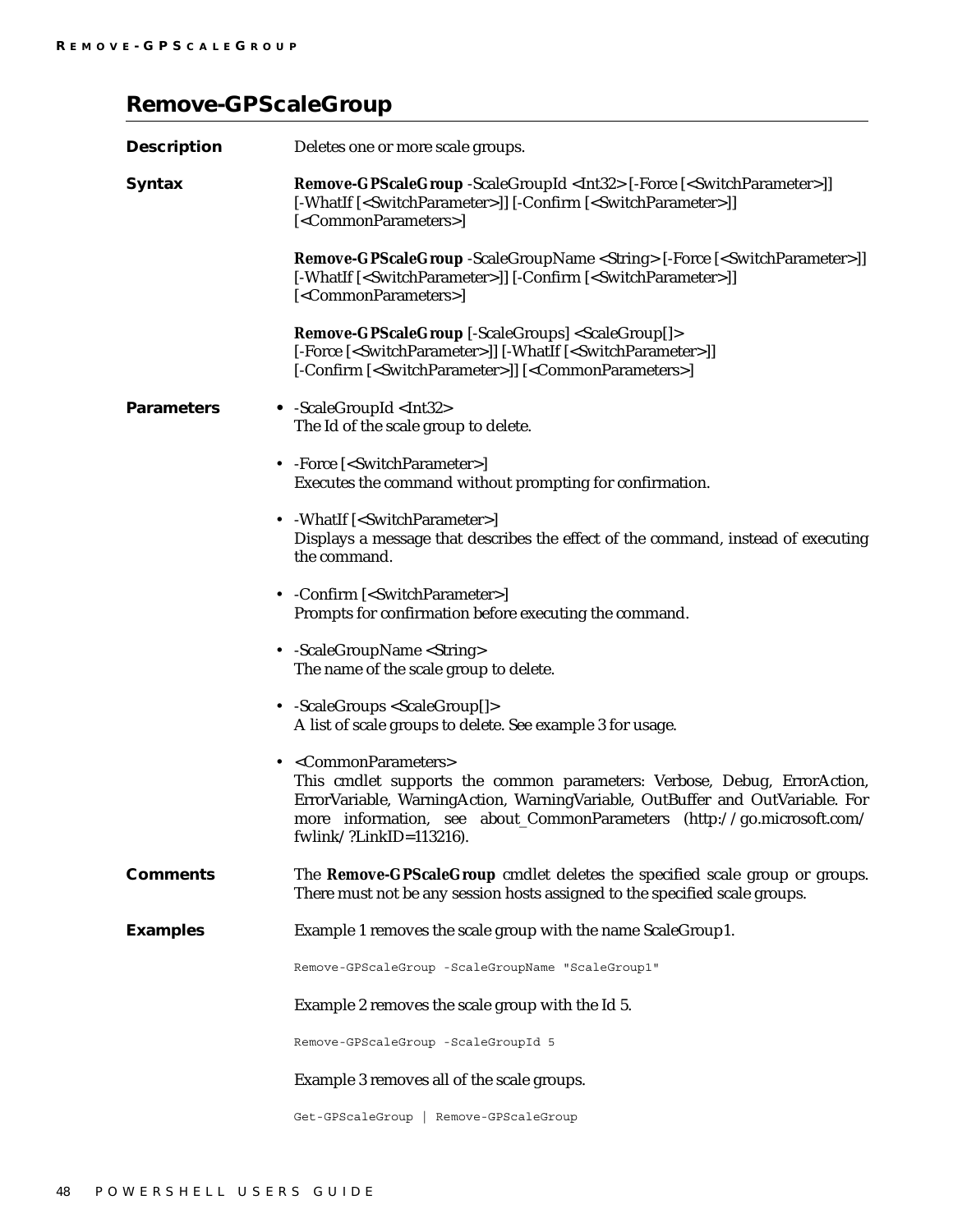## <span id="page-52-0"></span>**Remove-GPScaleGroupTenant**

| <b>Description</b> | Removes a tenant from a scale group.                                                                                                                                                                                                                                                                                       |
|--------------------|----------------------------------------------------------------------------------------------------------------------------------------------------------------------------------------------------------------------------------------------------------------------------------------------------------------------------|
| <b>Syntax</b>      | Remove-GPScaleGroupTenant -TenantName <string><br/>[-Force [<switchparameter>]] [-WhatIf [<switchparameter>]]<br/>[-Confirm [<switchparameter>]] [<commonparameters>]</commonparameters></switchparameter></switchparameter></switchparameter></string>                                                                    |
|                    | Remove-GPScaleGroupTenant-Assignments <scalegrouptenantassignment[]><br/>[-Force [<switchparameter>]] [-WhatIf [<switchparameter>]]<br/>[-Confirm [<switchparameter>]] [<commonparameters>]</commonparameters></switchparameter></switchparameter></switchparameter></scalegrouptenantassignment[]>                        |
| <b>Parameters</b>  | • -TenantName <string><br/>The name of the tenant to remove.</string>                                                                                                                                                                                                                                                      |
|                    | • -Force [ <switchparameter>]<br/>Executes the command without prompting for confirmation.</switchparameter>                                                                                                                                                                                                               |
|                    | • - WhatIf [ <switchparameter>]<br/>Displays a message that describes the effect of the command instead of executing<br/>the command.</switchparameter>                                                                                                                                                                    |
|                    | • - Confirm [ <switchparameter>]<br/>Prompts for confirmation before executing the command.</switchparameter>                                                                                                                                                                                                              |
|                    | • - Assignments < Scale Group Tenant Assignment [] ><br>A list of tenant to scale group assignments to delete. See example 2 for usage.                                                                                                                                                                                    |
|                    | • <commonparameters><br/>This cmdlet supports the common parameters: Verbose, Debug, ErrorAction,<br/>ErrorVariable, WarningAction, WarningVariable, OutBuffer and OutVariable. For<br/>more information, see about_CommonParameters (http://go.microsoft.com/<br/>fwlink/?LinkID=<math>113216</math>).</commonparameters> |
| <b>Comments</b>    | The Remove-GPScaleGroupTenant cmdlet deletes the scale group assignment for<br>the specified tenant. When no scale group assignment exists for a tenant, Session<br>Central will use the default scale group for the tenant.                                                                                               |
| <b>Examples</b>    | Example 1 removes the scale group assignment for Tenant1. After the command has<br>finished, Tenant1 is assumed to be part of the default scale group.                                                                                                                                                                     |
|                    | Remove-GPScaleGroupTenant -TenantName "Tenant1"                                                                                                                                                                                                                                                                            |
|                    | Example 2 removes all scale group assignments for all tenants that are assigned to<br>the scale group with the Id 1.                                                                                                                                                                                                       |

Get-GPScaleGroupTenant -ScaleGroupId 1 | Remove-GPScaleGroupTenant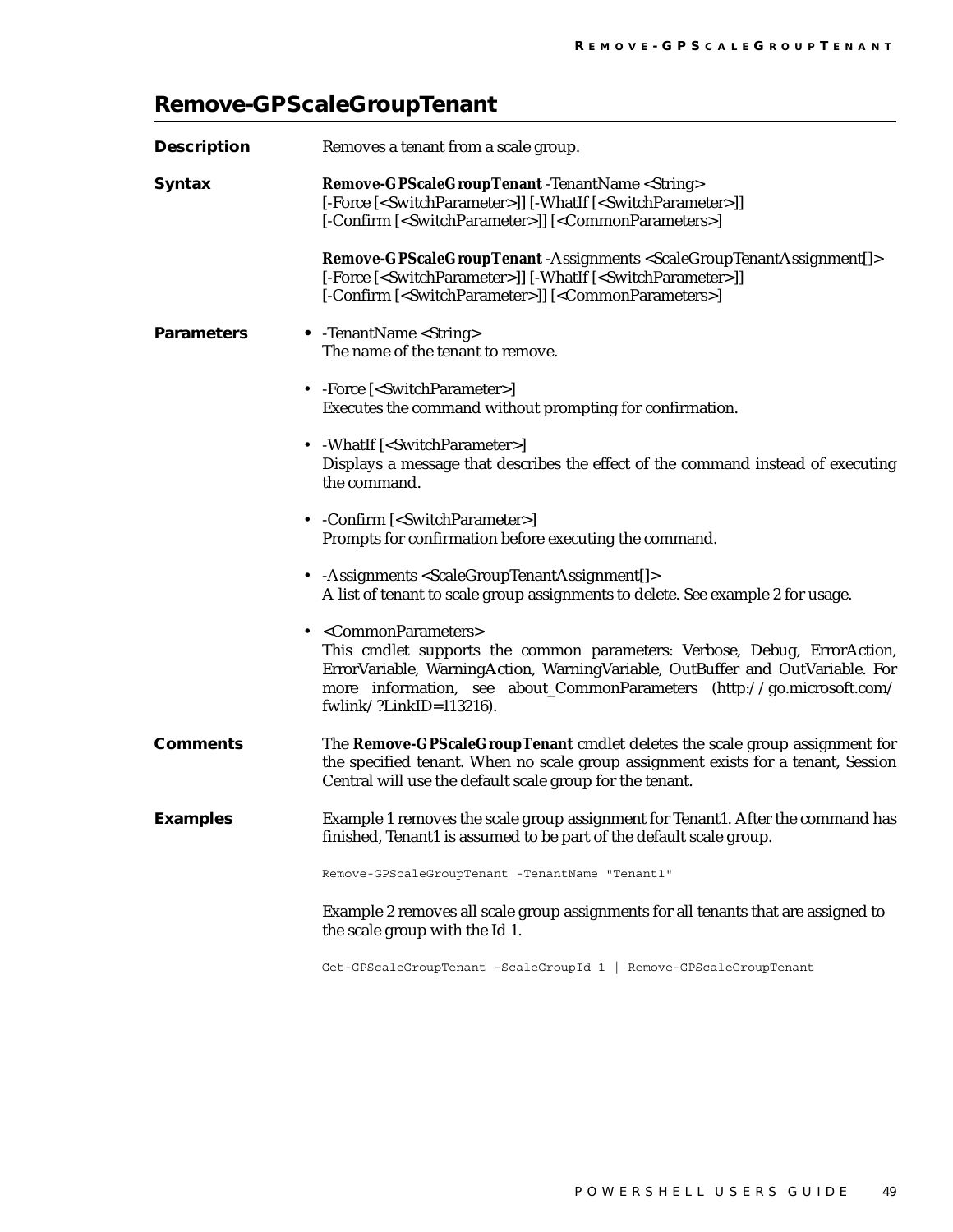## <span id="page-53-0"></span>**Remove-GPSessionHost**

| <b>Description</b> | Deletes the specified session host so that the Session Central Service will no longer<br>be able to use it. The session host must not have any active sessions.                                                                                                                                           |
|--------------------|-----------------------------------------------------------------------------------------------------------------------------------------------------------------------------------------------------------------------------------------------------------------------------------------------------------|
| <b>Syntax</b>      | Remove-GPSessionHost [-SessionHostId] <string> [-Force [<switchparameter>]]<br/>[-WhatIf [<switchparameter>]] [-Confirm [<switchparameter>]]<br/>[<commonparameters>]</commonparameters></switchparameter></switchparameter></switchparameter></string>                                                   |
|                    | Remove-GPSessionHost [-SessionHosts] <sessionhost[]><br/>[-Force [<switchparameter>]] [-WhatIf [<switchparameter>]]<br/>[-Confirm [<switchparameter>]] [<commonparameters>]</commonparameters></switchparameter></switchparameter></switchparameter></sessionhost[]>                                      |
| <b>Parameters</b>  | • -SessionHostId <string><br/>The Id of the session host to delete.</string>                                                                                                                                                                                                                              |
|                    | • -Force [ <switchparameter>]<br/>Executes the command with prompting for confirmation.</switchparameter>                                                                                                                                                                                                 |
|                    | • - WhatIf [ <switchparameter>]<br/>Displays a message that describes the effect of the command instead of executing<br/>the command.</switchparameter>                                                                                                                                                   |
|                    | • - Confirm [ <switchparameter>]<br/>Prompts you for confirmation before executing the command.</switchparameter>                                                                                                                                                                                         |
|                    | • -SessionHosts <sessionhost[]><br/>A list of session hosts to delete. See example 2 for usage.</sessionhost[]>                                                                                                                                                                                           |
|                    | • <commonparameter><br/>This cmdlet supports the common parameters: Verbos, Debug, ErrorAction,<br/>ErrorVariable, WarningAction, WarningVariable, OutButter and OutVariable. For<br/>more information, see about_CommonParameters (http://go.microsoft.com/<br/>fwlink/?LinkID=113216)</commonparameter> |
| <b>Examples</b>    | Example 1 removes the session host with an Id of SessionHost1.                                                                                                                                                                                                                                            |
|                    | Remove-GPSessionHost -SessionHostId "SessionHost1"                                                                                                                                                                                                                                                        |
|                    | Example 2 removes all of the session hosts that are assigned to the default scale<br>group.                                                                                                                                                                                                               |

Get-GPSessionHost -ScaleGroupName "Default Group" | Remove-GPSessionHost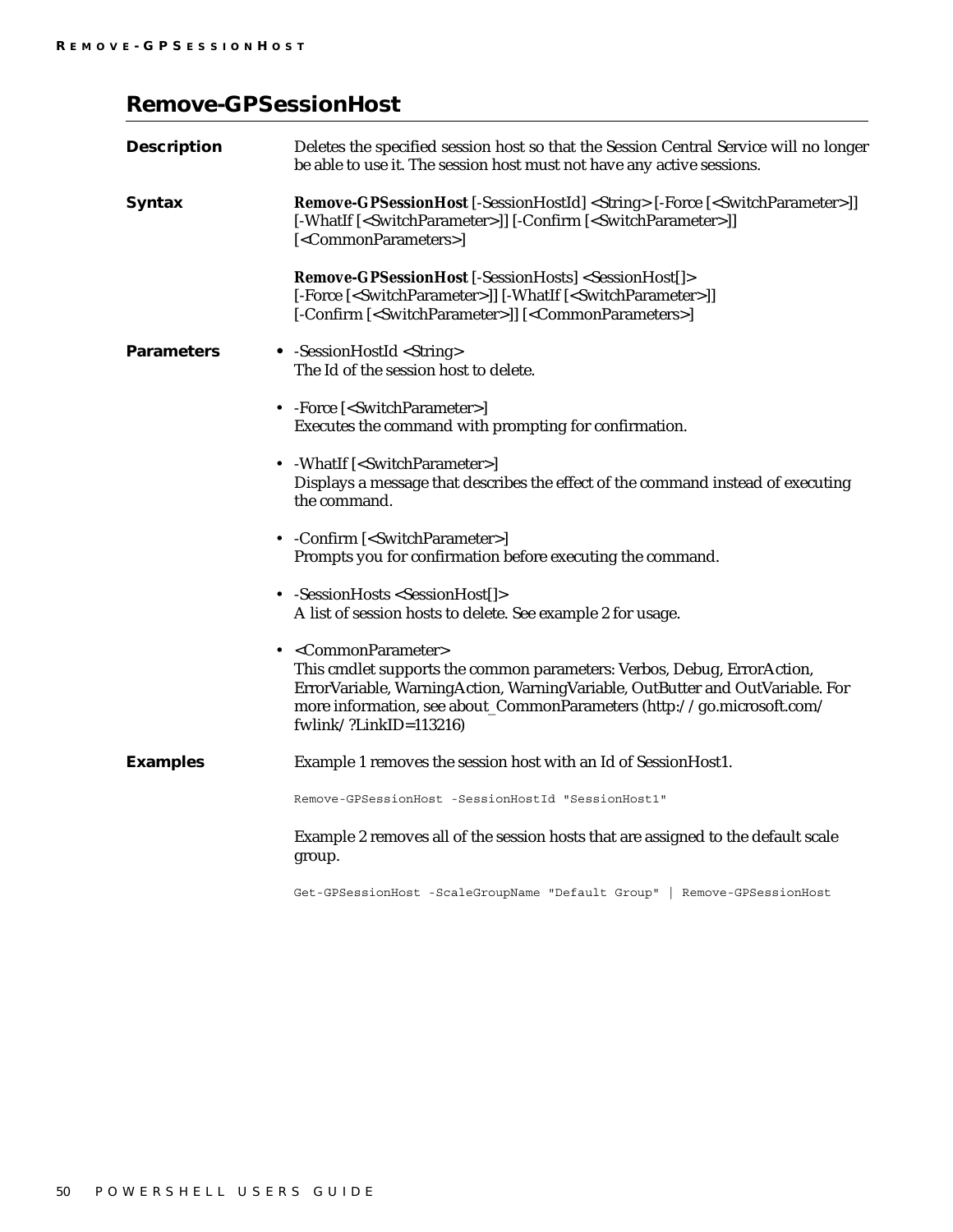## <span id="page-54-0"></span>**Set-GPSessionCentralAddress**

| <b>Description</b> | Specifies the Session Central Service that will be accessed by the PowerShell<br>cmdlets.                                                                                                                                                                                                                                                          |
|--------------------|----------------------------------------------------------------------------------------------------------------------------------------------------------------------------------------------------------------------------------------------------------------------------------------------------------------------------------------------------|
| <b>Syntax</b>      | Set-GPSessionCentralAddress [-Address] <string>[<commonparameters>]</commonparameters></string>                                                                                                                                                                                                                                                    |
| <b>Parameters</b>  | • $[–Address] <$ String><br>Specifies the URL of the Session Central Service that will be accessed.                                                                                                                                                                                                                                                |
|                    | • <commonparameter><br/>This cmdlet supports the common parameters: Verbos, Debug, ErrorAction,<br/>ErrorVariable, WarningAction, WarningVariable, OutButter and OutVariable. For<br/>more information, see about_CommonParameters (http://go.microsoft.com/<br/>fwlink/?LinkID=113216)</commonparameter>                                          |
| <b>Comments</b>    | You must have proper permission to run cmdlets that access the Session Central<br>Service. Typically, the account that was specified to run the Session Central Service<br>at the time the Microsoft Dynamics GP Web Client web site was installed will have<br>access. Any users in the local machine Administrators group will also have access. |
|                    | The address is not verified when the cmdlet is run. If an incorrect address is<br>supplied, you will see errors when the other cmdlets are used.                                                                                                                                                                                                   |
| <b>Examples</b>    | The following example specifies that the PowerShell cmdlets will use the Session<br>Central Service on the gpweb.conto.com server.                                                                                                                                                                                                                 |
|                    | Set-GPSessionCentralAddress -Address http://gpweb.contoso.com:48650/<br>SessionCentralService                                                                                                                                                                                                                                                      |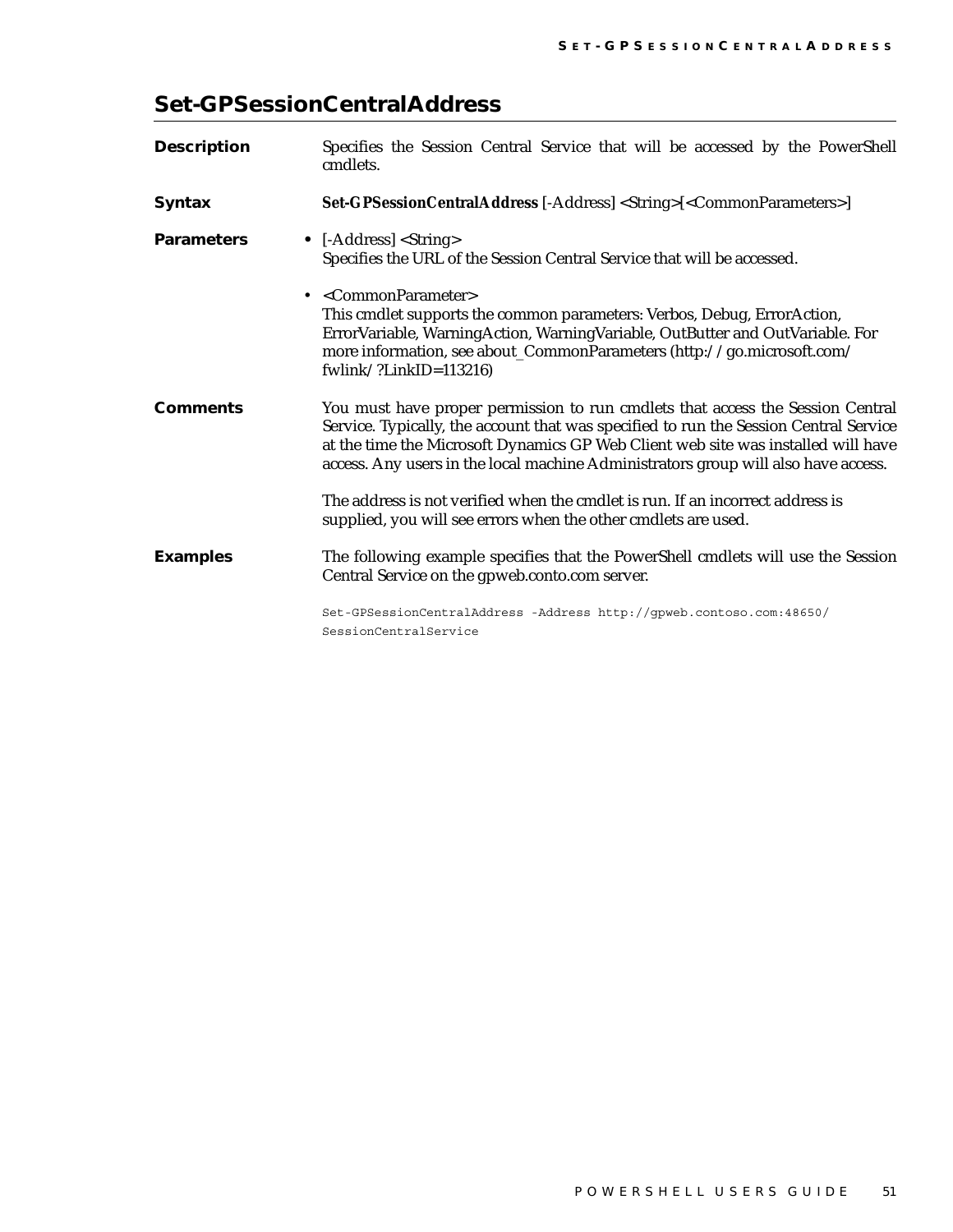| <b>Description</b> | Creates a template file. The cmdlet will create a template file with the parameter<br>values in the GPTemplate pipeline object.                                                                                                                                                                                                   |
|--------------------|-----------------------------------------------------------------------------------------------------------------------------------------------------------------------------------------------------------------------------------------------------------------------------------------------------------------------------------|
| <b>Syntax</b>      | <b>Set-Template</b> - FileName < String > - Template < GPTemplate ><br>[ <commonparameters>]</commonparameters>                                                                                                                                                                                                                   |
| <b>Parameters</b>  | • $-FileName <$ String><br>Path to the template file to create.                                                                                                                                                                                                                                                                   |
|                    | • Template <gptemplate><br/>The GPTemplate pipeline object containing the parameter values.</gptemplate>                                                                                                                                                                                                                          |
|                    | • <commonparameters><br/>This<br/>cmdlet<br/>Verbose,<br/>Debug,<br/>supports the<br/>common parameters:<br/>ErrorAction, ErrorVariable, WarningAction, WarningVariable, OutBuffer and<br/>OutVariable. For more information, see about_CommonParameters (http://<br/>go.microsoft.com/fwlink/?LinkID=113216).</commonparameters> |
| <b>Examples</b>    | Example 1 saves the template pipeline values for the Install-GPRuntime command<br>in a template file.                                                                                                                                                                                                                             |
|                    | Install-GPRuntime -MediaRoot "\\servername\sharename\GP2015\RTM" -<br>SystemDatabaseName DYN01 -SqlServerName GPSQLServer -FeatureSelection<br>"GP, PA, WEBCLIENTRUNTIME" - InstanceName DYN01   Set-Template - FileName<br>"C:\GPTemplates\template.txt"                                                                         |

## <span id="page-55-0"></span>**Set-Template**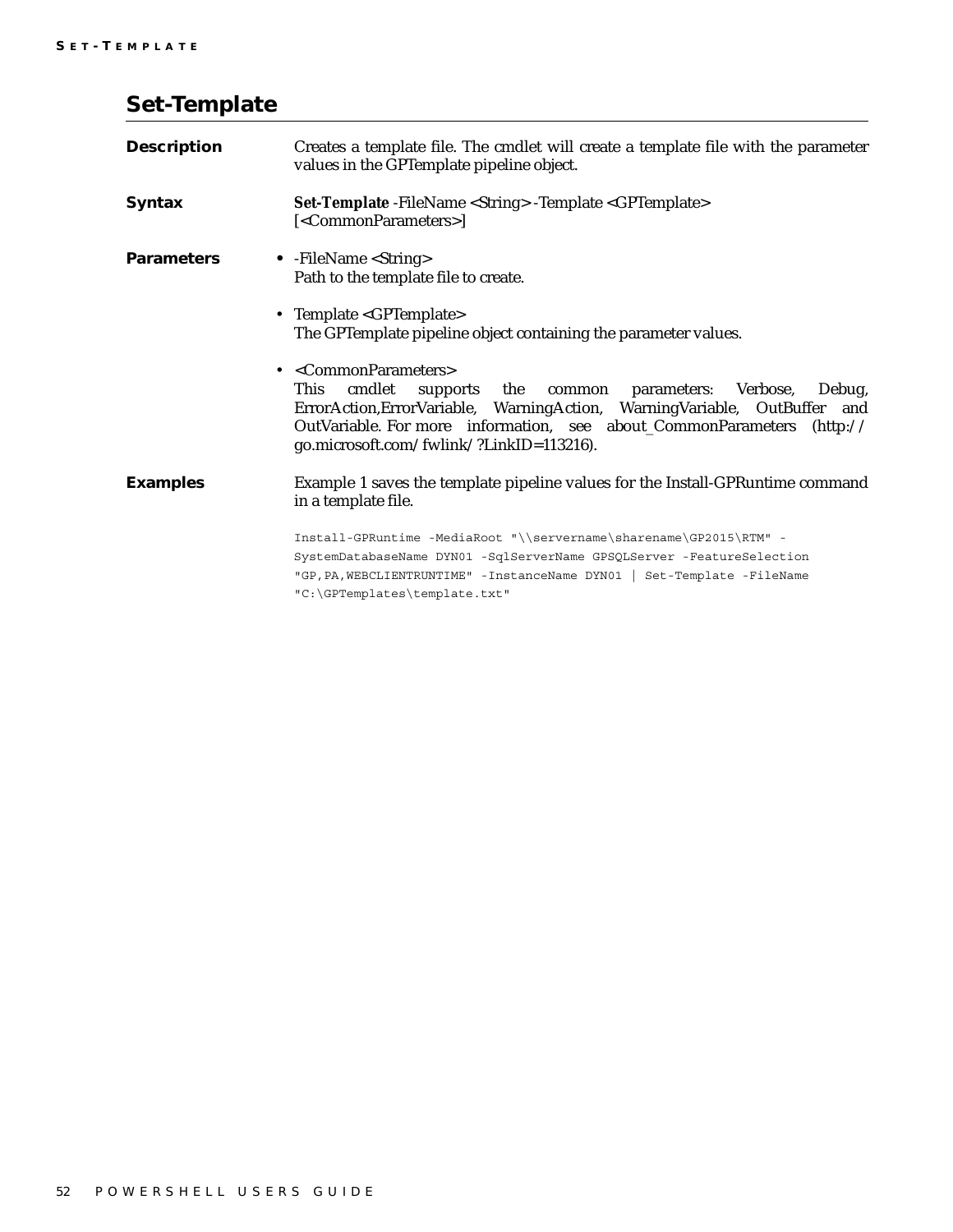## <span id="page-56-0"></span>**Update-GPScaleGroup**

| <b>Description</b> | Updates properties for an existing scale group.                                                                                                                                                                                                                                                                        |
|--------------------|------------------------------------------------------------------------------------------------------------------------------------------------------------------------------------------------------------------------------------------------------------------------------------------------------------------------|
| <b>Syntax</b>      | Update-GPScaleGroup [-ScaleGroupId] <int32> [-ScaleGroupName <string>]<br/>[-Description <string>] [-SetActive [<switchparameter>]]<br/>[-SetInactive [<switchparameter>]] [<commonparameters>]</commonparameters></switchparameter></switchparameter></string></string></int32>                                       |
|                    | Update-GPScaleGroup -ScaleGroups <scalegroup[]> [-SetActive<br/>[<commonparameters>]</commonparameters></scalegroup[]>                                                                                                                                                                                                 |
| <b>Parameters</b>  | • -ScaleGroupId <int32><br/>The Id of the scale group to update.</int32>                                                                                                                                                                                                                                               |
|                    | • -ScaleGroupName <string><br/>The new value for the name of the scale group.</string>                                                                                                                                                                                                                                 |
|                    | • -Description <string><br/>The new value for the description of the scale group.</string>                                                                                                                                                                                                                             |
|                    | • -SetActive [ <switchparameter>]<br/>If present, sets the scale group to active.</switchparameter>                                                                                                                                                                                                                    |
|                    | • -SetInactive [ <switchparameter>]<br/>If present, sets the scale group to inactive.</switchparameter>                                                                                                                                                                                                                |
|                    | • -ScaleGroups <scalegroup[]><br/>A list of scale groups to update. This can only be used with the -SetActive and<br/>-SetInactive switch parameters. See examples 3 and 4 for usage.</scalegroup[]>                                                                                                                   |
|                    | • <commonparameter><br/>This cmdlet supports the common parameters: Verbos, Debug, ErrorAction,<br/>ErrorVariable, WarningAction, WarningVariable, OutButter and OutVariable. For<br/>more information, see about_CommonParameters (http://go.microsoft.com/<br/>fwlink/?LinkID=<math>113216</math>)</commonparameter> |
| <b>Comments</b>    | The Update-GPScaleGroup cmdlet accepts the Id of a scale group and the values of<br>any properties to change. If the parameter for a property is not provided, then the<br>property will not be changed.                                                                                                               |
| <b>Examples</b>    | Example 1 changes the description of the scale group with an Id of 5.                                                                                                                                                                                                                                                  |
|                    | Update-GPScaleGroup -ScaleGroupId 5 -Description "Updated description for<br>Scale Group 5"                                                                                                                                                                                                                            |
|                    | Example 2 inactivates the scale group with an Id of 5.                                                                                                                                                                                                                                                                 |
|                    | Update-GPScaleGroup -ScaleGroupId 5 -SetInactive                                                                                                                                                                                                                                                                       |
|                    | Example 3 sets the status of all scale groups to active.                                                                                                                                                                                                                                                               |
|                    | Get-GPScaleGroup   Update-GPScaleGroup -SetActive                                                                                                                                                                                                                                                                      |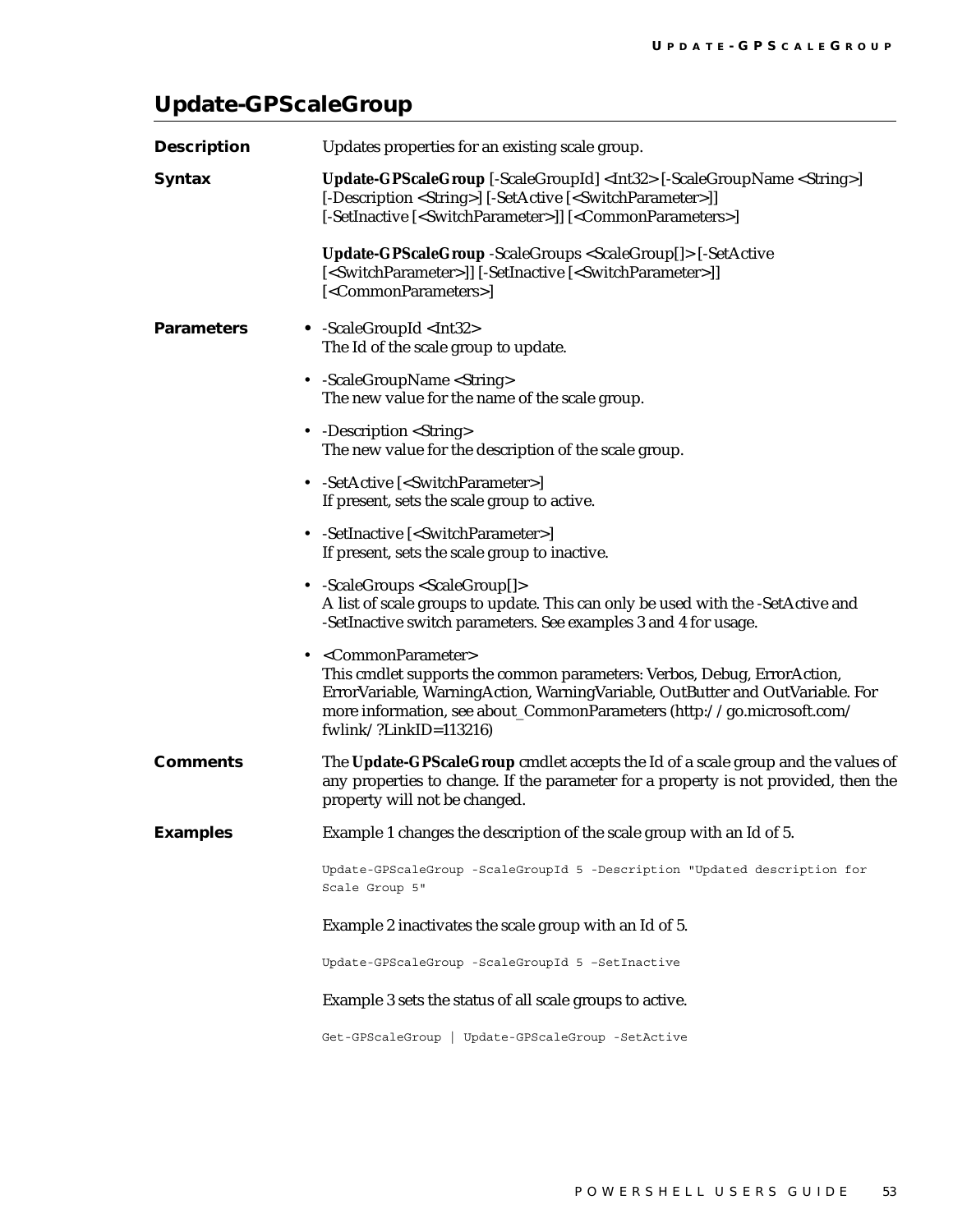Example 4 sets the status of all scale groups with Id greater than 0 to active. All scale groups except the the default scale group will be active.

Get-GPScaleGroup | Where-Object  $\{ $ \subseteq . \text{Id } - \text{gt } 0 \}$  | Update-GPScaleGroup -SetActive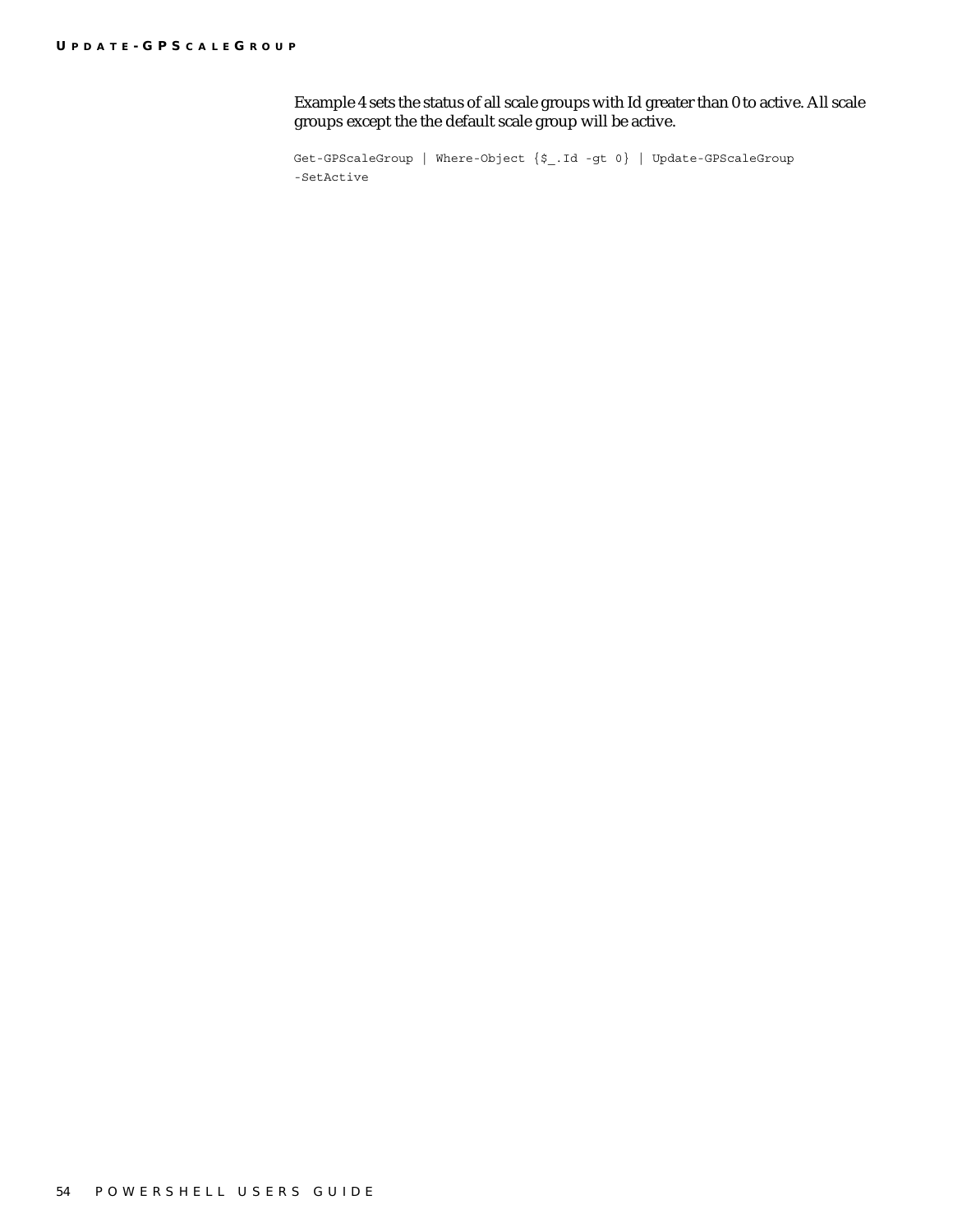## <span id="page-58-0"></span>**Update-GPScaleGroupTenant**

| <b>Description</b> | Updates properties for a tenant to scale group assignment.                                                                                                                                                                                                                                                |
|--------------------|-----------------------------------------------------------------------------------------------------------------------------------------------------------------------------------------------------------------------------------------------------------------------------------------------------------|
| <b>Syntax</b>      | Update-GPScaleGroupTenant [-TenantName] <string><br/>[-SetActive [<switchparameter>]] [-SetInactive [<switchparameter>]]<br/>[<commonparameters>]</commonparameters></switchparameter></switchparameter></string>                                                                                         |
|                    | Update-GPScaleGroupTenant [-Assignments] <scalegrouptenantassignment[]><br/>[<commonparameters>]</commonparameters></scalegrouptenantassignment[]>                                                                                                                                                        |
| <b>Parameters</b>  | • -TenantName <string><br/>The name of the tenant for which to update the scale group assignment.</string>                                                                                                                                                                                                |
|                    | • -SetActive [ <switchparameter>]<br/>If present, sets the scale group assignment to active.</switchparameter>                                                                                                                                                                                            |
|                    | • -SetInactive [ <switchparameter>]<br/>If present, sets the scale group assignment to inactive.</switchparameter>                                                                                                                                                                                        |
|                    | • - Assignments < Scale Group Tenant Assignment [] ><br>A list of tenant to scale group assignments to update. See example 2 for usage.                                                                                                                                                                   |
|                    | • <commonparameter><br/>This cmdlet supports the common parameters: Verbos, Debug, ErrorAction,<br/>ErrorVariable, WarningAction, WarningVariable, OutButter and OutVariable. For<br/>more information, see about_CommonParameters (http://go.microsoft.com/<br/>fwlink/?LinkID=113216)</commonparameter> |
| <b>Comments</b>    | The Update-GPScaleGroupTenant cmdlet accepts the tenant name and a switch<br>parameter to set the scale group assignment to either active or inactive.                                                                                                                                                    |
| <b>Examples</b>    | Example 1 sets the scale group assignment for Tenant1 to inactive.                                                                                                                                                                                                                                        |
|                    | Update-GPScaleGroupTenant -TenantName "Tenant1" -SetInactive                                                                                                                                                                                                                                              |
|                    | Example 2 gets all of the tenants assigned to the scale group with Id 1 and sets them<br>to inactive.                                                                                                                                                                                                     |
|                    | Get-GPScaleGroupTenant -ScaleGroupId 1   Update-GPScaleGroupTenant<br>-SetInactive                                                                                                                                                                                                                        |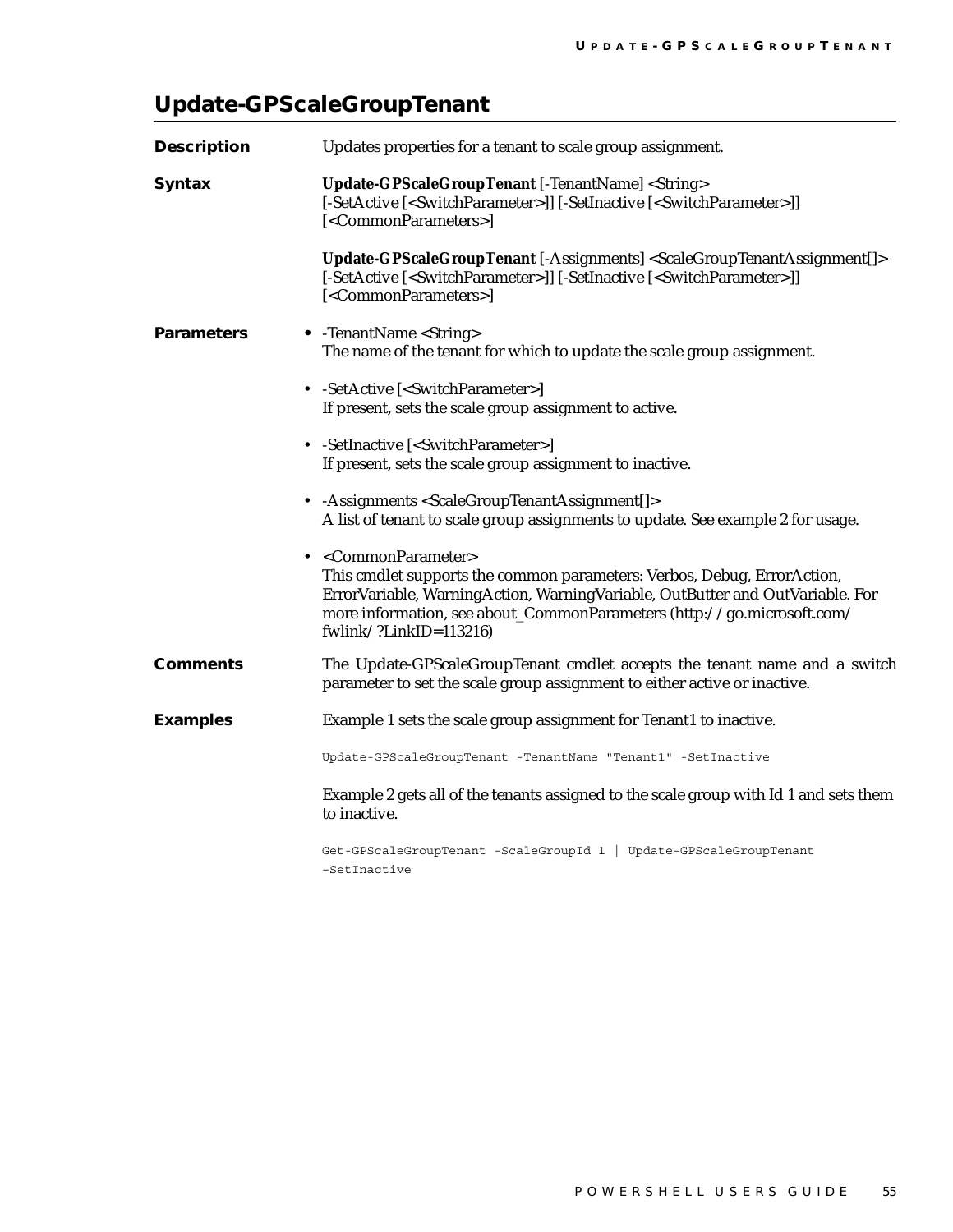## <span id="page-59-0"></span>**Update-GPSessionHost**

| <b>Description</b> | Updates properties for an existing session host.                                                                                                                                                                                                                                                                       |
|--------------------|------------------------------------------------------------------------------------------------------------------------------------------------------------------------------------------------------------------------------------------------------------------------------------------------------------------------|
| <b>Syntax</b>      | Update-GPSessionHost -SessionHostId <string> [-Description <string>]<br/>[-ScaleGroupId <int32>] [-UtilizationRate <single>]<br/>[<commonparameters>]</commonparameters></single></int32></string></string>                                                                                                            |
|                    | Update-GPSessionHost [-SessionHosts] <sessionhost[]><br/>[-SetActive [<switchparameter>]] [-SetInactive [<switchparameter>]]<br/>[<commonparameters>]</commonparameters></switchparameter></switchparameter></sessionhost[]>                                                                                           |
| <b>Parameters</b>  | • -SessionHostId <string><br/>The Id of the session host to update.</string>                                                                                                                                                                                                                                           |
|                    | • -Description <string><br/>The new value for the description of the session host.</string>                                                                                                                                                                                                                            |
|                    | • -ScaleGroupId <int32><br/>The new scale group Id to make the session host a member of.</int32>                                                                                                                                                                                                                       |
|                    | • - Utilization Rate < Single ><br>The utilization rate of the session host. Accepted values are 1 to 100 for the<br>percentage of utilization.                                                                                                                                                                        |
|                    | • -SetActive [ <switchparameter>]<br/>If present, sets the session host to active.</switchparameter>                                                                                                                                                                                                                   |
|                    | • -SetInactive [ <switchparameter>]<br/>If present, sets the session host to inactive.</switchparameter>                                                                                                                                                                                                               |
|                    | • -SessionHosts <sessionhost[]><br/>A list of session hosts to update. See example 3 for usage.</sessionhost[]>                                                                                                                                                                                                        |
|                    | • <commonparameter><br/>This cmdlet supports the common parameters: Verbos, Debug, ErrorAction,<br/>ErrorVariable, WarningAction, WarningVariable, OutButter and OutVariable. For<br/>more information, see about_CommonParameters (http://go.microsoft.com/<br/>fwlink/?LinkID=<math>113216</math>)</commonparameter> |
| <b>Comments</b>    | The Update-GPSessionHost cmdlet accepts the Id of a session host and the values of<br>any properties to change. If the parameter for a property is not provided, then the<br>property will not be changed.                                                                                                             |
| <b>Examples</b>    | Example 1 changes the description of the session host with an Id of SessionHost1.                                                                                                                                                                                                                                      |
|                    | Update-GPSessionHost -SessionHostId "SessionHost1" -Description<br>"Updated description for Session Host 1"                                                                                                                                                                                                            |
|                    | Example 2 inactivates and changes the utilization rate of the session host with an Id<br>of SessionHost1.                                                                                                                                                                                                              |
|                    | Update-GPSessionHost -SessionHostId "SessionHost1" -SetInactive<br>-UtilizationRate 50                                                                                                                                                                                                                                 |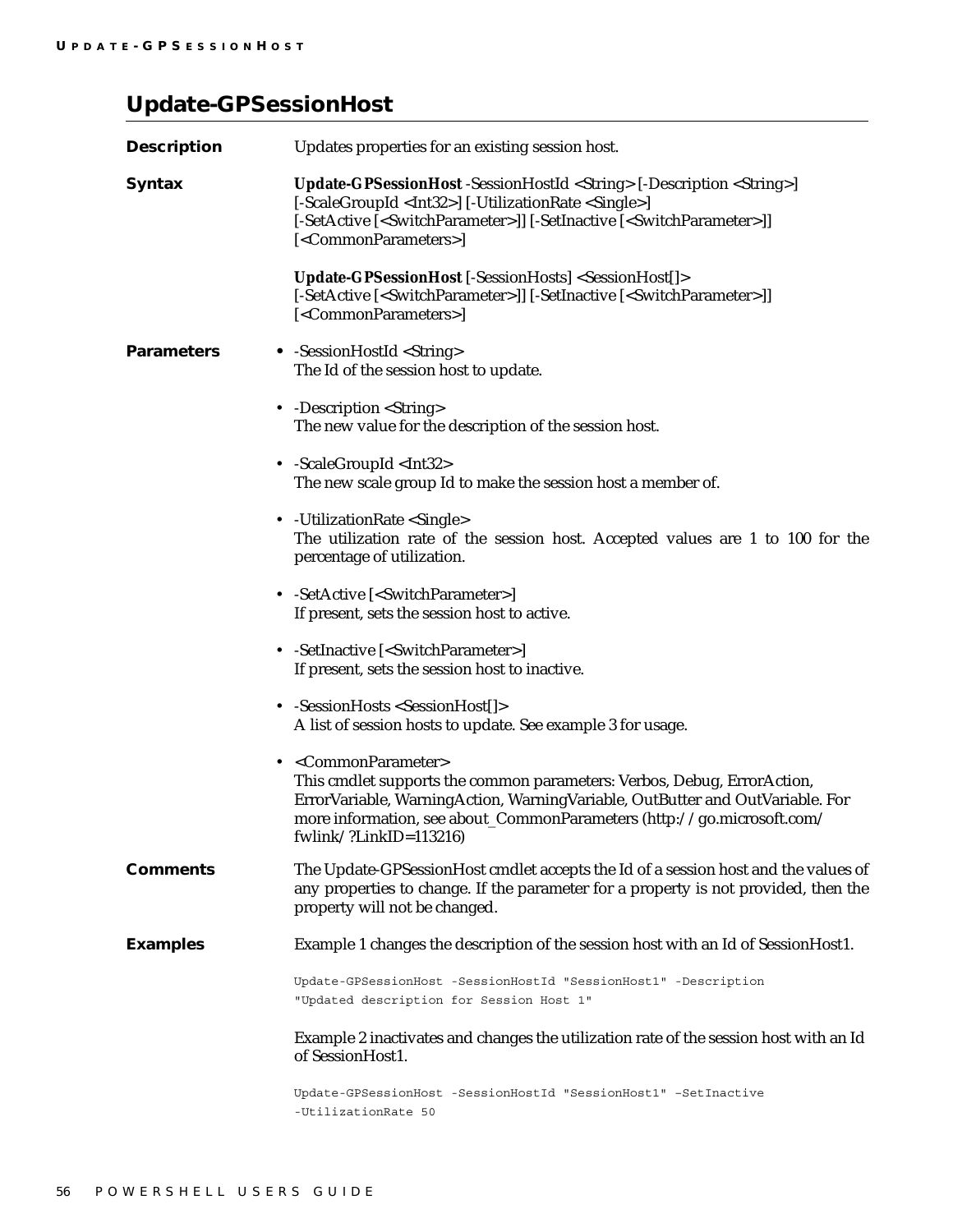Example 3 activates all of the session hosts that are part of the default scale group.

Get-GPSessionHost -ScaleGroupName "Default Group" | Update-GPSessionHost –SetActive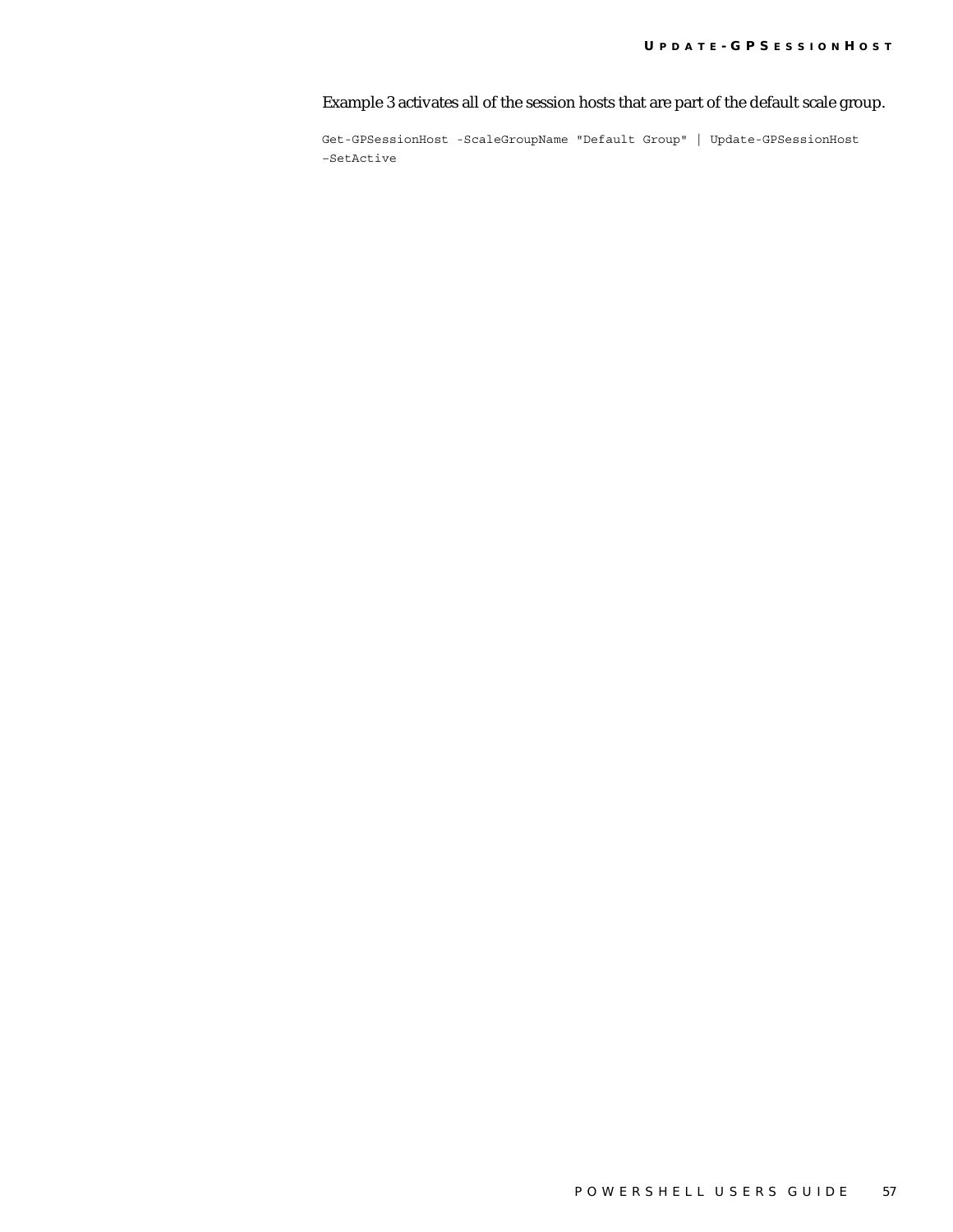## <span id="page-61-0"></span>**Update-GPSessionHostTenant**

| <b>Description</b> | Set the session host to active or inactive for a tenant.                                                                                                                                                                                                                                                               |
|--------------------|------------------------------------------------------------------------------------------------------------------------------------------------------------------------------------------------------------------------------------------------------------------------------------------------------------------------|
| <b>Syntax</b>      | Update-GPSessionHostTenant [-TenantName] <string> [-SessionHostId]<br/><string> [-SetActive [<switchparameter>]] [-SetInactive [<switchparameter>]]<br/>[<commonparameters>]</commonparameters></switchparameter></switchparameter></string></string>                                                                  |
|                    | Update-GPSessionHostTenant [-Assignments] <sessionhosttenantassignment[]><br/>[-SetActive [<switchparameter>]] [-SetInactive [<switchparameter>]]<br/>[<commonparameters>]</commonparameters></switchparameter></switchparameter></sessionhosttenantassignment[]>                                                      |
| <b>Parameters</b>  | • -TenantName <string><br/>Specifies the name of the tenant to be updated.</string>                                                                                                                                                                                                                                    |
|                    | • -SessionHostId <string><br/>Specifies the Id of the session host to be updated.</string>                                                                                                                                                                                                                             |
|                    | • -SetActive [ <switchparameter>]<br/>If present, sets the session host to active for the tenant.</switchparameter>                                                                                                                                                                                                    |
|                    | • -SetInactive [ <switchparameter>]<br/>If present, sets the session host to inactive for the tenant.</switchparameter>                                                                                                                                                                                                |
|                    | • - Assignments < Session Host Tenant Assignment [] ><br>Specifies a tenant to session hosts object to update.                                                                                                                                                                                                         |
|                    | • <commonparameter><br/>This cmdlet supports the common parameters: Verbos, Debug, ErrorAction,<br/>ErrorVariable, WarningAction, WarningVariable, OutButter and OutVariable. For<br/>more information, see about_CommonParameters (http://go.microsoft.com/<br/>fwlink/?LinkID=<math>113216</math>)</commonparameter> |
| <b>Comments</b>    | The Update-GPSessionHostTenant cmdlet accepts the Id of a session host, a<br>tenant, and whether the session host should be active or inactive for the tenant.                                                                                                                                                         |
| <b>Examples</b>    | Example 1 sets SessionHost1 inactive for Tenant1.                                                                                                                                                                                                                                                                      |
|                    | Update-GPSessionHostTenant -SessionHostId "SessionHost1" -TenantName<br>"Tenant1" -SetInactive                                                                                                                                                                                                                         |
|                    | Example 2 sets SessionHost1 to active for Tenant1.                                                                                                                                                                                                                                                                     |
|                    | Update-GPSessionHostTenant -SessionHostId "SessionHost1" -TenantName<br>"Tenant1" -SetActive                                                                                                                                                                                                                           |
|                    | Example 3 sets all of the tenants assigned to SessionHost1 to active.                                                                                                                                                                                                                                                  |
|                    | Get-GPSessionHostTenant -SessionHostId "SessionHost1"  <br>Update-GPSessionHostTenant -SetActive                                                                                                                                                                                                                       |